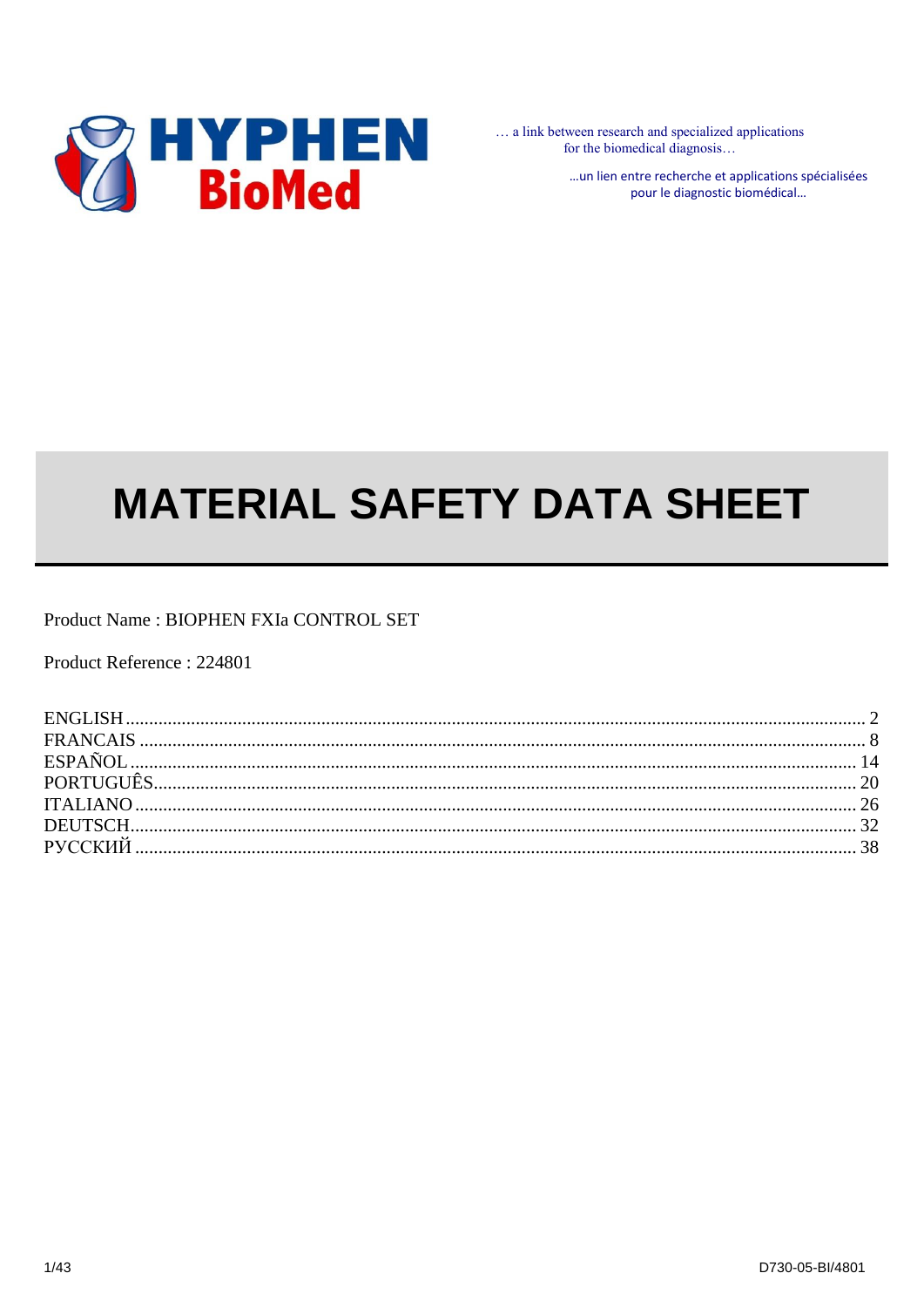

# **MATERIAL SAFETY DATA SHEET**

# <span id="page-1-0"></span>**ENGLISH**

# SECTION 1: PRODUCT & COMPANY IDENTIFICATION

### **1.1 Product identifier**

| <b>Name</b>                                                                       | <b>Product number</b> |  |
|-----------------------------------------------------------------------------------|-----------------------|--|
| <b>BIOPHEN FXIa CONTROL SET</b>                                                   | 224801                |  |
| 1.2 Relevant identified uses of the substance or mixture and uses advised against |                       |  |

#### In vitro medical device

**1.3 Details of the manufacturer and supplier of the safety data sheet**

#### HYPHEN BioMed

155 rue d'Eragny 95000 Neuville sur Oise (France) Tel: 33.1.34.40.65.10 Fax: 33.1.34.48.72.36

E-mail address: [info@hyphen-biomed.com](mailto:info@hyphen-biomed.com)

#### **1.4 Emergency telephone number**

Tel: 33.1.34.40.65.10 (during normal business hours only)

France

Phone: 33.1.45.42.59.59 (Poisons Information Service in France)

Other countries

Contact local authorities

# SECTION 2: HAZARDS IDENTIFICATION

#### **2.1 Classification of the substance or mixture**

#### **Classification information**

This product does not meet the criteria for classification in any hazard class according to Regulation (EC) No 1272/2008 on classification, labelling and packaging of substances and mixtures (CLP).

### **2.2 Label elements**

The product is not subject to labelling requirements in accordance with current EC guidelines and corresponding national legislation.

### **2.3 Other hazards**

**None** 

# SECTION 3: COMPOSITION / INFORMATION ON INGREDIENTS

#### **3.1 Substances**

Not applicable the product is not a substance.

#### **3.2 Mixtures**

#### **Hazardous ingredients**

This product does not contain substances to be mentioned according to EU Regulation No 1907/2006 (REACH), Annex II

#### **3.3 Other information**

#### Do not inject or ingest.

This product contains material of animal origin and should be considered as potentially capable of transmitting infectious diseases. The preparation contains material of human origin which has been tested and found negative for HBSAg, anti-HIV and HCV. As with all materials of human origin, this product should be regarded as potentially hazardous to health. Therefore, it should be handled in compliance with appropriate laboratory safety procedures to minimise the risk of transmitting infectious pathogens.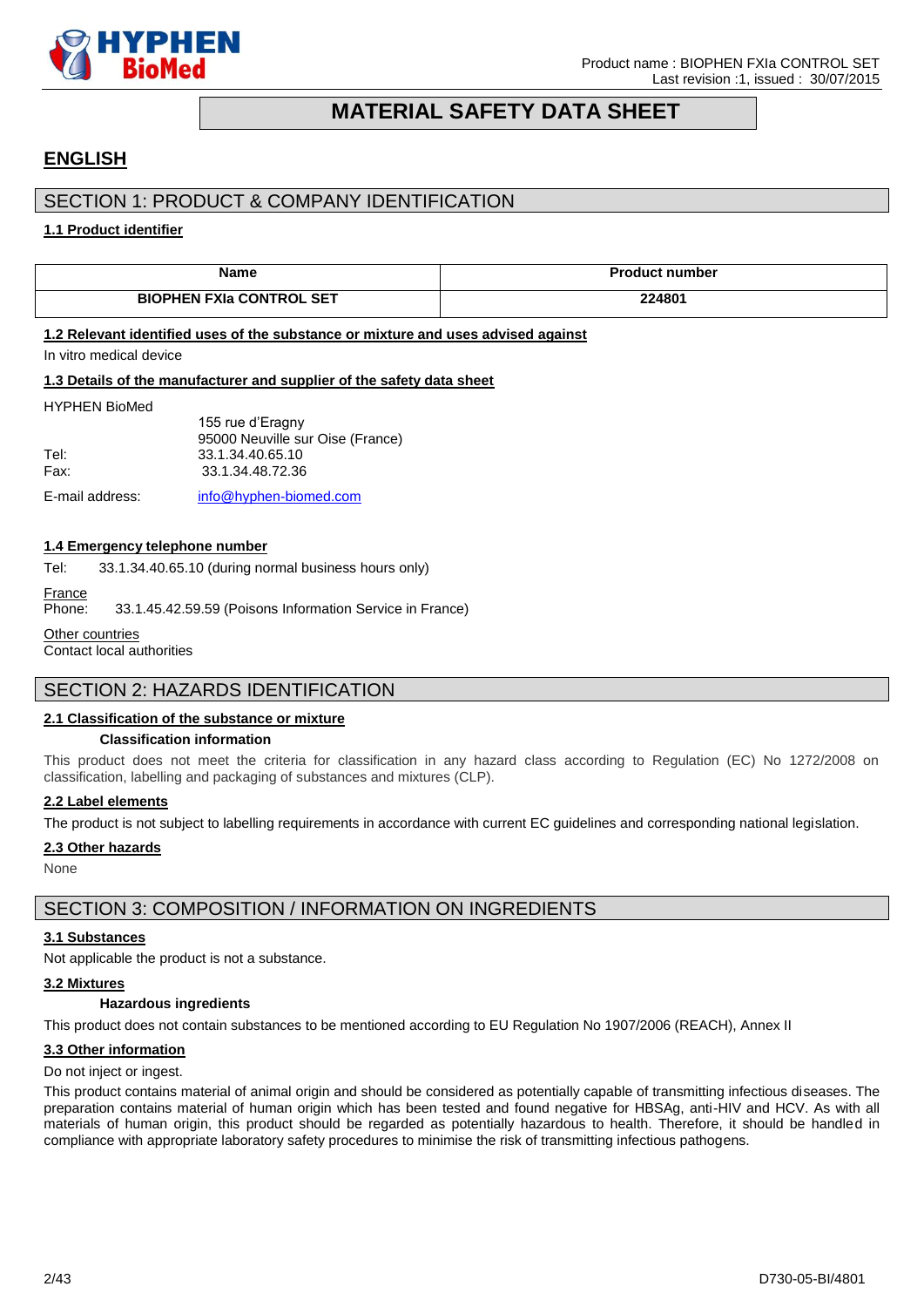

# SECTION 4: FIRST AID MEASURES

### **4.1 Description of first aid measures**

#### **General information**

If symptoms develop or when in doubt, seek medical attention. Never give anything by mouth to an unconscious person. Do not leave victim unattended.

#### **After inhalation**

IF INHALED: Remove victim to fresh air. Keep warm and at rest. If irritation occurs, seek medical attention.

#### **After skin contact**

SKIN CONTACT: Wash off immediately with plenty of soap and water. Take off immediately all contaminated clothing. Wash contaminated clothing before reuse. If skin reaction occurs, seek medical attention.

#### **After eye contact**

EYE CONTACT: Rinse immediately with plenty of water for at least 15 minutes holding the eyelids open. If possible. remove contact lenses. Continue to rinse. Seek medical attention preferably an ophthalmologist.

#### **After ingestion**

INGESTION: get immediately medical attention. Do not induce vomiting. Never give anything by mouth to an unconscious person.

### **4.2 Most important symptoms and effects, both acute and delayed**

No data available.

#### **4.3 Indication of any immediate medical attention and special treatment needed**

No data available.

# SECTION 5: FIREFIGHTING MEASURES

#### **5.1 Extinguishing media**

#### **Suitable extinguishing media**

Product itself is non-combustible; adapt fire extinguishing measures to surrounding areas

**Unsuitable extinguishing media**

Water spray

#### **5.2 Special hazard arising from the substance or mixture**

In the event of fire, the following can be released: Carbon dioxide  $(CO<sub>2</sub>)$ ; Carbon monoxide  $(CO)$ 

#### **5.3 Advice for firefighters**

In the event of a fire: Wear protective equipment. Self-contained breathing apparatus.

Do not allow extinguishing water to enter sewerage or any water course. Do not breathe fire/explosion fumes.

# SECTION 6: ACCIDENTAL RELEASE MEASURES

#### **6.1 Personal protections, protective equipment and emergency procedures**

Refer to protective measures listed in section 7 and 8. Avoid contact with skin, eyes and clothing

Avoid dust formation. Do not breathe gas/mist/vapours.

# **6.2 Environmental precautions**

Prevent further spillage if safe. Do not allow product to enter drains or any water course. Avoid release to the environment.

### **6.3 Methods and material for containment and cleaning up**

Do not place spilled material back in the original container. Collect spilled material with absorbent material. Clean contaminated surfaces and devices in compliance with all applicable legal requirements and regulations. Transfer to suitable, closed and labelled containers for storage/disposal.

# SECTION 7: HANDLING AND STORAGE

### **7.1 Precautions for safe handing**

#### **Advice on safe handing**

For safe product handling, select and apply appropriate prevention and control measures that will reduce to a minimum the intrinsic risk hazard. Design and operate processes, insofar as the state of technology permits, in such a way that dangerous substances may not be released / contact with the skin can be ruled out.

#### **General protective and hygiene measures**

Do not eat, drink or smoke during work time. Keep away from food, drink and animal feeding stuffs. Wash hands and skin before breaks and after work. Do not inhale vapours. Avoid contact whit eyes and skin. Remove soiled or soaked clothing immediately.

#### **Advice on protection against fire and explosion**

No special measures necessary.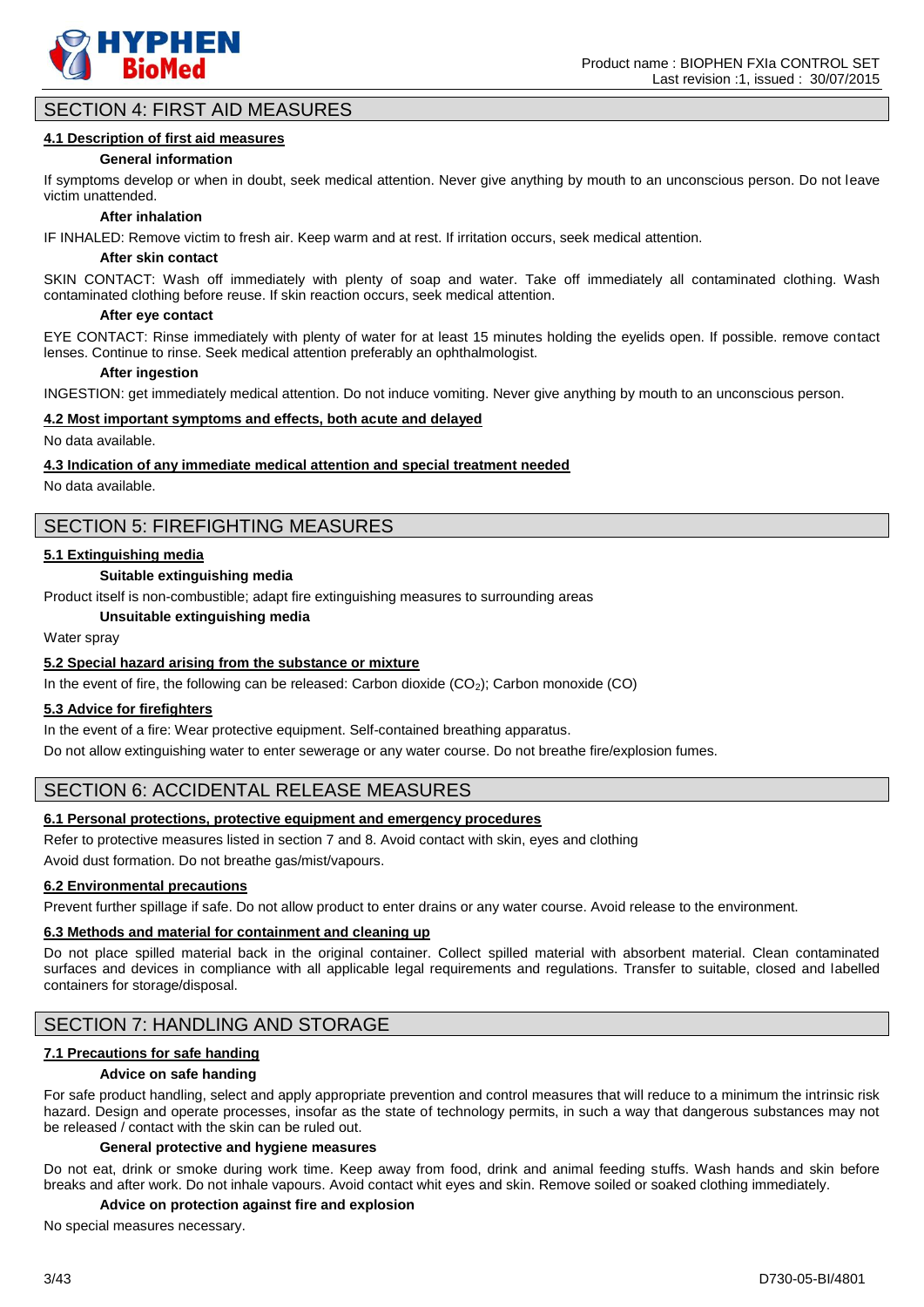

### **7.2 Conditions for safe storage, including any incompatibilities**

#### **Technical measures and storage conditions**

Keep container tightly closed in a cool, well-ventilated place.

**Incompatible materials**

No data available.

**Recommended storage temperature**

Value : 2- 8°C

#### **Requirements for storage rooms and vessels**

Containers which are opened must be carefully closed and kept upright to prevent leakage.

#### **7.3 Specific end uses**

Apart from the uses mentioned in section 1.2 no other specific uses are stipulated.

# SECTION 8: EXPOSURE CONTROLS, PERSONAL PROTECTION

#### **8.1 Control parameters**

#### **Occupational exposure limit values**

No parameters available for monitoring.

#### **Biological limit values**

No data available

#### **8.2 Exposure controls**

#### **Appropriate engineering controls**

Technical measures and appropriate working operations should be given priority over the use of personal protective equipment. Any measure taken shall comply with good hygiene practice.

### **Personal protective equipment**

During product handling, wear appropriate protective clothing in compliance with the applicable rules.

#### **Respiratory protection**

Respiratory protection not required. Where protection from nuisance levels of dusts are necessary, use type N95 (US) or type P1 (EN 143) dust masks. Use respirators and components tested and approved under appropriate government standards such as NIOSH (US) or CEN (EU).

#### **Hand/skin protection**

During handling, wear appropriate protective gloves. Prior to use, check in any case suitability of protective glove for the specific workplace conditions. Use proper glove removal technique (without touching glove's outer surface) to avoid skin contact with this product. Dispose of contaminated gloves after use in accordance with applicable laws and good laboratory practices. Wash and dry hands.

Protective gloves must be tested and approved under EN374 standard.

Replace protective gloves immediately when they become worn and damaged.

#### **Eye / face protection**

Use equipment for eye protection tested and approved under appropriate government standards such as NIOSH (US) or EN 166(EU).

#### **Body protection**

The type of protective equipment must be selected according to the concentration and amount of the dangerous substance at the specific workplace.

#### **Other**

No data available

#### **Environmental exposure controls**

Prevent further spillage/release of material if safe. Do not allow product to enter drains or any water course. Avoid release to the environment.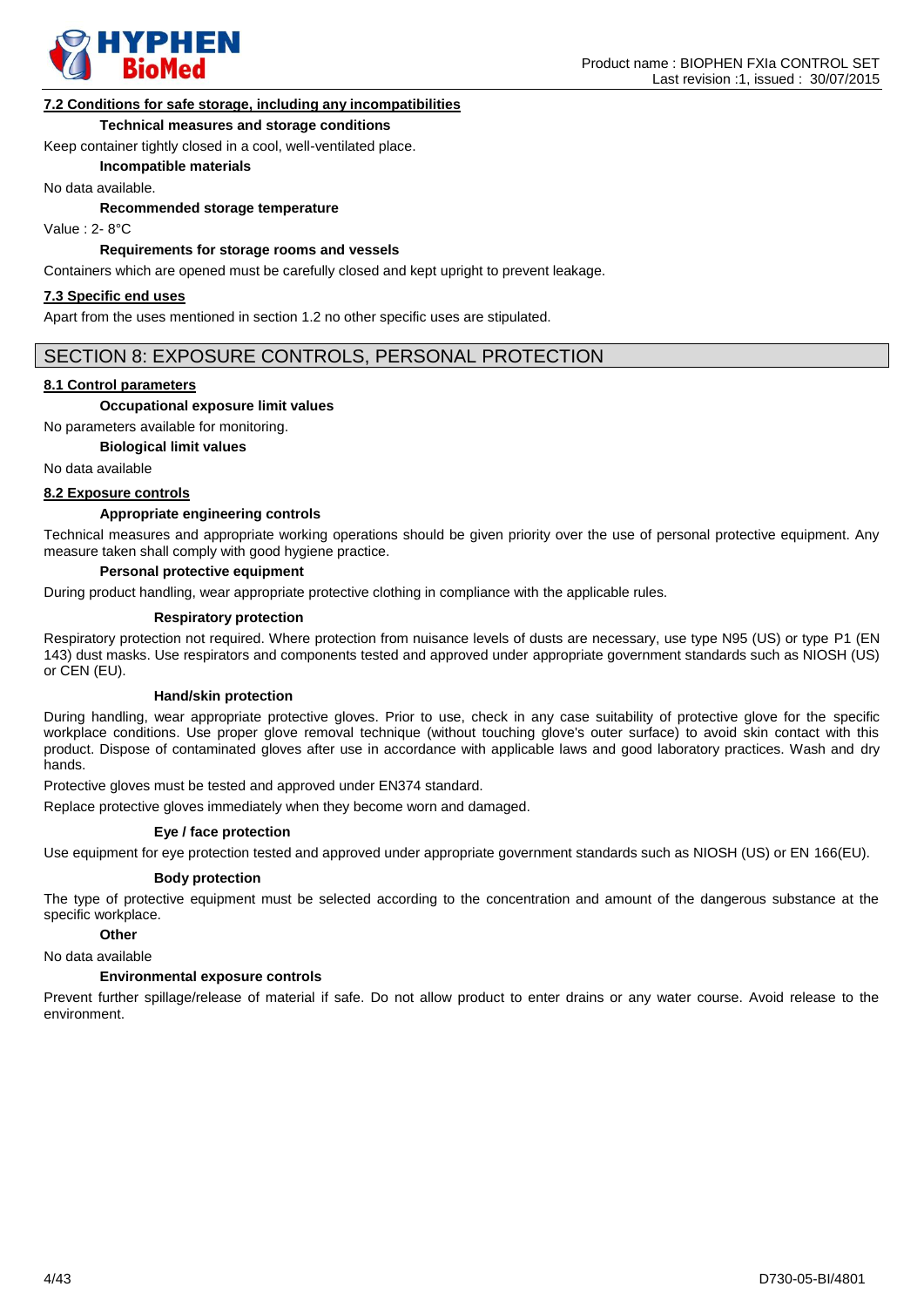

# SECTION 9: PHYSICAL AND CHEMICAL PROPERTIES

# **9.1 Information on basic physical and chemical properties**

| <b>Property</b>                        | C <sub>1</sub>            | C <sub>2</sub>            |
|----------------------------------------|---------------------------|---------------------------|
| Appearance                             | <b>Lyophilised Powder</b> | <b>Lyophilised Powder</b> |
| Color                                  | White / Yellow            | White / Yellow            |
| Odour                                  | <b>ND</b>                 | <b>ND</b>                 |
| pH value                               | <b>ND</b>                 | <b>ND</b>                 |
| <b>Boiling point</b>                   | <b>ND</b>                 | <b>ND</b>                 |
| <b>Melting point</b>                   | <b>ND</b>                 | <b>ND</b>                 |
| <b>Decomposition point</b>             | <b>ND</b>                 | <b>ND</b>                 |
| <b>Flash point</b>                     | <b>ND</b>                 | <b>ND</b>                 |
| <b>Auto-ignition temperature</b>       | <b>ND</b>                 | <b>ND</b>                 |
| <b>Oxidising properties</b>            | <b>ND</b>                 | <b>ND</b>                 |
| <b>Explosive properties</b>            | <b>ND</b>                 | <b>ND</b>                 |
| <b>Flammability</b>                    | <b>ND</b>                 | <b>ND</b>                 |
| Lower flammability or explosive limits | <b>ND</b>                 | <b>ND</b>                 |
| Upper flammability or explosive limits | <b>ND</b>                 | <b>ND</b>                 |
| Vapour pressure                        | <b>ND</b>                 | <b>ND</b>                 |
| <b>Vapour density</b>                  | <b>ND</b>                 | <b>ND</b>                 |
| <b>Evaporation rate</b>                | <b>ND</b>                 | <b>ND</b>                 |
| <b>Relative density</b>                | <b>ND</b>                 | <b>ND</b>                 |
| Solubility in water                    | <b>ND</b>                 | <b>ND</b>                 |
| <b>Solubility</b>                      | <b>ND</b>                 | <b>ND</b>                 |
| Partition coefficient: n-octano/water  | <b>ND</b>                 | <b>ND</b>                 |
| <b>Viscosity</b>                       | <b>ND</b>                 | <b>ND</b>                 |
| <b>Other information</b>               | <b>ND</b>                 | <b>ND</b>                 |

ND : No data available.

#### **9.2 Other information**

No data available

# SECTION 10: STABILITY AND REACTIVITY

# **10.1 Reactivity**

No dangerous reactions known if handled in compliance with applicable provisions/under normal conditions of use.

### **10.2 Chemical stability**

The preparation is stable if handled and stored as recommended under section 7.

# **10.3 Possibility of hazardous reactions**

None if used for the intended purpose.

# **10.4 Conditions to avoid**

None if used for the intended purpose.

### **10.5 Incompatible materials**

None known.

#### **10.6 Hazardous decomposition products**

None if used for the intended purpose.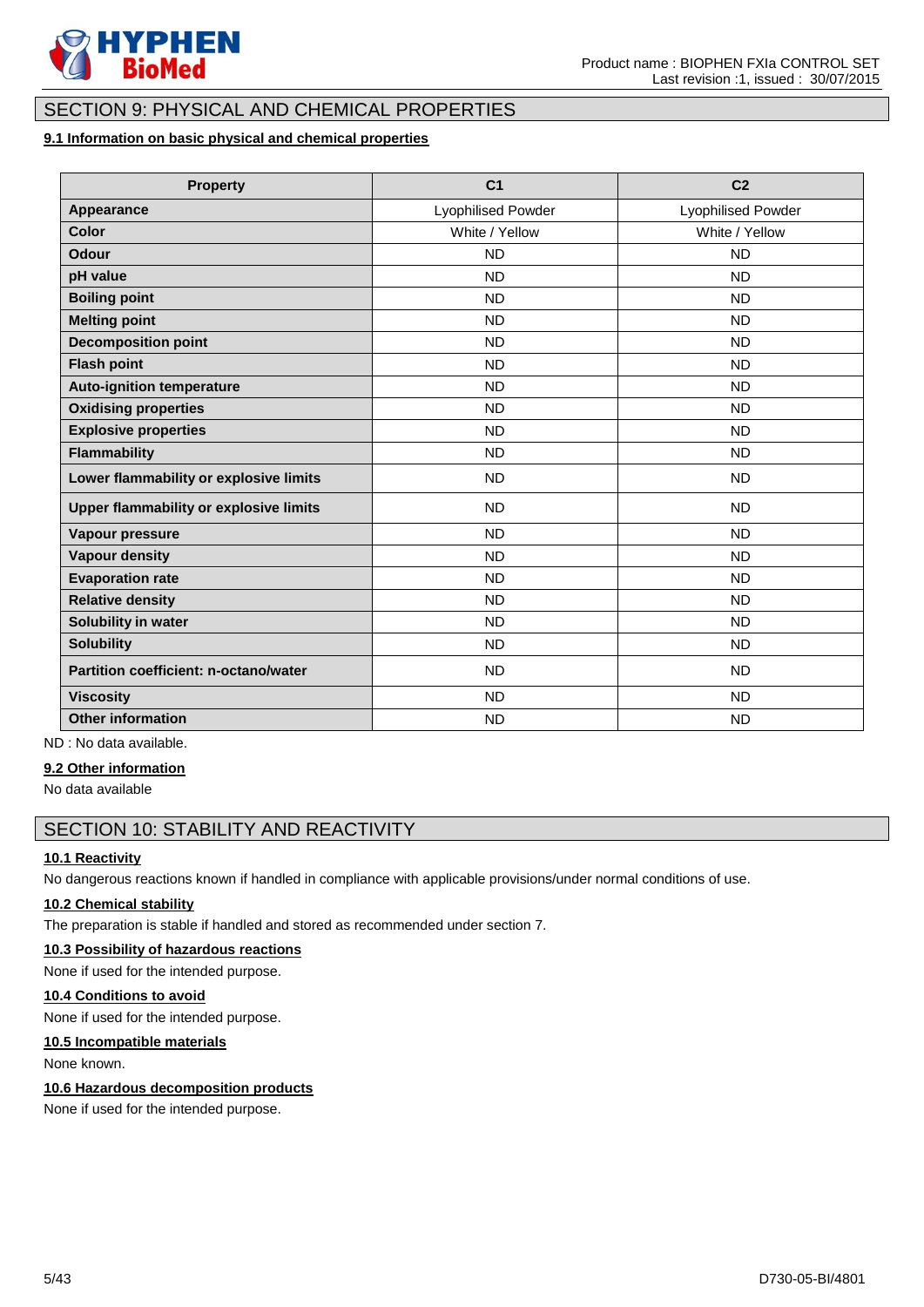

# SECTION 11: TOXICOLOGICAL INFORMATION

# **11.1 Information on toxicological effects**

| <b>Effects</b>                                                                  | C <sub>1</sub> | C <sub>2</sub> |
|---------------------------------------------------------------------------------|----------------|----------------|
| <b>Acute oral toxicity</b>                                                      | <b>ND</b>      | ND.            |
| <b>Acute dermal toxicity</b>                                                    | ND.            | ND.            |
| <b>Acute inhalational toxicity</b>                                              | ND.            | ND.            |
| <b>Skin corrosion/irritation</b>                                                | ND.            | ND.            |
| Serious eye damage/eye irritation                                               | ND.            | ND.            |
| Respiratory or skin sensitisation                                               | ND.            | ND.            |
| <b>Germ cell mutagenicity</b>                                                   | ND.            | ND.            |
| <b>Reproductive toxicity</b>                                                    | ND.            | ND.            |
| Carcinogenicity                                                                 | ND.            | ND.            |
| Specific target organ toxicity :<br>Single exposure<br><b>Repeated exposure</b> | <b>ND</b>      | ND.            |
| <b>Aspiration hazard</b>                                                        | <b>ND</b>      | <b>ND</b>      |

ND : No data available.

No component of this product present at levels greater than or equal to 0.1 % is identified as probable, possible or confirmed human carcinogen by IARC.

# SECTION 12: ECOLOGICAL INFORMATION

### **12.1 Toxicity**

| <b>Toxicity</b>                            | C <sub>1</sub> | C <sub>2</sub> |
|--------------------------------------------|----------------|----------------|
| <b>Fish toxicity</b>                       |                |                |
| Acute<br>$\blacksquare$                    | <b>ND</b>      | ND.            |
| <b>Chronic</b><br>$\overline{\phantom{a}}$ |                |                |
| <b>Daphnia toxicity</b>                    |                |                |
| <b>Acute</b><br>$\sim$                     | ND             | ND.            |
| <b>Chronic</b><br>$\blacksquare$           |                |                |
| <b>Algae toxicity</b>                      |                |                |
| <b>Acute</b><br>$\sim$                     | <b>ND</b>      | ND.            |
| <b>Chronic</b><br>٠.                       |                |                |
| <b>Bacteria toxicity</b>                   |                |                |
| Acute<br>$\overline{\phantom{0}}$          | <b>ND</b>      | ND.            |
| <b>Chronic</b><br>$\overline{\phantom{0}}$ |                |                |

ND : No data available.

# **12.2 Persistence and degradability**

No data available.

#### **12.3 Bio-accumulative potential**

No data available.

#### **12.4 Mobility in soil**

No data available.

### **12.5 Results of PBT and vPvB assessment**

| <b>Assessment</b>               |           | $\sim$<br>. . |
|---------------------------------|-----------|---------------|
| <b>PBT</b><br><b>assessment</b> | NL        | <b>NL</b>     |
| <b>vPvB</b> assessment          | <b>NL</b> | <b>ND</b>     |

ND : No data available.

### **12.6 Other adverse effects**

No data available.

#### **12.7 Other information**

Do not discharge product unmonitored into the environment.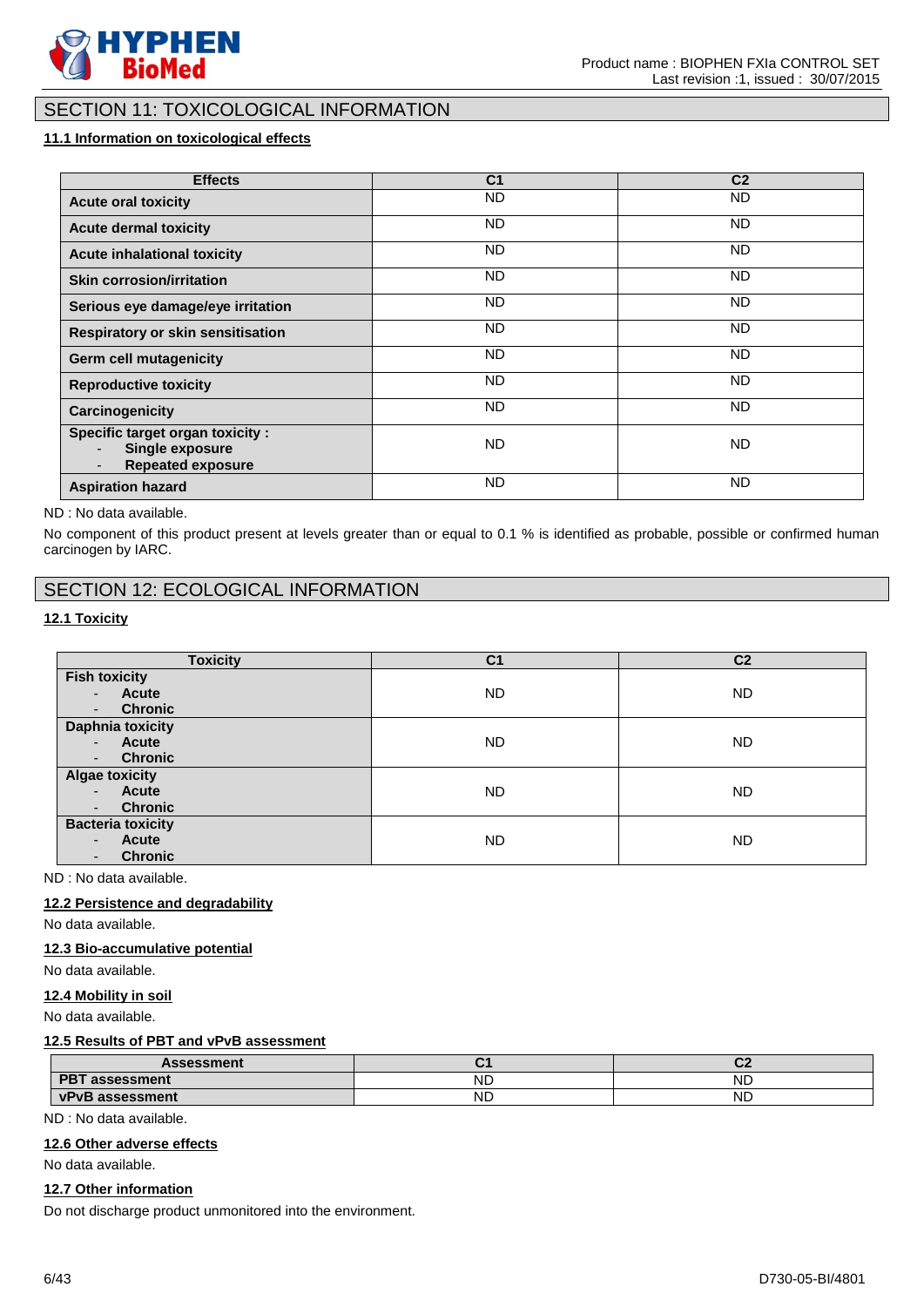

# SECTION 13: WASTE DISPOSAL CONSIDERATIONS

#### **13.1 Waste treatment methods**

#### **Product**

Dispose of waste in compliance with national rules and consultation with environmental services. The waste code is established in consultation with your regional waste disposer.

#### **Packaging**

Empty properly packaging. Completely emptied packaging or practically empty packaging containing residues shall be disposed of properly in consultation with your regional waste disposer.

# SECTION 14: TRANSPORT INFORMATION

The product is not covered by international regulations on the transport of dangerous goods (IMDG, IATA, ADR/RID).

# SECTION 15: REGULATORY INFORMATION

### **15.1 Safety, health and environmental regulations/legislation specific for the substance or mixture**

#### **EU regulations**

This MSDS file is comply to the requirements described on the Regulation (EC) No 1907/2006 (REACH) and 1272/2008 (CLP).

### **15.2 Chemical safety assessment**

No data available.

# SECTION 16: OTHER INFORMATION

### **16.1 Key literature references and sources for data**

Regulation EC 1907/2006(REACH), Regulation (EC) 1272/2008 (CLP) its current version.

Regulations concerning the International Carriage of Dangerous Goods according to ADR, RID, IMDG, IATA in their current version.

The data sources used to determine physical, toxic and ecotoxic data, are indicated directly in the corresponding section of this SDS.

The above information is based on our present-day knowledge and experience. The information provided above is not a technical specification and does not guarantee any properties or performance and does not represent any contractual relationship.

HYPHEN BioMed and its appointed agents/distributors or OEM contractors shall not be held liable for any damage resulting from or from contact with the products included in the kit.

### **16.2 Abbreviations and acronyms**

ADR: European Agreement Concerning the International Carriage of Dangerous Goods by Road

CLP: European Regulation on Classification, Labelling and Packaging of Substances and Mixtures

CMR : cancerogen mutagen reprotoxic

IATA-DGR: International Air Transport Association - Dangerous Goods Regulations

IMDG: International Maritime Dangerous Goods code

NIOSH: National Institute for Occupational Safety and Health (NIOSH) in the U.S.

PBT: Persistent, Bioaccumulative, Toxic

ReaCH: European Union Regulation on Registration, Evaluation, Authorisation and restriction of CHemicals RID: International Rule for Transport of Dangerous Substances by Rail

vPvB: very Persistent, very Bioaccumulative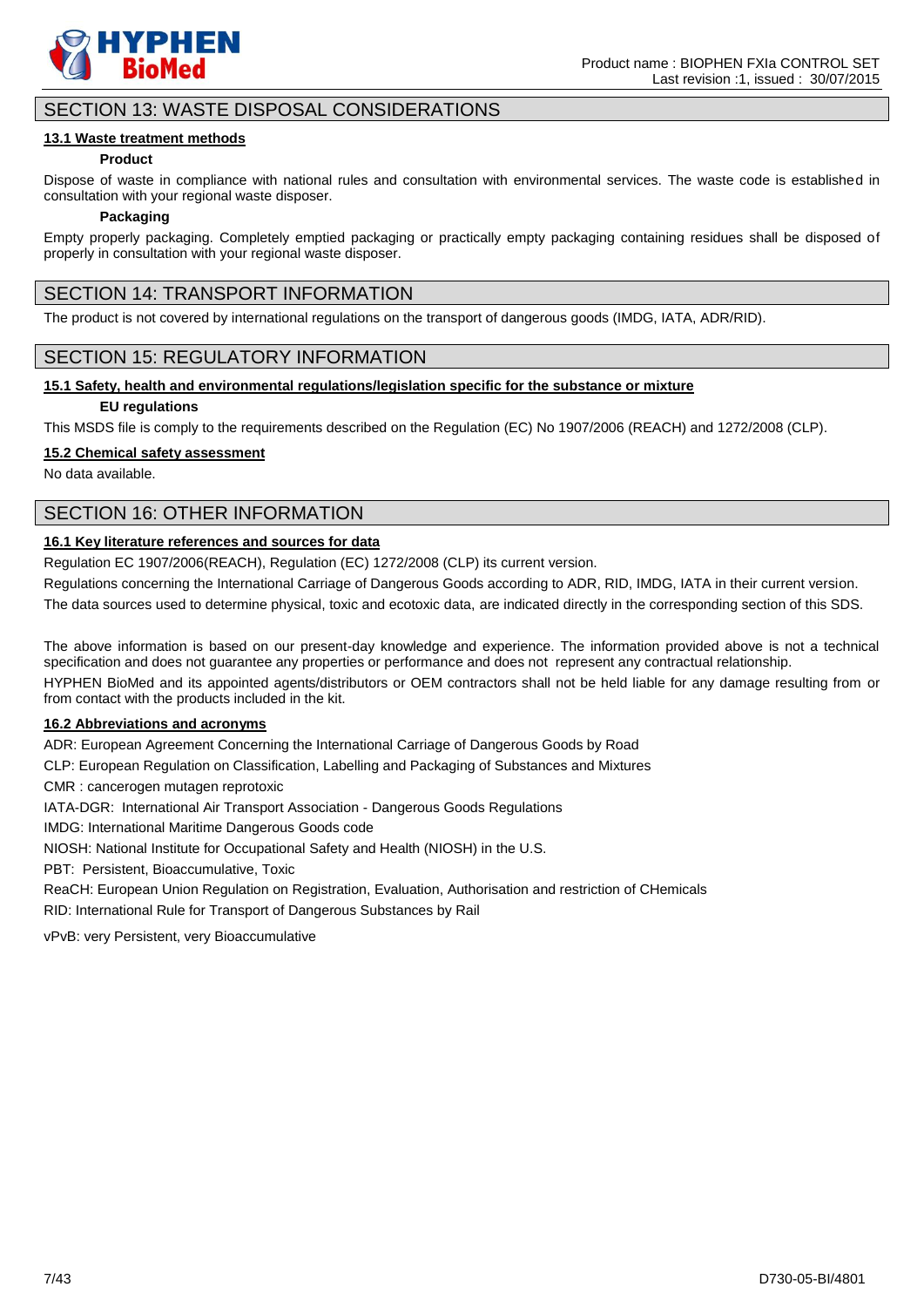

# **FICHE DE DONNEES DE SECURITE**

# <span id="page-7-0"></span>**FRANCAIS**

# SECTION 1: IDENTIFICATION DU PRODUIT ET DE LA SOCIETE

#### **1.1 Identification du produit**

| Nom                             | Référence interne |  |
|---------------------------------|-------------------|--|
| <b>BIOPHEN FXIa CONTROL SET</b> | 224801            |  |

#### **1.2 Utilisations définies pour la substance / préparation**

Dispositif médical in vitro.

#### **1.3 Renseignements concernant le fabricant et fournisseur de la fiche de sécurité**

| <b>Fabricant:</b> | <b>HYPHEN BioMed</b>             |
|-------------------|----------------------------------|
|                   | 155 rue d'Eragny                 |
|                   | 95000 Neuville sur Oise (France) |
| Tel:              | 33.1.34.40.65.10                 |
| Fax:              | 33.1.34.48.72.36                 |
|                   |                                  |

Adresse e-mail : [info@hyphen-biomed.com](mailto:info@hyphen-biomed.com)

#### **1.4 Numéro d'urgence**

Tel: 33.1.34.40.65.10 (durant les heures ouvrables)

# **France**

Tel : 33.1.45.42.59.59 (Les centres antipoison Français)

# **Etranger**

Se référer aux autorités compétentes

# SECTION 2: INDENTIFICATION DES DANGERS

### **2.1 Classification de la substance ou du mélange**

#### **Informations concernant la classification**

Le produit ne satisfait pas aux critères de classification et d'étiquetage du Règlement (CE) n° 1272/2008, dit Règlement CLP.

#### **2.2 Eléments d'étiquetage**

Le produit ne nécessite pas d'étiquetage conformément aux directives CE ou les lois nationales respectives.

#### **2.3 Autres dangers**

Aucun(e)

# SECTION 3: COMPOSITION / INFORMATIONS SUR LES COMPOSANTS

# **3.1 Substances**

Non applicable, le produit n'est pas une substance.

#### **3.2 Mélanges**

#### **Composés dangereux**

Le produit ne contient pas de substances à mentionner selon le règlement (CE) n° 1907/2206 (REACH), annexe II.

### **3.3 Autres informations**

Ne pas injecter ou ingérer.

Le produit contient du matériel d'origine animale. Il doit être traité comme potentiellement infectieux. Ce produit contient du matériel d'origine humaine testé au moment de la donation et qui s'est avéré non réactif vis-à-vis des anticorps anti-VIH, des antigènes de surface du virus de l'hépatite B et des anticorps anti-VHC. Comme pour tous les échantillons d'origine humaine, ce produit doit être traité suivant des procédures de laboratoire appropriées pour réduire au minimum le risque de transmission de maladies infectieuses.

# SECTION 4: PREMIERS SECOURS

#### **4.1 Description des premiers secours**

#### **Informations générales**

En cas de doute ou si des symptômes se déclarent, demander conseil à un médecin. Si la victime est inconsciente, ne rien lui faire ingurgiter. Ne pas laisser la victime sans surveillance.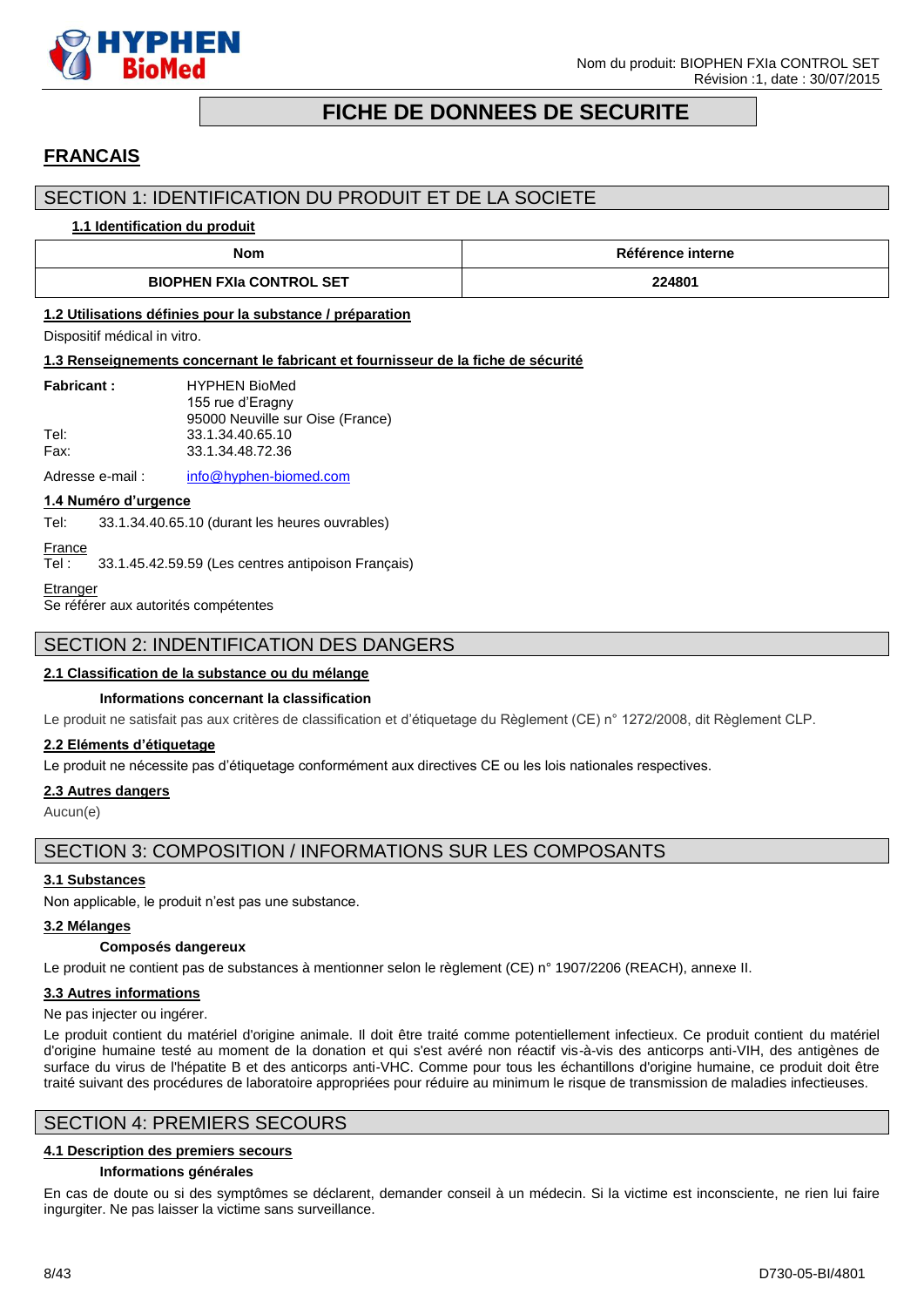

#### **Après inhalation**

En cas d'inhalation, transporter la victime à l'air libre, la garder au chaud et au repos. En cas d'irritation des voies respiratoires, consulter un médecin.

#### **Après contact cutanée**

Après un contact avec la peau, se laver immédiatement et abondamment avec de l'eau et du savon. Enlever immédiatement les vêtements et les chaussures souillés, imprégnés, les nettoyer soigneusement avant de les porter à nouveau. En cas de réactions cutanées, consulter un médecin

#### **Après contact oculaire**

En cas de contact avec les yeux, rincer immédiatement et abondamment à l'eau courante en maintenant les paupières écartées pendant 15 minutes. Protéger l'œil non blessé, enlever les lentilles de contact si la victime en porte et si elles peuvent être enlevées facilement, continuer à rincer. Consulter un ophtalmologiste.

#### **Après ingestion**

En cas d'ingestion, appeler immédiatement un médecin. Ne pas faire vomir. Ne rien donner à boire ou à manger.

#### **4.2 Principaux symptômes et effets, aigus et différés**

Données non disponibles

#### **4.3 Indication des éventuels soins médicaux immédiats et traitements particuliers nécessaires**

Données non disponibles

# SECTION 5: MESURES DE LUTTE CONTRE L'INCENDIE

#### **5.1 Moyens d'extinction**

#### **Moyen d'extinction approprié**

Produit non combustible en lui même; adapter les mesures d'extinction d'incendie dans les zones environnantes.

#### **Moyen d'extinction non approprié**

Jet d'eau

#### **5.2 Procédures particulières de lutte anti-incendie**

En cas d'incendie, les substances suivantes peuvent être utilisées: dioxyde de carbone (CO2), le monoxyde de carbone (CO).

#### **5.3 Conseils pour les pompiers**

En cas d'incendie, utiliser un appareil respiratoire autonome et porter un vêtement de protection.

Ne pas évacuer les eaux d'extinction dans les canalisations publiques ni dans les plans d'eau. Ne pas inhaler les gaz d'explosion et d'incendie

# SECTION 6: MESURES A PRENDRE EN CAS DE REJET ACCIDENTEL

# **6.1 Protections individuelles, Equipement de protection et procédures d'urgence**

Se référer aux mesures de protection énumérées dans les rubriques 7 et 8. Eviter le contact avec la peau, les yeux et les vêtements.

Eviter la formation de poussières. Eviter de respirer les vapeurs, les brouillards ou les gaz.

# **6.2 Précautions pour l'environnement**

Eviter un déversement ou une fuite supplémentaire (si cela est possible et sans danger). Empêcher le produit de pénétrer dans les égouts. Tout déversement dans l'environnement doit être évité.

#### **6.3 Méthodes et matériel de confinement et de nettoyage**

Ne jamais remettre de la matière déversée dans les récipients d'origine en vue d'un recyclage. Ramasser avec un produit absorbant. Nettoyer soigneusement les surfaces et les objets souillés en se conformant aux règlementations relatives à l'environnement. Conserver dans des récipients adaptés et fermés pour l'élimination.

# SECTION 7: MANIPULATION ET STOCKAGE

#### **7.1 Précaution pour manipuler sans danger**

#### **Conseils sur la manipulation sans dangers**

Minimiser les risques dus à la manipulation du produit par des mesures de sécurité et de prévention appropriées. Les processus (modes opératoires) doivent être conçus de façon à empêcher la libération de matières dangereuses ou un contact avec la peau en conformité avec les règles de l'art.

#### **Mesures de protection et d'hygiène générales**

Ne pas fumer, ne pas manger ni boire pendant le temps de travail. Tenir à l'écart des aliments, des boissons, des aliments pour les animaux. Après le travail et avant les pauses, se laver les mains et le visage. Ne pas inhaler les vapeurs. Eviter le contact avec les yeux et la peau. Enlever immédiatement tout vêtement souillé ou éclaboussé.

#### **Indications pour la protection contre l'incendie et l'explosion**

Pas de mesures spéciales nécessaires.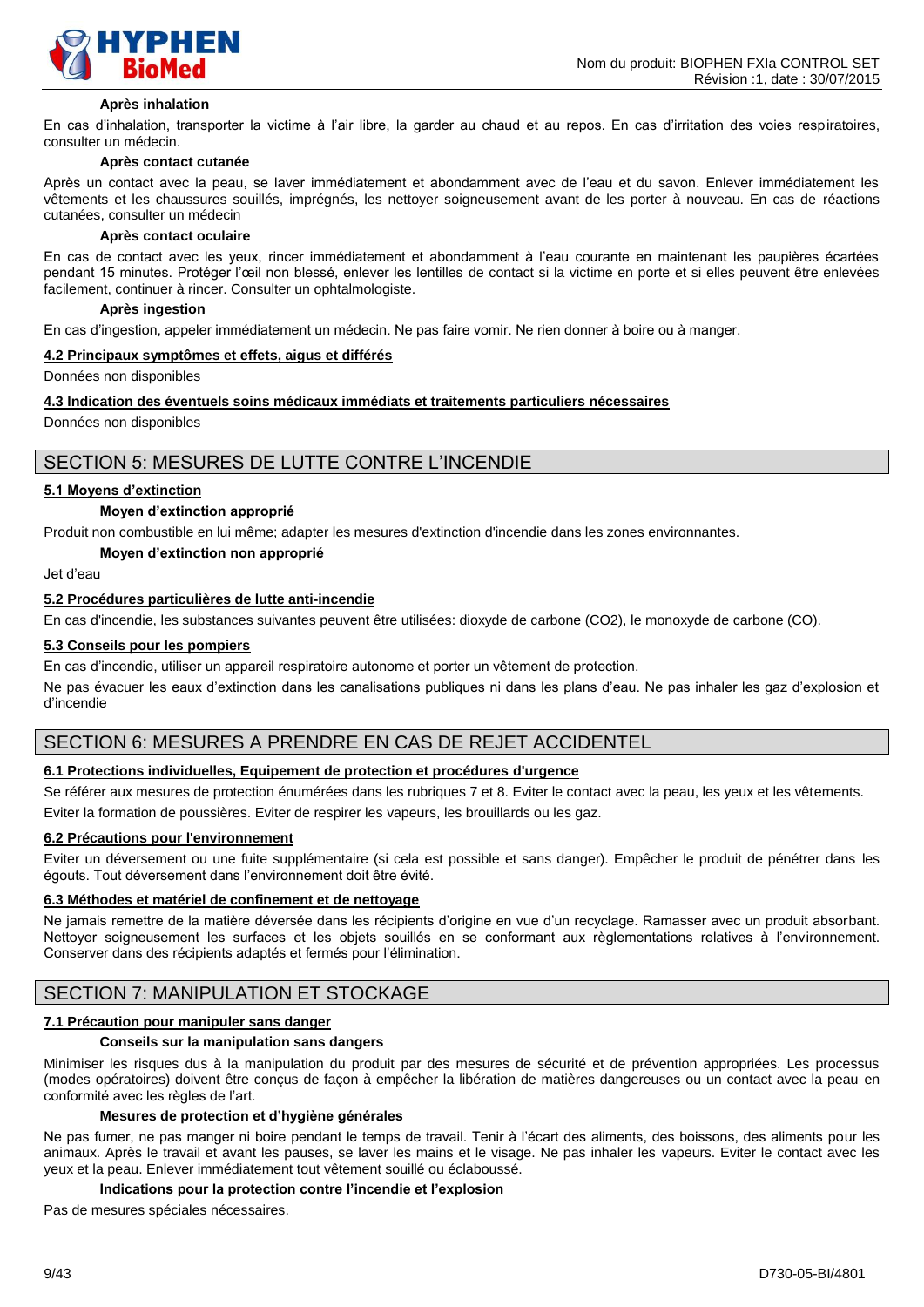

#### **7.2 Conditions de stockage incluant les incompatibilités**

#### **Mesures techniques et conditions de stockage**

Conserver les récipients hermétiquement fermés dans un endroit frais et bien ventilé.

**Matières incompatibles**

Pas de données disponibles

**Température de stockage recommandée**

Valeurs : 2 - 8 ° C

# **Exigences concernant les lieux et containeurs de stockages**

Les emballages entamés doivent être refermés soigneusement et maintenus en position verticale afin d'éviter les fuites.

#### **7.3 Utilisations particulières**

Hormis les utilisations mentionnées à la section 1.2, aucune autre utilisation spécifique n'est prévue.

### SECTION 8 : CONTROLE DE L'EXPOSITION / PROTECTION INDIVIDUELLE

#### **8.1 Valeurs limites d'exposition**

#### **Valeurs limites d'exposition professionnelles**

Aucun paramètre existant à surveiller.

#### **Valeurs limites biologiques**

Données non disponibles

#### **8.2 Contrôle de l'exposition**

#### **Contrôles techniques appropriés**

Les mesures techniques et l'application des méthodes de travail adéquates ont priorité sur l'utilisation d'équipements de protection individuelle. Respecter les pratiques générales d'hygiène industrielle.

#### **Equipement de protection individuel**

Lors de la manipulation des produits, porter exclusivement des vêtements de protection appropriés qui respectent les règlementations en vigueur.

#### **Protection respiratoire**

La protection des voies respiratoires n'est pas requise. Utiliser des masques de protection type N95 (US) ou de type P1 (EN 143) pour se protéger lors de la formation de poussières. Utiliser du matériel testé et approuvé par des normes telles que NIOSH (US) ou CEN (EU).

#### **Protection des mains et cutanée**

Manipuler avec des gants. Les gants doivent être contrôlés avant l'utilisation. Utiliser une technique de retrait appropriée afin d'éviter que la peau entre en contact avec le produit (par exemple : sans toucher la surface extérieur du gant). Jeter les gants contaminés après l'utilisation conformément aux lois en vigueur et aux bonnes pratiques de laboratoire. Laver et sécher les mains.

Les gants de protection sélectionnés doivent satisfaire aux standards EN374.

Les gants de protection doivent être remplacés immédiatement s'ils sont physiquement endommagés ou usés.

#### **Protection des yeux et du visage**

Utiliser un équipement de protection des yeux testé et approuvé selon les normes gouvernementales en vigueur, telles que NIOSH (US) et EN 166 (EU).

#### **Protection du corps**

Choisir une protection corporelle en relation avec le type, la concentration et les quantités de produits mis en œuvre.

#### **Autres protections**

Données non disponibles

#### **Contrôles concernant l'exposition environnementale**

Eviter un déversement ou une fuite supplémentaire (si cela est possible et sans danger). Empêcher le produit de pénétrer dans les égouts. Tout déversement dans l'environnement doit être évité.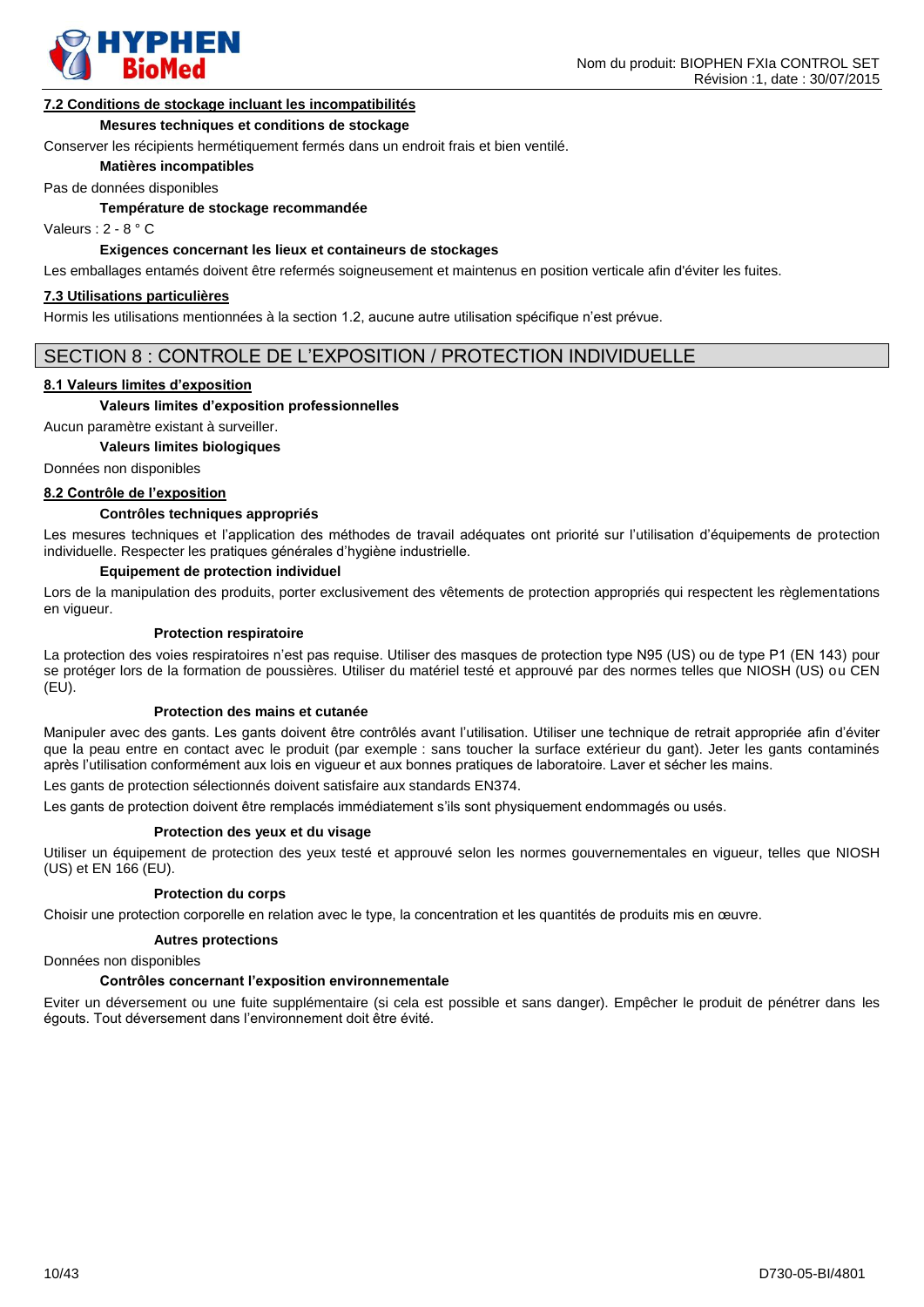

# SECTION 9 : PROPRIETES PHYSIQUES ET CHIMIQUES

# **9.1 Informations sur les propriétés physico-chimiques de bases**

| Propriété                                  | C <sub>1</sub>     | C <sub>2</sub>     |
|--------------------------------------------|--------------------|--------------------|
| <b>Aspect</b>                              | Poudre Lyophilisée | Poudre Lyophilisée |
| <b>Couleur</b>                             | Blanc / Jaune      | Blanc / Jaune      |
| <b>Odeur</b>                               | <b>ND</b>          | <b>ND</b>          |
| Valeur du pH                               | <b>ND</b>          | <b>ND</b>          |
| Point d'ébullition                         | <b>ND</b>          | <b>ND</b>          |
| Point d'éclair                             | <b>ND</b>          | <b>ND</b>          |
| Inflammabilité (solide, gaz)               | <b>ND</b>          | <b>ND</b>          |
| Point de fusion                            | <b>ND</b>          | <b>ND</b>          |
| Point de décomposition                     | <b>ND</b>          | <b>ND</b>          |
| <b>Point d'inflammation</b>                | <b>ND</b>          | <b>ND</b>          |
| Température d'Auto-inflammation            | <b>ND</b>          | <b>ND</b>          |
| Propriétés d'oxydation                     | <b>ND</b>          | <b>ND</b>          |
| Propriétés d'explosion                     | <b>ND</b>          | <b>ND</b>          |
| Basse inflammabilité ou limite d'explosion | <b>ND</b>          | <b>ND</b>          |
| Haute inflammabilité ou limite d'explosion | <b>ND</b>          | <b>ND</b>          |
| Pression de vapeur                         | <b>ND</b>          | <b>ND</b>          |
| Densité relative                           | <b>ND</b>          | <b>ND</b>          |
| Solubilité dans l'eau                      | <b>ND</b>          | <b>ND</b>          |
| Autres solubilités                         | <b>ND</b>          | <b>ND</b>          |
| Coefficient de partition: n-octano/eau     | <b>ND</b>          | <b>ND</b>          |
| <b>Viscosité</b>                           | <b>ND</b>          | <b>ND</b>          |
| Densité de vapeur                          | <b>ND</b>          | <b>ND</b>          |
| Taux d'évaporation                         | <b>ND</b>          | <b>ND</b>          |

ND : Données Non Disponible

# **9.2 Autres informations**

Données non disponibles

# SECTION 10: STABILITE ET REACTIVITE

# **10.1 Réactivité**

Pas de réaction dangereuse si le produit est utilisé conformément au mode d'emploi.

#### **10.2 Stabilité chimique**

La préparation est stable si les conditions de manipulation et de stockage recommandées dans la section 7 sont appliquées.

# **10.3 Réaction dangereuse potentielle**

Néant si utilisation appropriée.

#### **10.4 Conditions à éviter**

Néant si utilisation appropriée.

#### **10.5 Matériels incompatibles**

Données non connues

# **10.6 Produits de décompositions dangereux**

Néant si utilisation appropriée.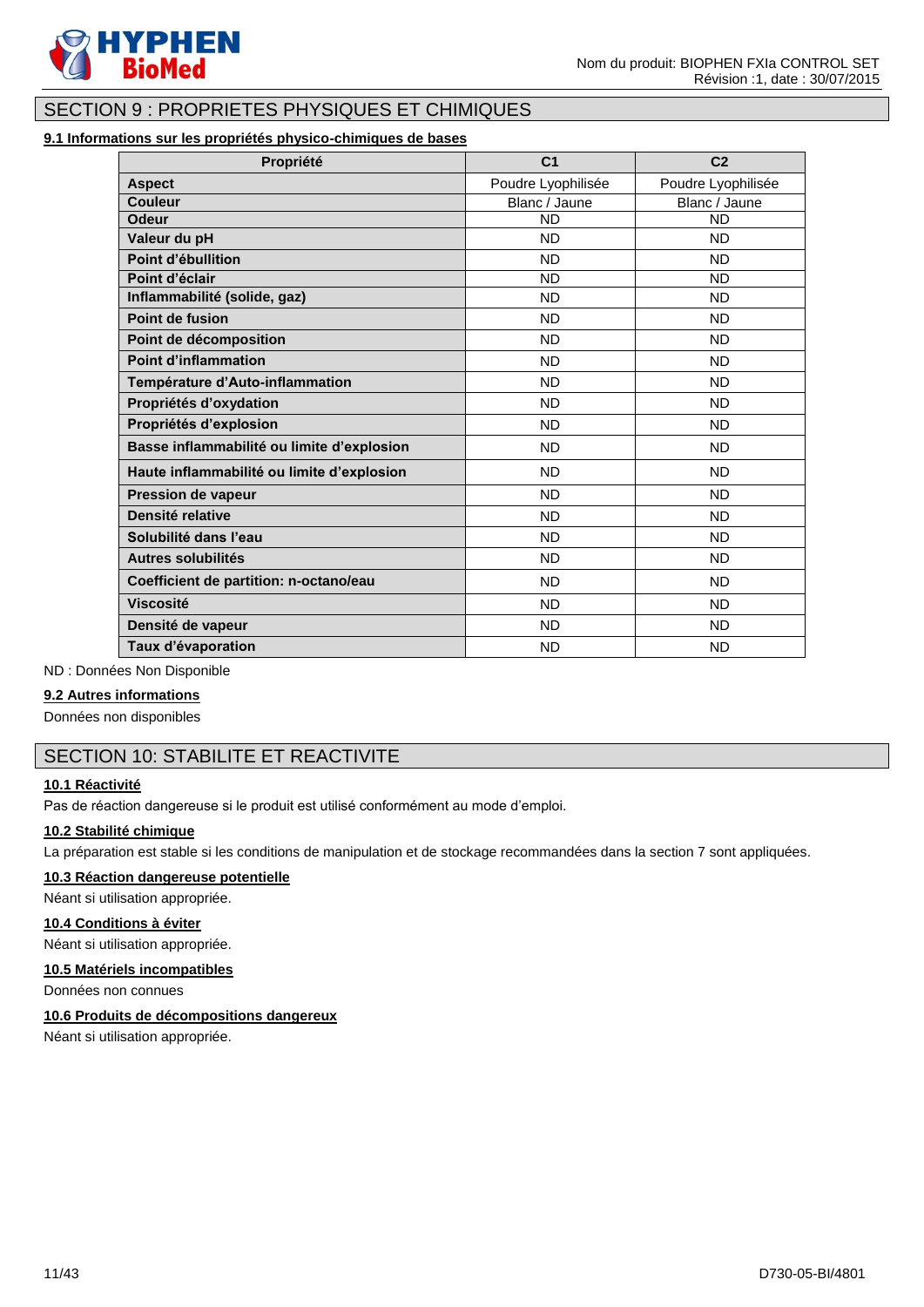

# SECTION 11: INFORMATIONS TOXICOLOGIQUES

### **11.1 Informations sur les effets toxiques**

| <b>Effets</b>                                                                                                               | C <sub>1</sub> | C <sub>2</sub> |
|-----------------------------------------------------------------------------------------------------------------------------|----------------|----------------|
| Toxicité orale aiguë                                                                                                        | ND.            | ND.            |
| Toxicité cutanée aiguë                                                                                                      | ND.            | ND.            |
| Toxicité aiguë par inhalation                                                                                               | ND.            | ND.            |
| <b>Corrosion/Irritation cutanée</b>                                                                                         | ND.            | ND.            |
| Lésion/irritation oculaire                                                                                                  | <b>ND</b>      | ND.            |
| Sensibilisation respiratoire et cutanée                                                                                     | <b>ND</b>      | <b>ND</b>      |
| Mutagénicité sur les cellules germinales                                                                                    | <b>ND</b>      | <b>ND</b>      |
| Cancérogénicité                                                                                                             | <b>ND</b>      | <b>ND</b>      |
| Toxicité sur la reproduction                                                                                                | <b>ND</b>      | ND.            |
| Toxique pour certains organes cibles :<br><b>Exposition unique</b><br><b>Exposition répétée</b><br>$\overline{\phantom{0}}$ | <b>ND</b>      | <b>ND</b>      |
| <b>Risque d'aspiration</b>                                                                                                  | <b>ND</b>      | <b>ND</b>      |

#### ND : Données Non Disponible

Aucun composant de ce produit présent à des concentrations supérieures ou égales à 0,1% n'a été identifié comme CMR probable, possible ou reconnu pour l'homme.

# SECTION 12 : INFORMATIONS ECOLOGIQUES

# **12.1 Ecotoxicité**

| <b>Toxicité</b>                                                                         | C1        | C <sub>2</sub> |
|-----------------------------------------------------------------------------------------|-----------|----------------|
| Toxicité sur les poissons<br>Aiguë<br>٠<br><b>Chronique</b><br>$\overline{\phantom{0}}$ | <b>ND</b> | <b>ND</b>      |
| Toxicité sur les daphnies<br>Aiguë<br>٠<br><b>Chronique</b>                             | <b>ND</b> | <b>ND</b>      |
| Toxicité sur les algues<br>Aiguë<br>٠<br><b>Chronique</b>                               | <b>ND</b> | <b>ND</b>      |
| <b>Toxicité sur bactéries</b><br>Aiguë<br>٠<br><b>Chronique</b>                         | <b>ND</b> | ND.            |

ND : Données Non Disponible

#### **12.2 Mobilité dans les sols**

Données non disponibles

# **12.3 Persistance et dégradabilité**

Données non disponibles

# **12.4 Bioaccumulation potentielle**

Données non disponibles

# **12.5 Résultats d'évaluation des PBT et vPvB**

| <b>Evaluation</b> |           | r0<br><u>vz</u> |
|-------------------|-----------|-----------------|
| <b>PBT</b>        | ND        | ND              |
| <b>vPvB</b>       | <b>ND</b> | <b>ND</b>       |

ND : Données Non Disponible

# **12.6 Autres effets nocifs**

Données Non Disponible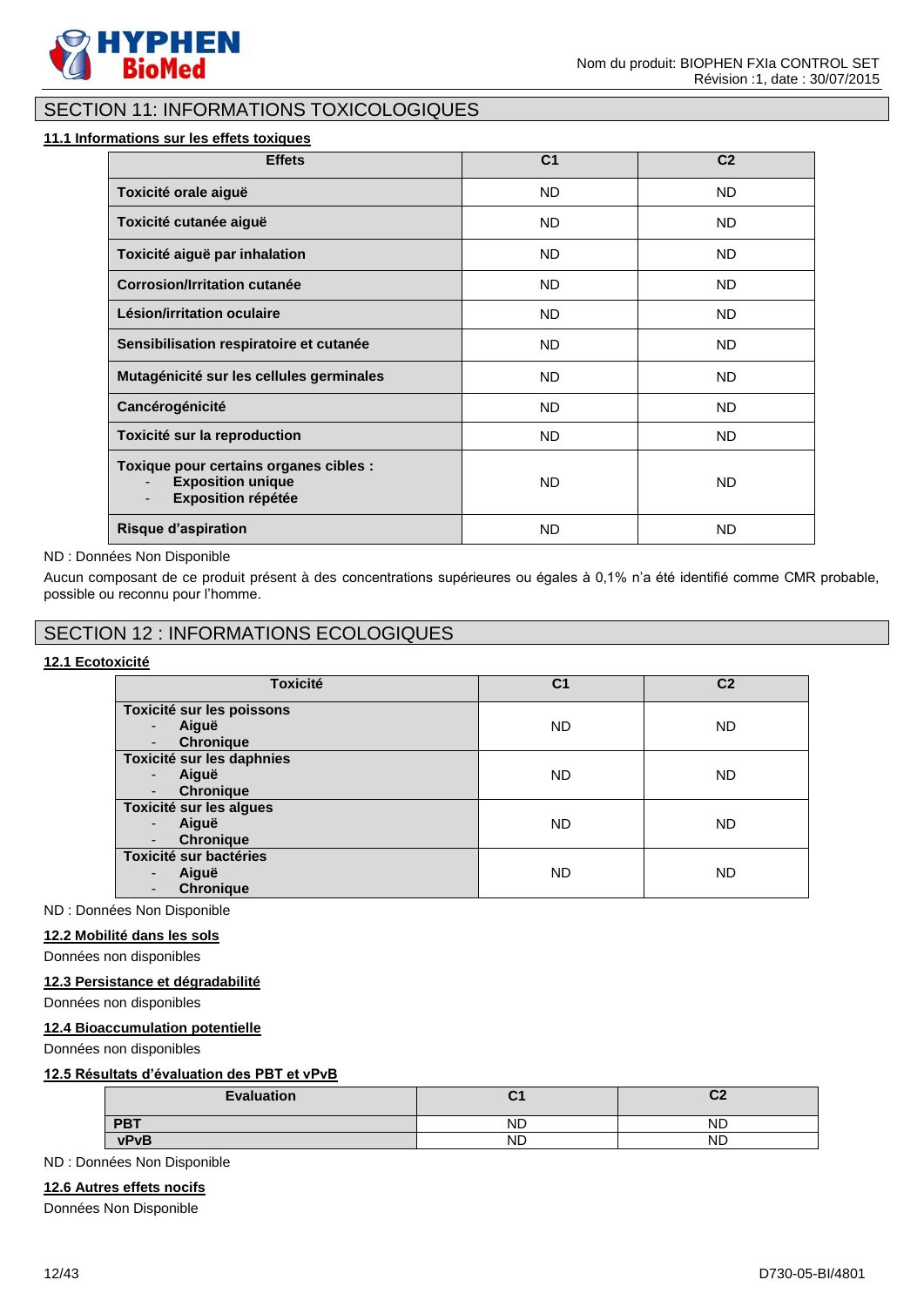

### **12.7 Autre information**

Ne pas verser le produit dans l'environnement.

# SECTION 13: CONSIDERATIONS RELATIVES A L'ELIMINATION

### **13.1 Méthode de traitement des déchets**

#### **Produit**

Eliminer les déchets selon les règlementations nationales en vigueurs et en accord avec les services environnementaux. L'attribution d'un numéro de code de déchet doit être effectuée en accord avec le service régional d'élimination des déchets.

#### **Emballage**

Les résidus doivent être retirés des emballages. Les emballages vides et les emballages contenant encore des résidus doivent être éliminés en accord avec le service régional d'élimination des déchets.

# SECTION 14: INFORMATIONS RELATIVES AU TRANSPORT

Le produit n'est pas un produit dangereux selon les règlementations relatives au transport (ADR, RID, IATA, IMDG).

# SECTION 15: INFORMATIONS REGLEMENTAIRES

#### **15.1 Règlementations / législation particulières a la substance ou mélange de sécurité, de sante et d'environnement**

Cette fiche de sécurité est conforme aux exigences décrites dans les règlements (CE) no 1907/2006 (REACH) et 1272/2008 (CLP).

### **15.2 Évaluation de la sécurité chimique**

Pas de données disponibles.

# SECTION 16: AUTRES DONNEES

# **16.1 Sources des données utilisées pour l'établissement de la fiche**

Règlement (CE) no 1907/2006 (REACH), 1272/2008 (CLP) dans se version actuellement en vigueur.

Règlements relatifs aux transports d'après ADR, RID, IATA, IMDG dans leurs versions respectives actuellement en vigueur.

Les sources de données évaluées pour la détermination des données physiques, toxicologiques et éco-toxicologiques sont indiquées dans les sections respectives.

Ces indications sont fondées sur l'état actuel de nos connaissances, mais ne constituent pas une garantie quant aux propriétés du produit et ne donnent pas lieu à un rapport juridique.

HYPHEN BIOMED et ses agents/distributeurs déclarés ou contractants OEM ne sauraient être tenus pour responsables d'un dommage éventuel résultant de ou du contact d'un réactif inclus dans le coffret.

# **16.2 Abréviations**

ADR : Accord européen relatif au transport international des marchandises dangereuses par route

CLP : Règlement européen relatif à la classification, à l'étiquetage et à l'emballage des substances chimiques et des mélanges CMR : Cancérogène, Mutagène et Reprotoxique

IATA-DGR : Association internationale du transport aérien - Réglementation pour le transport des marchandises dangereuses

IMDG : Code maritime international des marchandises dangereuses

NIOSH : Institut national pour la sécurité et la santé au travail (agence fédérale américaine)

PBT : Persistant, Bio-accumulatif et Toxique

REACH : Règlement européen relatif à l'enregistrement, évaluation et autorisation des produits chimiques

RID : Règlement concernant le transport international ferroviaire des marchandises dangereuses sur le continent européen

vPvB : Très Persistant, Très Bio-accumulatif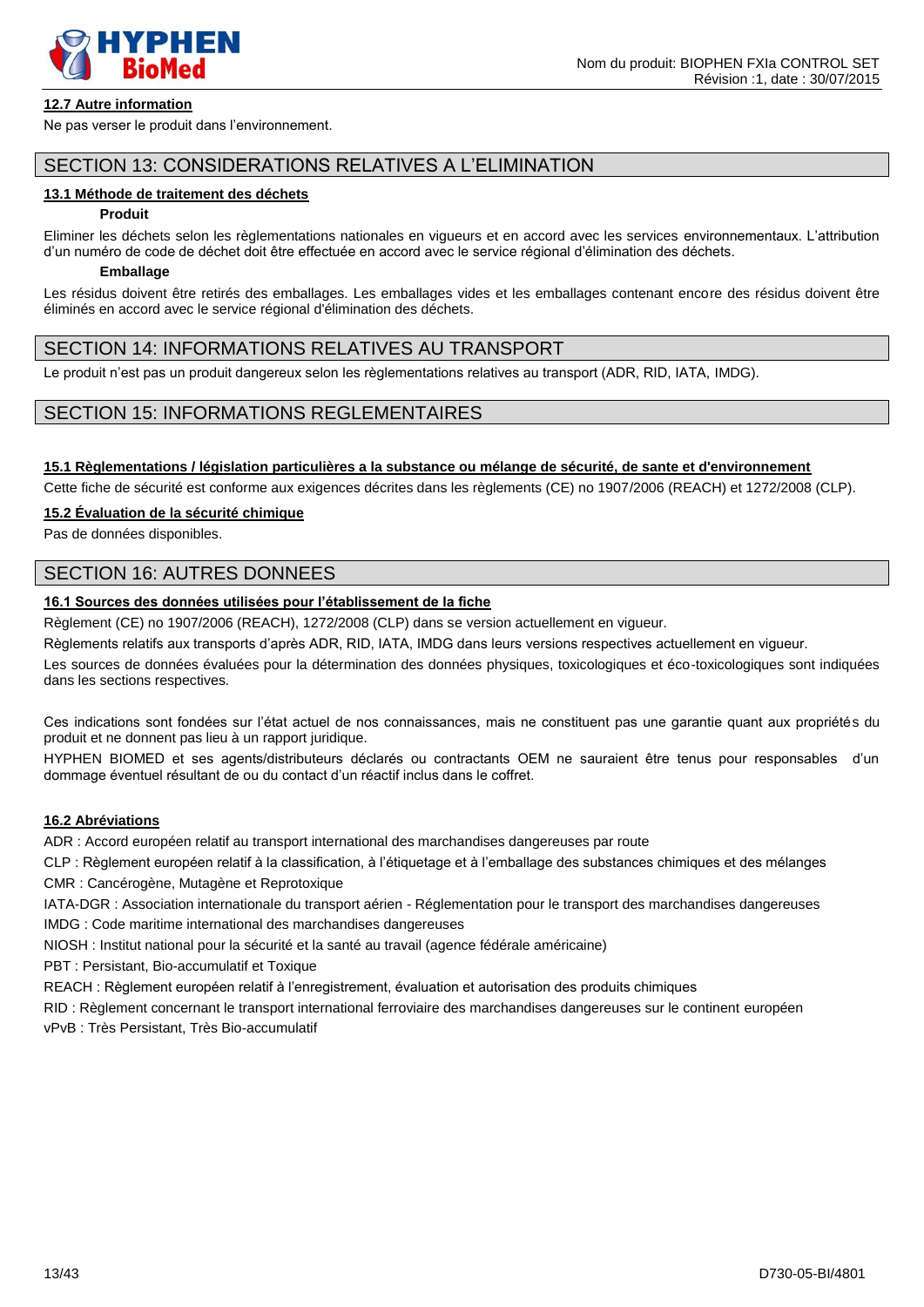

# **FICHA DE DATOS DE SEGURIDAD**

# <span id="page-13-0"></span>**ESPAÑOL**

# SECCIÓN 1: IDENTIFICACIÓN DEL PRODUCTO Y DE LA EMPRESA

### **1.1 Identificación del producto**

| <b>Nombre</b>                   | Referencia |
|---------------------------------|------------|
| <b>BIOPHEN FXIa CONTROL SET</b> | 224801     |

# **1.2 Uso/aplicación y usos desaconsejados**

Producto sanitario para utilización in vitro

#### **1.3 Datos sobre el fabricante y proveedor de la ficha de seguridad**

| <b>Fabricante:</b> | <b>HYPHEN BioMed</b>              |
|--------------------|-----------------------------------|
|                    | 155 rue d'Eragny                  |
|                    | 95000 Neuville sur Oise (Francia) |
| Tel :              | 33.1.34.40.65.10                  |
| Fax:               | 33.1.34.48.72.36                  |

Dirección de correo electrónico: [info@hyphen-biomed.com](mailto:info@hyphen-biomed.com)

# **1.4 Teléfono de urgencias**

Tel.: 33.1.34.40.65.10 (Este número solamente está disponible en horas de oficina)

Francia

Tel.: 33.1.45.42.59.59 (central de información toxicológica en Francia)

**Extranjero** 

Dirigirse al(a los) organismo(s) competente(s)

# SECCIÓN 2: IDENTIFICACIÓN DE LOS PELIGROS

### **2.1 Clasificación de la sustancia o de la mezcla**

#### **Información referente a la clasificación**

Este producto no cumple los criterios definidos en el reglamento (CE) 1272/2008 –también denominado reglamento CLP– para la clasificación y etiquetado.

### **2.2 Elementos de etiquetado**

Para este producto no se requiere ningún etiquetado conforme a las directivas CE o a la legislación nacional vigente.

#### **2.3 Otros peligros**

Ninguno

# SECCIÓN 3: COMPOSICIÓN / INFORMACIÓN SOBRE LOS COMPONENTES

### **3.1 Sustancias**

No aplicable. El producto no es una sustancia.

#### **3.2 Mezclas**

#### **Compuestos peligrosos**

Este producto no contiene sustancias que deban ser mencionadas conforme al Reglamento (CE) nº 1907/2006 (REACH), anexo II

#### **3.3 Otros datos**

No inyectar ni ingerir.

El producto contiene material de origen animal y debe ser manipulado como potencialmente patógeno. El producto contiene material de origen humano que ha sido analizado en el momento de la donación y que fue encontrado como no reactivo por lo que respecta a los anticuerpos contra VIH, antígenos de superficie de la hepatitis B y virus de la hepatitis C (VHC). Al igual que en todas las muestras de origen humano, este producto debe manipularse utilizando procedimientos de laboratorio apropiados para minimizar un peligro de transmisión de posibles infecciones.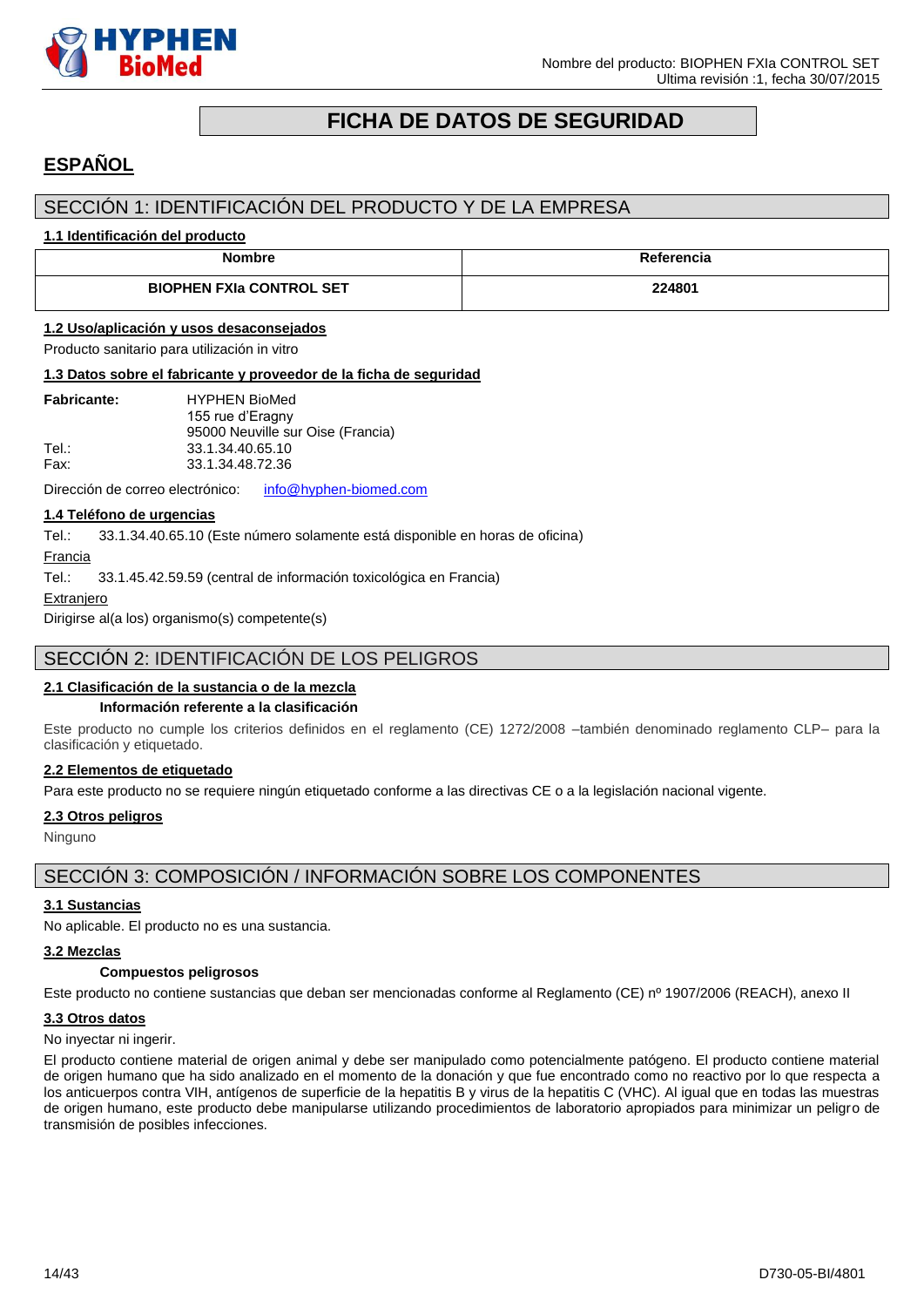

# SECCIÓN 4: PRIMEROS AUXILIOS

### **4.1 Descripción de los primeros auxilios**

#### **Información general**

Si aparecen síntomas o en casos de duda, consultar al médico. No administrar nunca algo por la boca a una persona inconsciente. Atender a la persona afectada y no dejarla sin vigilancia.

#### **Tras una inhalación**

EN CASO DE INHALACIÓN: Llevar a la persona al aire fresco. Colocar al afectado en posición de descanso y mantenerlo caliente. En caso de irritación de las vías respiratorias, consultar a un médico.

#### **Tras un contacto cutáneo**

EN CASO DE CONTACTO CON LA PIEL: Lavar inmediatamente con abundante agua y jabón. Quitarse inmediatamente todas las prendas de ropa manchadas o empapadas. Lavar a fondo la ropa antes de volver a usarla. En caso de reacciones cutáneas, consultar al médico.

#### **Tras un contacto ocular**

EN CASO DE CONTACTO CON LOS OJOS: Enjuagar inmediatamente durante 15 minutos bajo un chorro de agua, con el párpado bien abierto, protegiendo el ojo sano. A ser posible retirar las lentes de contacto eventualmente presentes. Seguir enjuagando. Acudir a un oculista.

#### **Tras una ingestión**

EN CASO DE INGESTIÓN, solicitar atención médica inmediatamente. No inducir al vómito. No suministrar nunca nada por la boca a una persona inconsciente.

#### **4.2 Principales síntomas y efectos, agudos y retardados**

Datos no disponibles.

#### **4.3 Indicación de posibles cuidados médicos inmediatos y de tratamientos especiales necesarios**

Datos no disponibles.

# SECCIÓN 5: MEDIDAS DE LUCHA CONTRA INCENDIOS

#### **5.1 Medios de extinción**

#### **Medios de extinción adecuados**

Producto no combustible en sí mismo; adaptar las medidas de extinción de incendios en las zonas circundantes.

# **Medios de extinción inadecuados**

Chorro de agua pleno

# **5.2 Procedimientos especiales de lucha contra incendios**

En caso de incendio se pueden utilizar las siguientes sustancias: dióxido de carbono (CO2) y monóxido de carbono (CO).

### **5.3 Recomendaciones para los bomberos**

En caso de incendio: Llevar protección respiratoria independiente del entorno y ropa de protección.

El agua de extinción no se debe verter al alcantarillado o a las aguas de escorrentía. No inhalar los gases de explosión o de incendio.

# SECCIÓN 6: MEDIDAS EN CASO DE LIBERACIÓN ACCIDENTAL

# **6.1 Protecciones personales, equipos de protección y procedimientos de emergencia**

Atender a las medidas de protección recogidas en las secciones 7 y 8. Evitar el contacto con la piel, los ojos y las ropa. Evitar la formación de polvo. No inhalar el vapor/niebla/gas.

# **6.2 Precauciones ambientales**

Impedir la propagación y el derrame del material liberado, si es posible hacerlo sin peligro. No verter en las aguas residuales. Evítese su liberación al entorno.

# **6.3 Métodos y material de contención y de limpieza**

No verter el producto derramado en su envase original con la finalidad de una reutilización. Recoger el producto derramado con material absorbente. Limpiar especialmente a fondo las superficies y objetos ensuciados cumpliendo todas las disposiciones legales relevantes para el medio ambiente. Guardar en contenedores cerrados y adecuados y llevarlos para su eliminación.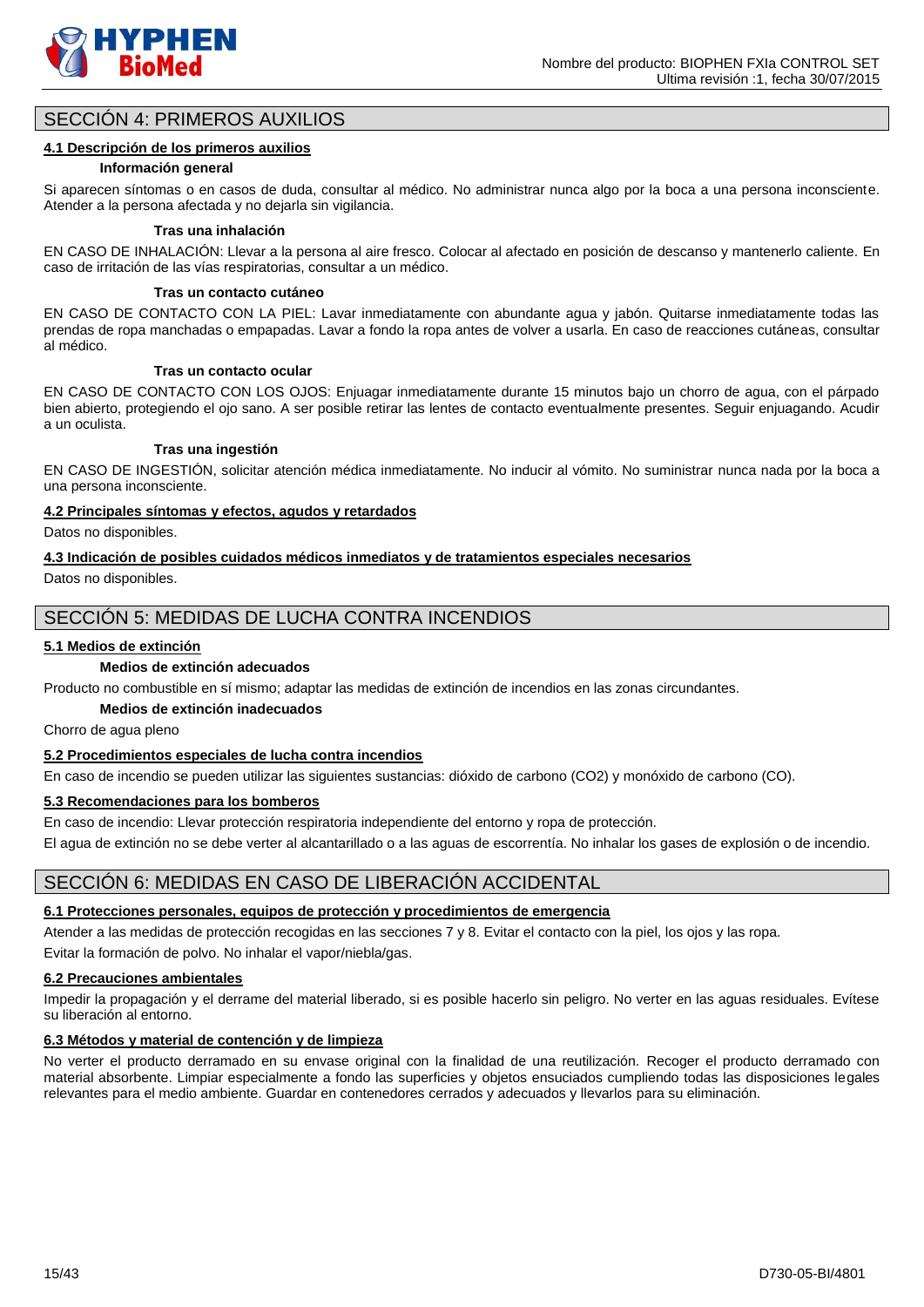

# SECCIÓN 7: MANIPULACIÓN Y ALMACENAMIENTO

#### **7.1 Precauciones para una manipulación segura**

#### **Recomendaciones sobre la manipulación segura**

El riesgo en el manejo con el producto debe reducirse a un grado mínimo mediante la aplicación de medidas preventivas y de protección. Configurar los procedimientos de trabajo, en la medida en que sea posible según el estado de la técnica, de manera que no se liberen sustancias peligrosas y que pueda excluirse un contacto con la piel.

#### **Medidas generales de protección y de higiene**

No comer, beber ni fumar durante el trabajo. Mantenerse alejado de alimentos, bebidas y comida para animales. Lavarse las manos y la piel antes de las pausas y después del trabajo. No inhalar los vapores. Evitar todo contacto de los ojos con pequeñas porciones de piel. Quitar inmediatamente cualquier ropa manchada o salpicada.

**Indicaciones para la protección contra incendios y explosiones.**

No existen medidas especiales necesarias.

#### **7.2 Condiciones de almacenamiento incluidas las incompatibilidades**

#### **Medidas técnicas y condiciones de almacenamiento**

Mantener los recipientes herméticamente cerrados y guardarlos en lugar fresco y bien ventilado.

#### **Materiales incompatibles**

Datos no disponibles

**Temperatura de almacenamiento recomendada**

Valor: 2 - 8 ° C

#### **Exigencias relativas a los lugares y contenedores de almacenamiento**

Los envases abiertos deben cerrarse perfectamente y mantenerlos en posición vertical para evitar derrames.

#### **7.3 Aplicaciones finales específicas**

Con excepción de los usos mencionados en la sección 1.2, no hay previstas otras aplicaciones específicas.

# SECCIÓN 8: CONTROL DE LA EXPOSICIÓN / PROTECCIÓN INDIVIDUAL

#### **8.1 Parámetros de control**

# **Valores límite de exposición profesional**

No existen parámetros disponibles para vigilancia.

#### **Valores límite biológicos**

Datos no disponibles.

### **8.2 Control de la exposición**

#### **Controles técnicos apropiados**

Datos no disponibles.

#### **Equipo de protección individual**

Durante la manipulación de los productos llevar exclusivamente la ropa de protección correspondiente conforme a las prescripciones vigentes.

#### **Protección respiratoria**

No se requiere protección respiratoria. Para la protección frente a la formación de polvo, utilizar mascarilla antipolvo tipo N95 (US) o una mascarilla de protección respiratoria con filtro P1(EN 143). Los aparatos de protección respiratoria deberán estar verificados y autorizados según los estándares estatales correspondientes como NIOHS (US) o CEN (UE).

#### **Protección de las manos y protección cutánea**

Durante la manipulación utilizar guantes protectores. Comprobar la idoneidad específica de los guantes para el puesto de trabajo antes de ponérselos. Aplicar un método apropiado para quitarse los guantes protectores con el fin de evitar un contacto con la piel (por ejemplo, quitárselos sin tocar con la mano desnuda la superficie exterior contaminada). Los guantes contaminados se deberán eliminar debidamente después de llevarlos, teniendo en cuanta las disposiciones legales y a tenor de las buenas prácticas de laboratorio. Lavarse y secarse las manos.

Los guantes protectores a usar deben estar verificados y autorizados según EN374.

Los guantes de protección se deben cambiar inmediatamente si están físicamente dañados o gastados.

#### **Protección ocular y facial**

Para la protección ocular llevar exclusivamente equipamiento que esté verificado y autorizado conforme a las normas vigentes como NIOSH (US) o EN 166 (UE).

#### **Protección corporal**

El tipo de equipamiento de protección deberá seleccionarse en función de la concentración y la cantidad del producto en el puesto de trabajo.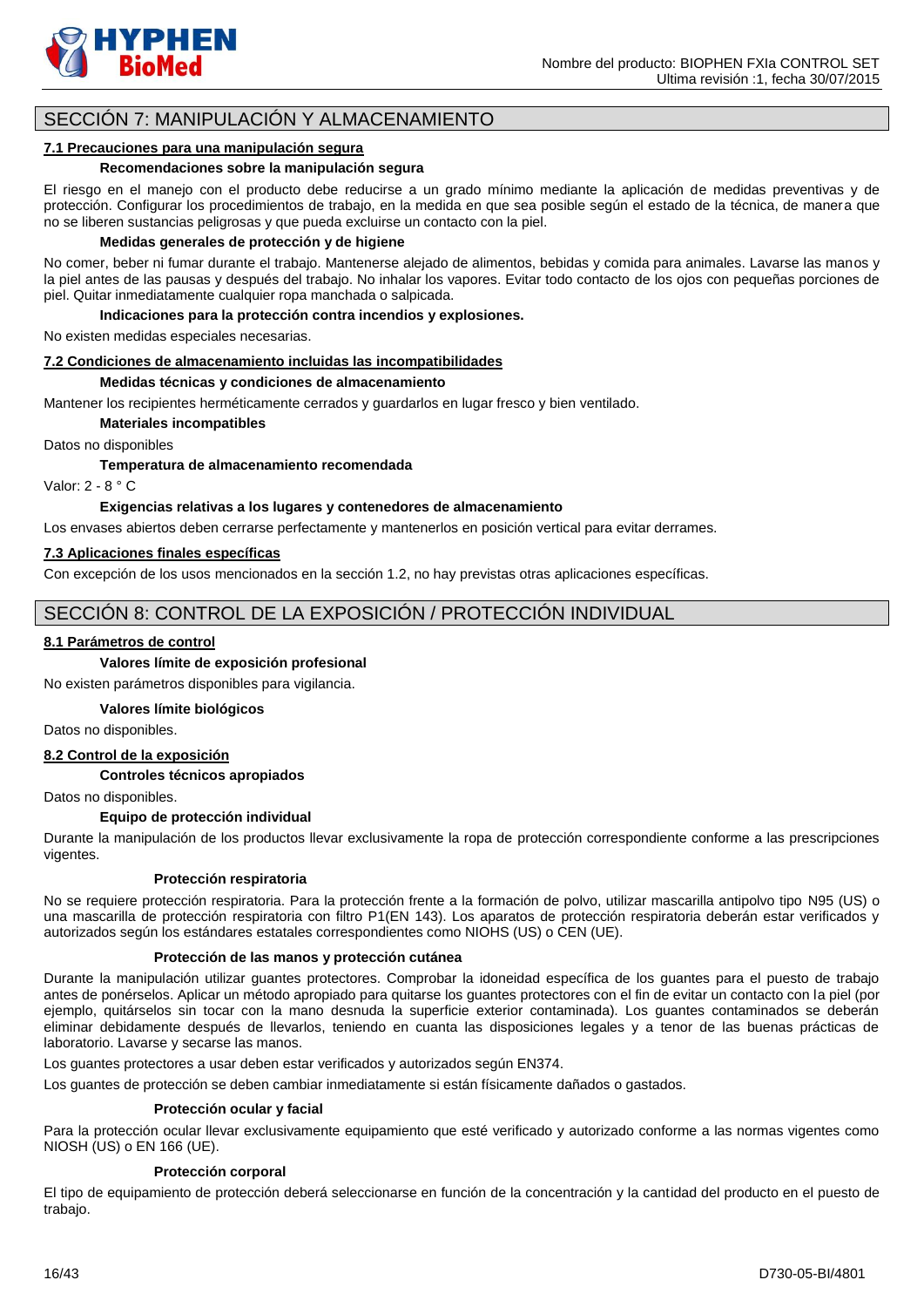

### **Otras protecciones**

Datos no disponibles.

### **Controles sobre la exposición ambiental**

Impedir la propagación y el derrame del material liberado, si es posible hacerlo sin peligro. No verter en las aguas residuales. Impedir la liberación en el medio ambiente.

# SECCIÓN 9: PROPIEDADES FÍSICAS Y QUÍMICAS

# **9.1 Información sobre propiedades físicas y químicas básicas**

| Propiedad                                           | $\overline{C}$    | $\overline{C2}$   |
|-----------------------------------------------------|-------------------|-------------------|
| Apariencia                                          | Polvo Liofilizado | Polvo Liofilizado |
| Color                                               | Blanco / Amarillo | Blanco / Amarillo |
| Olor                                                | <b>ND</b>         | <b>ND</b>         |
| Valor del pH                                        | $\overline{ND}$   | <b>ND</b>         |
| Punto de ebullición                                 | $\overline{ND}$   | $\overline{ND}$   |
| Punto de fusión                                     | <b>ND</b>         | <b>ND</b>         |
| Punto de descomposición                             | <b>ND</b>         | $\overline{ND}$   |
| Punto de ignición                                   | <b>ND</b>         | <b>ND</b>         |
| Temperatura de autoignición                         | <b>ND</b>         | <b>ND</b>         |
| Propiedades de oxidación                            | <b>ND</b>         | <b>ND</b>         |
| Propiedades de explosión                            | <b>ND</b>         | $\overline{ND}$   |
| Inflamabilidad (sólido, gas)                        | $\overline{ND}$   | $\overline{ND}$   |
| Límite inferior de inflamabilidad o<br>explosividad | <b>ND</b>         | <b>ND</b>         |
| Límite superior de inflamabilidad o<br>explosividad | <b>ND</b>         | <b>ND</b>         |
| Presión de vapor                                    | <b>ND</b>         | <b>ND</b>         |
| Densidad de vapor                                   | <b>ND</b>         | <b>ND</b>         |
| Intervalo de evaporación                            | <b>ND</b>         | <b>ND</b>         |
| Densidad relativa                                   | $\overline{ND}$   | <b>ND</b>         |
| Solubilidad en agua                                 | $\overline{ND}$   | $\overline{ND}$   |
| <b>Otras solubilidades</b>                          | <b>ND</b>         | <b>ND</b>         |
| Coeficiente de reparto: n-octanol/agua              | <b>ND</b>         | <b>ND</b>         |
| <b>Viscosidad</b>                                   | <b>ND</b>         | <b>ND</b>         |
| <b>Otros datos</b>                                  | <b>ND</b>         | <b>ND</b>         |

ND : Datos no disponibles.

# **9.2 Otra información**

Datos no disponibles

# SECCIÓN 10: ESTABILIDAD Y REACTIVIDAD

#### **10.1 Reactividad**

No se producen reacciones peligrosas si se tienen en cuenta las prescripciones/indicaciones para el manejo.

### **10.2 Estabilidad química**

El preparado es estable si se manipula y almacena tal como se recomienda en la sección 7.

# **10.3 Posibilidad de reacciones peligrosas**

Ninguna en caso de utilización conforme al uso previsto.

# **10.4 Condiciones que deben evitarse**

Ninguna en caso de utilización conforme al uso previsto.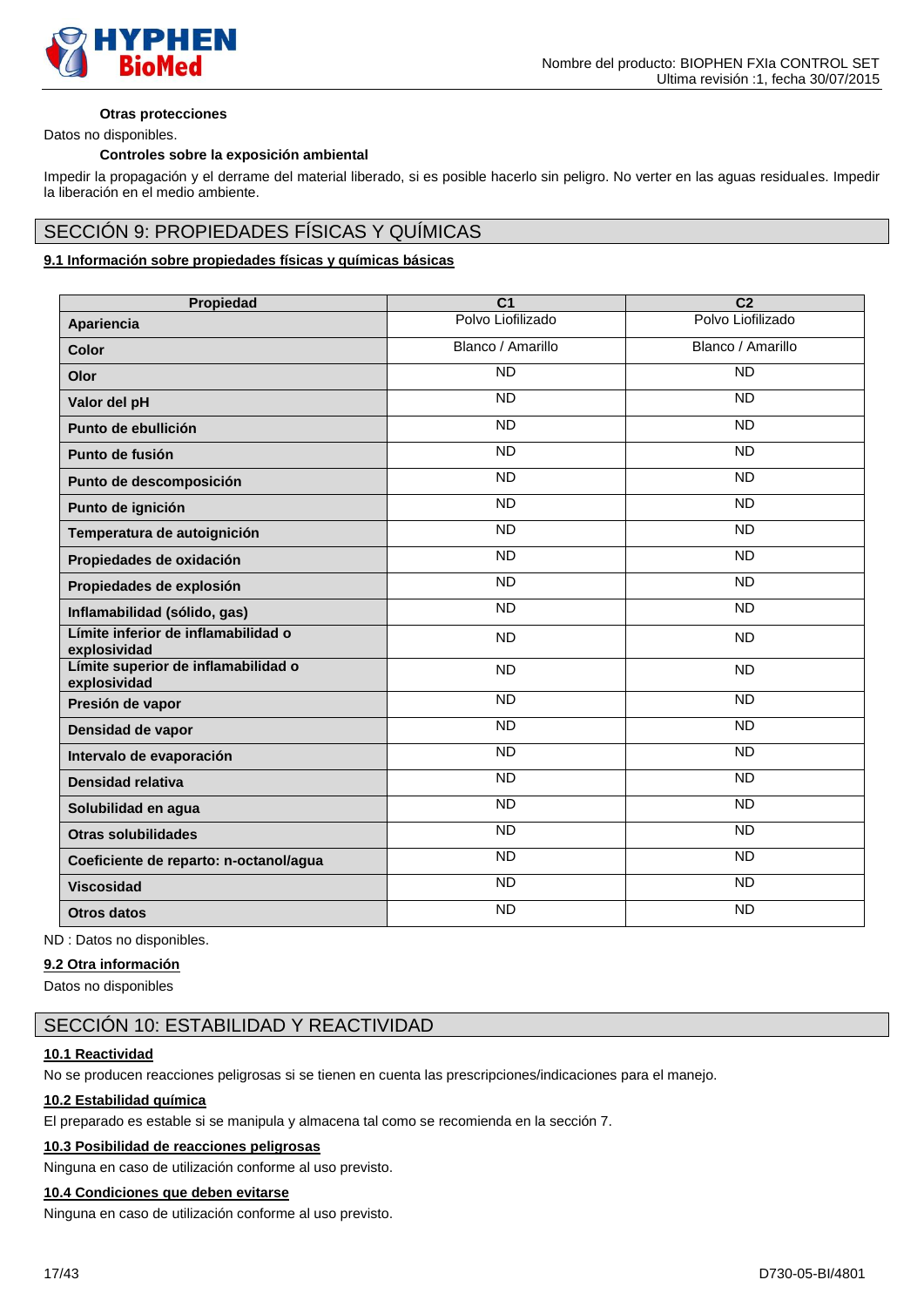

# **10.5 Materiales incompatibles**

Datos no conocidos.

# **10.7 Productos de descomposición peligrosos**

Ninguno en caso de utilización conforme al uso previsto.

# SECCIÓN 11: INFORMACIÓN TOXICOLÓGICA

# **11.1 Información sobre los efectos tóxicos**

| <b>Efectos</b>                                 | C <sub>1</sub> | C <sub>2</sub> |
|------------------------------------------------|----------------|----------------|
| <b>Toxicidad oral aguda</b>                    | ND.            | <b>ND</b>      |
| Toxicidad cutánea aguda                        | <b>ND</b>      | <b>ND</b>      |
| Toxicidad aguda por inhalación                 | <b>ND</b>      | <b>ND</b>      |
| Irritación o corrosión cutáneas                | <b>ND</b>      | <b>ND</b>      |
| Lesiones oculares graves o irritación ocular   | ND.            | <b>ND</b>      |
| Sensibilización respiratoria y cutánea         | ND             | <b>ND</b>      |
| Mutagenicidad en células germinales            | <b>ND</b>      | <b>ND</b>      |
| Toxicidad para la reproducción                 | ND             | ND             |
| Carcinogenicidad                               | <b>ND</b>      | <b>ND</b>      |
| Toxicidad específica en determinados órganos : |                |                |
| exposición única                               | <b>ND</b>      | <b>ND</b>      |
| exposiciones repetidas                         |                |                |
| Peligro por aspiración                         | <b>ND</b>      | <b>ND</b>      |

#### ND : Datos no disponibles.

Ningún componente que esté contenido en este producto en una concentración ≥ 0,1% se considera como posiblemente cancerígeno o se haya probado su carcinogenicidad en el ser humano.

# SECCIÓN 12: INFORMACIÓN ECOLÓGICA

# **12.1 Toxicidad**

| <b>Toxicidad</b>                    | C <sub>1</sub> | C <sub>2</sub> |
|-------------------------------------|----------------|----------------|
| <b>Toxicidad en peces</b>           |                |                |
| Aguda<br>$\overline{\phantom{a}}$   | <b>ND</b>      | <b>ND</b>      |
| Crónica<br>$\overline{\phantom{a}}$ |                |                |
| <b>Toxicidad en dafnias</b>         |                |                |
| Aguda<br>$\blacksquare$             | <b>ND</b>      | <b>ND</b>      |
| Crónica<br>$\overline{\phantom{a}}$ |                |                |
| <b>Toxicidad en algas</b>           |                |                |
| Aguda<br>$\overline{\phantom{a}}$   | ND.            | <b>ND</b>      |
| Crónica<br>-                        |                |                |
| <b>Toxicidad en bacterias</b>       |                |                |
| Aguda<br>-                          | <b>ND</b>      | <b>ND</b>      |
| Crónica                             |                |                |

ND : Datos no disponibles.

# **12.2 Persistencia y degradación**

Datos no disponibles.

### **12.3 Potencial de bioacumulación**

Datos no disponibles.

### **12.4 Movilidad en suelos**

Datos no disponibles.

### **12.5 Resultados de las valoraciones PBT y mPmB**

| Valoración            |           | ∽         |
|-----------------------|-----------|-----------|
| <b>Valoración PBT</b> | <b>ND</b> | <b>ND</b> |
| Valoración mPmB       | <b>ND</b> | <b>ND</b> |

ND : Datos no disponibles.

### **12.6 Otros efectos nocivos**

Datos no disponibles.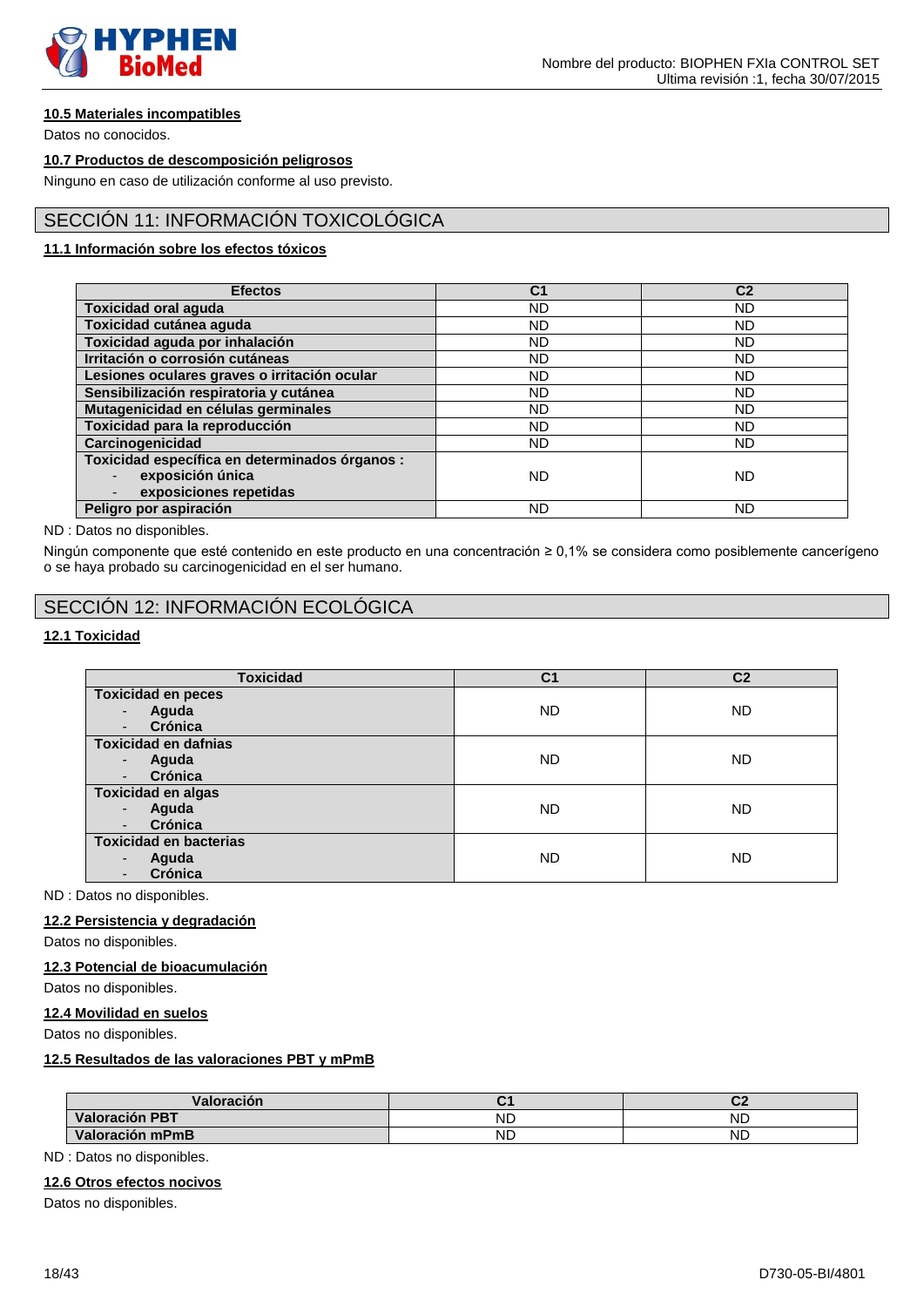

# **12.7 Otros datos**

No verter el producto sin supervisión en el medio ambiente

# SECCIÓN 13: CONSIDERACIONES RELATIVAS A LA ELIMINACIÓN

### **13.1 Método de tratamiento de residuos**

#### **Producto**

Llevar los residuos para su eliminación conforme a las prescripciones nacionales y de acuerdo con los servicios de protección del medio ambiente. La asignación de un número de residuo se realizará de acuerdo con el organismo regional encargado de la eliminación de residuos.

# **Envase**

Vaciar completamente los envases. Aquellos envases vacíos y los que no estén completamente vacíos que todavía contengan restos de producto se llevarán para su eliminación debida de acuerdo con el organismo regional encargado de la eliminación.

# SECCIÓN 14: INFORMACIÓN SOBRE LAS CONDICIONES DE ALMACENAMIENTO Y TRANSPORTE

El producto no es ninguna mercancía peligrosa a tenor de las normas de transporte (ADR, RID, IATA, IMDG).

# SECCIÓN 15: INFORMACIÓN REGLAMENTARIA

# **15.1 Normativas/legislación de seguridad, salud y medio ambiente específicas para la sustancia o mezcla**

Esta ficha de datos de seguridad cumple los requisitos exigidos en el Reglamento (CE) nº 1907/2006 (REACH) y 1272/2008 (CLP).

# **15.2 Evaluación de la seguridad química**

No existen datos disponibles.

# SECCIÓN 16: OTRAS INFORMACIONES

# **16.1 Principales referencias bibliográficas y fuentes de datos**

Reglamento (CE) n.º 1907/2006 (REACH), 1272/2008 (CLP) en su versión válida respectiva.

Normas de transporte conforme a ADR, RID, IMDG, IATA en su versión válida respectiva.

Las fuentes de datos que se han utilizado para determinar los datos físicos, toxicológicos y ecotoxicológicos se indican directamente en las secciones respectivas.

Los datos se apoyan en el nivel de nuestros conocimientos y experiencias actuales. Los datos no tienen valor como aseguramiento de las propiedades y tampoco justifican ninguna relación jurídica contractual.

HYPHEN BioMed y sus agentes/distribuidores o proveedores OEM rechazan toda responsabilidad sobre cualquier posible daño resultante de, o por contacto con, un reactivo incluido en el kit.

# **16.2 Abkürzungen und Akronyme**

ADR: European Agreement concerning the International Carriage of Dangerous Goods by Road (Acuerdo Europeo sobre transporte internacional de mercancías peligrosas por carretera)

CLP: Regulation on Classification, Labelling and Packaging of Substances and Mixtures (Reglamento de la CE sobre clasificación, etiquetado y envasado de sustancias y mezclas)

CMR : cancerogen mutagen reprotoxic (sustancias carcinógenas, mutágenas y tóxicas para la reproducción)

IATA-DGR: = International Air Transport Association - Dangerous Goods Regulations (Regulaciones de productos peligrosos de la IATA en el tráfico aéreo)

IMDG: International Maritime Dangerous Goods code (Regulación para el transporte de mercancías peligrosas en la navegación marítima internacional)

NIOSH: Instituto Nacional para la seguridad en el trabajo y la salud (EE. UU.)

PBT: persistente (P), biocumulativo (B) y tóxico (T)

REACH: Reglamento de la UE para el registro, evaluación, autorización y restricción de sustancias químicas

RID: Regulación para el transporte internacional de mercancías peligrosas en el transporte por ferrocarril

vPvB: very Persistent and very Bioaccumulative (muy persistente y muy bioacumulativo)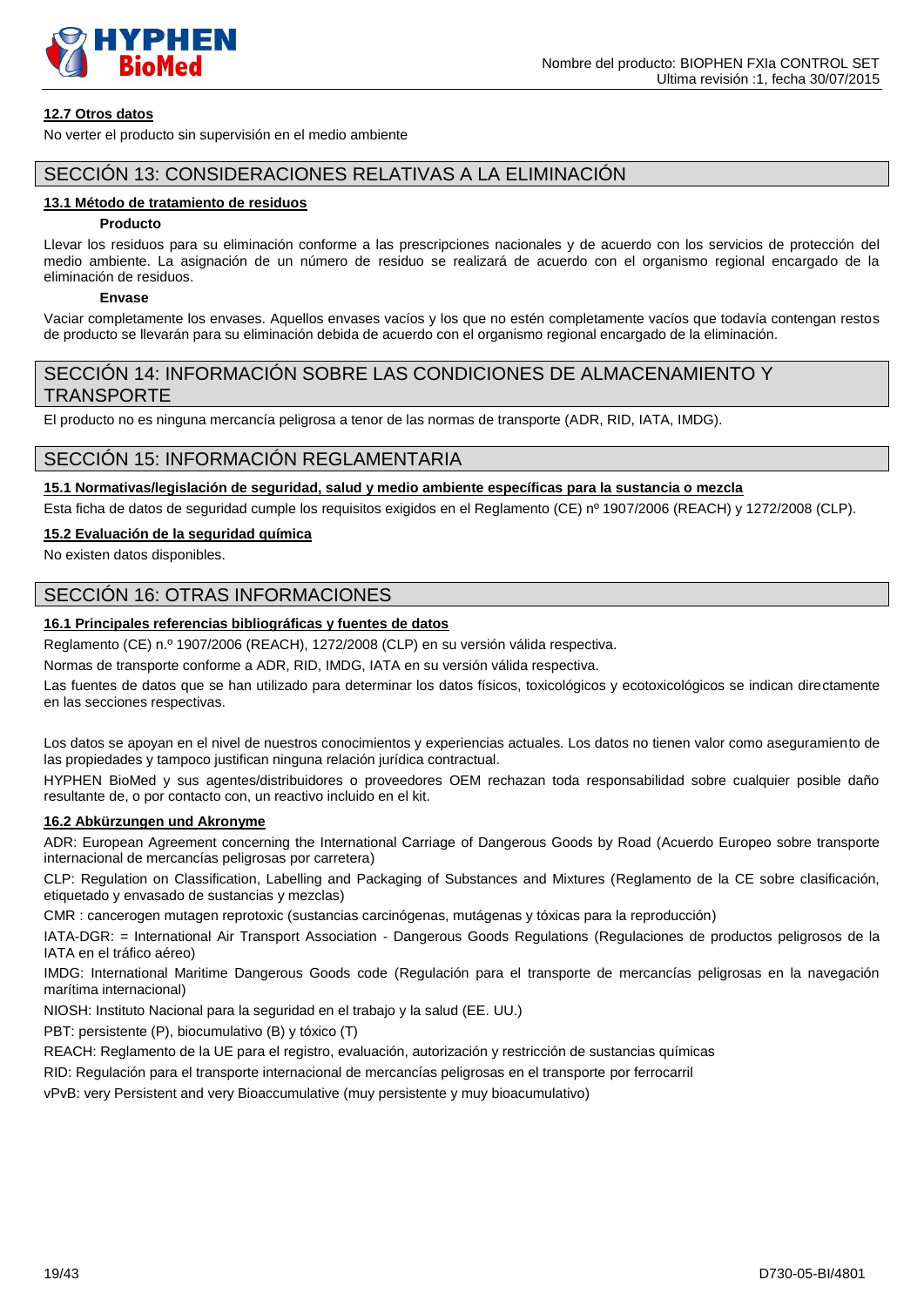

# **FICHA DE DADOS DE SEGURANÇA**

# <span id="page-19-0"></span>**PORTUGUÊS**

# SECÇÃO 1: IDENTIFICAÇÃO DA SUBSTÂNCIA/MISTURA E DA SOCIEDADE/EMPRESA

### **1.1 Identificador do produto**

| <b>Nome</b>                     | imerc  |
|---------------------------------|--------|
| <b>BIOPHEN FXIa CONTROL SET</b> | 224801 |

#### **1.2 Utilizações identificadas relevantes da substância ou mistura e utilizações desaconselhadas.**

Dispositivo médico para utilização in vitro

#### **1.3 Identificação do fornecedor da ficha de dados de segurança**

| <b>Fabricante:</b> | <b>HYPHEN BioMed</b>             |
|--------------------|----------------------------------|
|                    | 155 rue d'Eragny                 |
|                    | 95000 Neuville sur Oise (França) |
| Tel:               | 33.1.34.40.65.10                 |
| Fax:               | 33.1.34.48.72.36                 |
|                    |                                  |

Endereço de e-mail: [info@hyphen-biomed.com](mailto:info@hyphen-biomed.com)

# **1.4 Contacto de telefone de emergência**

Tel: 33.1.34.40.65.10 (Só disponível nos horários de funcionamento de escritório)

França

Telefone: 33.1.45.42.59.59 (Centro de Informação Anti-Venenos / Intoxicações francês)

#### Estrangeiro

Dirigir-se à autoridade competente

# SECÇÃO 2: IDENTIFICAÇÃO DOS PERIGOS

#### **2.1 Classificação da substância ou mistura**

#### **Classificação**

O produto não cumpre os critérios de classificação e de rotulagem no âmbito do Regulamento 1272/2008 (CLP).

#### **2.2 Elementos do rótulo**

O produto não requer rotulagem de perigo de acordo com as directivas CE / regulamentação nacional aplicáveis.

#### **2.3 Outros perigos**

Nenhuma

# SECÇÃO 3: COMPOSIÇÃO/INFORMAÇÃO SOBRE OS COMPONENTES

### **3.1 Substâncias**

Não aplicável, o produto não é uma substância.

#### **3.2 Misturas**

# **Componentes perigosos**

Este produto não contém substâncias a mencionar de acordo com o Regulamento da UE n.º 1907/2006 (REACH), Anexo II

#### **3.3 Outras informações**

Não deve ser injetado nem ingerido.

Este produto contém material de origem animal e, portanto, deve ser manuseado como potenciais agentes infecciosos. Este produto contém componentes de origem humana testado no momento de doação e resultado não reactivo para HBsAg, anti-HCV,e anti-HIV. Todavia, todo o material de origem humana deve ser considerado potencialmente infeccioso e manuseado como tal de forma a minimizar o risco de infecção por métodos conforme às boas práticas de laboratório.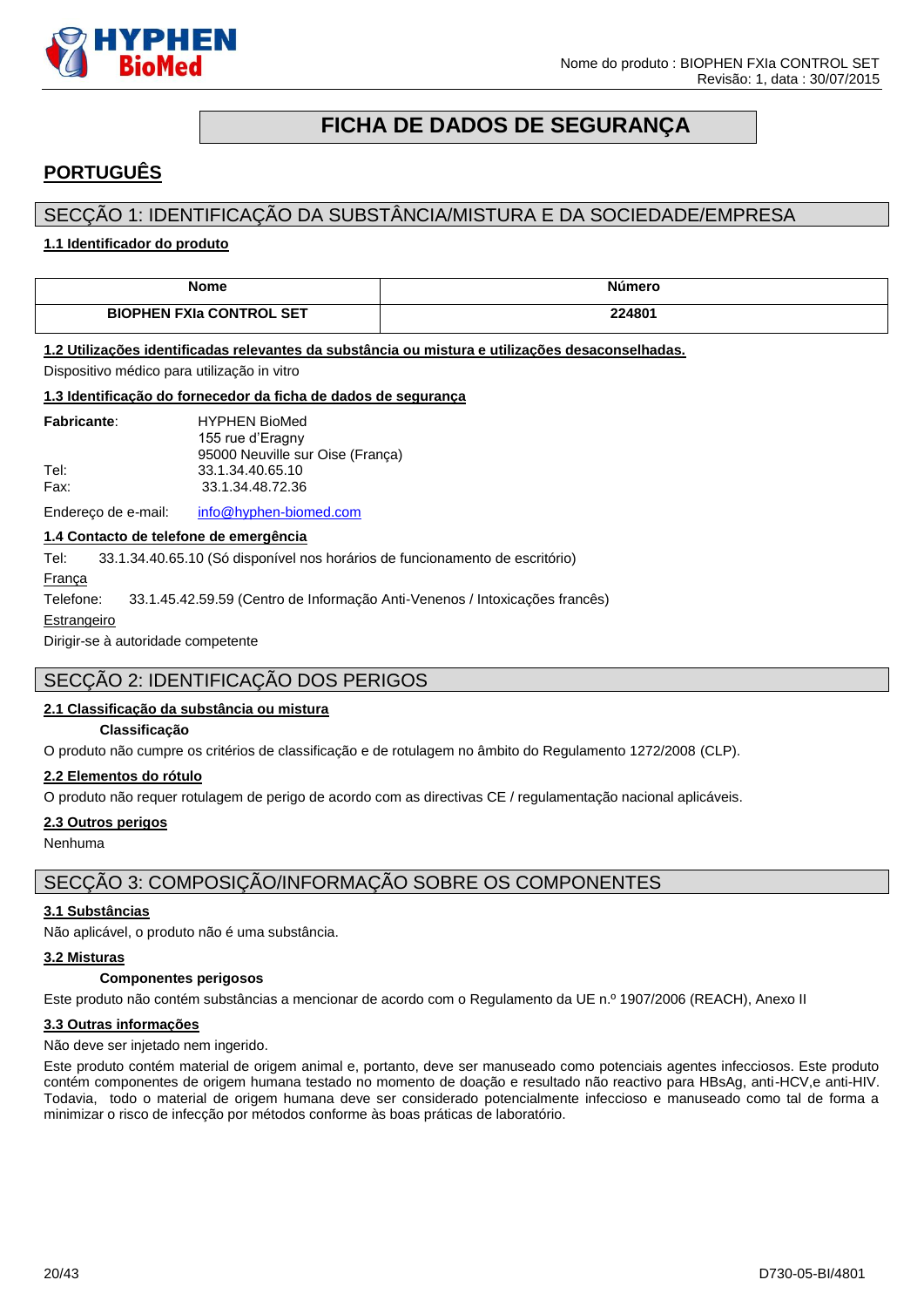

# SECÇÃO 4: PRIMEIROS SOCORROS

#### **4.1 Descrição das medidas de primeiros socorros**

#### **Informações gerais**

Ao manifestar-se de sintomas ou em caso de dúvida obter atendimento médico. Nunca administrar nada por via oral a uma pessoa inconsciente. Não deixar a vítima sozinha/ sem vigilância.

### **Após inalação**

APÓS INALAÇAO: Levar o sinistrado para o ar fresco. Mantê-lo quente e calmo. Em caso de irritação das vias respiratórias consultar um médico.

#### **Após contacto cutâneo**

APÓS CONTACTO COM A PELE: Limpar imediatamente com muita água e sabão. Retirar imediatamente todo o vestuário contaminado. Lavar antes de reutilizá-lo. No caso de reacções cutâneas, consultar o médico .

#### **Após contacto ocular**

APÓS CONTACTO COM OS OLHOS: Lavar os olhos com água corrente durante pelo menos 15 minutos, mantendo-os bem abertos. Retirar as lentes de contato, se usar e for possível. Continuar a lavar durante. Consultar um oftalmologista.

#### **Após ingestão**

APÓS INGESTÃO, consultar um médico imediatamente. Não provocar o vómito. Nunca forçar a ingestão de algo a alguém inconsciente.

#### **4.2 Sintomas e efeitos mais importantes, tanto agudos como retardados**

Dados indisponíveis.

#### **4.3 Indicações sobre cuidados médicos urgentes e tratamentos especiais necessários**

Dados indisponíveis.

# SECÇÃO 5: MEDIDAS DE COMBATE A INCÊNDIOS

#### **5.1 Meios de extinção**

#### **Meios adequados de extinção**

Trata-se de um produto incombustível. Devem adaptar-se as medidas de extinção de incêndios nas áreas circundantes.

#### **Meios inadequados de extinção**

Jacto de água de grande volume

# **5.2 Perigos especiais decorrentes da substância ou mistura**

Em caso de incêndio, é possível utilizar as substâncias seguintes: dióxido de carbono (CO2); monóxido de carbono (CO).

#### **5.3 Recomendações para o pessoal de combate a incêndios**

Em caso de incêndio: Usar um aparelho de respiração autónomo e vestuário de protecção.

Não deixar penetrar a água de extinção nos esgotos ou nas águas. Não respirar os gases de explosão e de incêndio.

# SECÇÃO 6: MEDIDAS A TOMAR EM CASO DE FUGAS ACIDENTAIS

# **6.1 Precauções individuais, equipamento de proteção e procedimentos de emergência**

Consultar as medidas de proteção apresentadas nas secções 7 e 8. Evitar o contacto com a pele, os olhos e o vestuário. Evitar a formação de pó. Evitar respirar o gás/névoa/vapores.

# **6.2 Precauções a nível ambiental**

Bloquear o derrame de matéria se for possível sem se colocar a si em perigo. Não deixar infiltrar nas águas residuais. Evitar a dispersão no ambiente.

# **6.3 Métodos e materiais de confinamento e limpeza**

Não repôr o produto derramado na embalagem original para reutilização. Absorver o produto derramado com material absorvente. Limpar cuidadosamente superfícies contaminadas e equipamentos incluindo os dispositivos no respeito da legislação/normas em vigor no domínio do ambiente. Manter em recipientes fechados adequados, para eliminação.

# SECÇÃO 7: MANUSEAMENTO E ARMAZENAMENTO

#### **7.1 Precauções para um manuseamento seguro**

# **Recomendações para um manuseamento seguro**

Para minimizar riscos, devem ser adoptadas as medidas destinadas à precaução e protecção das pessoas durante o manuseio do produto. O processo deve ser desenhado, o quanto for possível, de acordo com o estado actual da técnica, de modo a prevenir à liberação de substâncias perigosas e ao contato com a pele.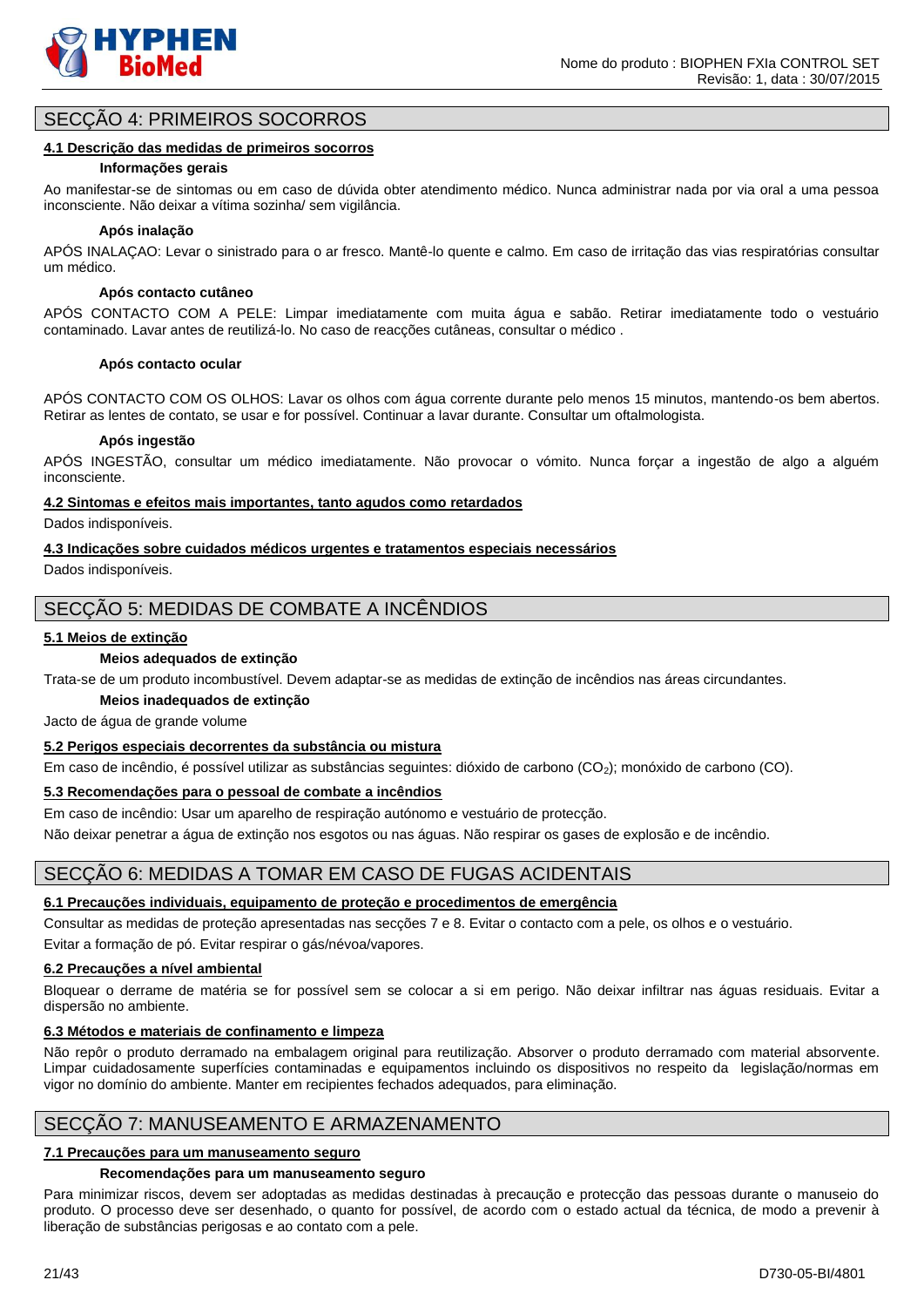

#### **Medidas gerais de proteção e higiene**

Não comer, beber ou fumar durante a utilização. Manter afastada toda a comida e bebida, bem como os alimentos para animais. Lavar as mãos e a pele exposta antes das pausas e depois da utilização. Não inalar vapores. Evitar o contacto com os olhos e a pele. Retirar imediatamente todo o vestuário sujo ou molhado.

#### **Recomendações de proteção contra incêndios e explosões**

Não são necessárias quaisquer medidas especiais.

#### **7.2 Condições de armazenamento seguro, incluindo eventuais incompatibilidades**

#### **Medidas técnicas e condições de armazenamento**

Manter recipiente bem fechado, em lugar fresco, bem ventilado.

**Materiais incompatíveis**

Dados indisponíveis

#### **Temperatura de armazenamento recomendada**

Valor: 2 - 8 °C

#### **Requisitos para locais ou recipientes de armazenamento**

Todos os recipientes abertos devem ser bem fechados e mantidos na vertical para evitar derrames.

#### **7.3 Utilizações finais específicas**

Para além das utilizações mencionadas na secção 1.2 não estão estipuladas outras utilizações específicas.

# SECÇÃO 8: CONTROLO DA EXPOSIÇÃO/PROTEÇÃO INDIVIDUAL

#### **8.1 Parâmetros de controlo**

#### **Valores-limite de exposição profissional**

Não existem parâmetros disponíveis para monitorização.

**Valores-limite biológicos** 

Dados indisponíveis.

#### **8.2 Controlo da exposição**

#### **Controlos técnicos adequados**

Dar prioridade às medidas técnicas e processos/métodos de trabalho em relação do uso de equipamento de protecção individual. Tomar precauções de acordo com os princípios das boas práticas de higiene e segurança.

#### **Equipamento de proteção individual**

Durante o manuseio do produto, usar só vestuário conforme à legislação em vigor.

#### **Proteção respiratória**

Não é necessária uma protecção respiratória. Sempre que seja necessária protecção respiratória para impedir a respiração de pós incomodativos (níveis elevados de poeira), use máscaras do tipo N95 (US) ou do tipo P1 (EN 143). Use máscaras e respiradores aprovados por normais governamentais apropriadas, como a NIOSH (US) ou a CEN (EU).

#### **Proteção das mãos e da pele**

Usar luvas de protecção durante o manuseio. Antes da utilização, verifique a aptidão das luvas para o lugar de trabalho. Use uma técnica adequada para a remoção das luvas (sem tocar na parte exterior da luva) para evitar o contacto da pele com este produto. Descarte as luvas contaminadas após o uso, de acordo com as regras e as boas práticas de trabalho laboratorial. Lave e seque as mãos.

As luvas devem ser testadas e comprovadas em conformidade com a norma europeia EN374.

As luvas de protecção devem ser substituídas quando danificadas ou quando apresentarem os primeiros sinais de desgaste.

#### **Proteção dos olhos e do rosto**

Use equipamento de protecção ocular testado e aprovado por normais governamentais apropriadas, como a NIOSH (US) ou a EN 166(EU).

#### **Protecção do corpo**

Escolher os equipamentos de protecção individual em função da concentração e quantidade de produto e do local de trabalho.

# **Outras proteções**

# Dados indisponíveis.

#### **Controlo da exposição ambiental**

Bloquear o derrame de matéria se for possível sem se colocar a si em perigo. Não deixar infiltrar nas águas residuais. Evitar a dispersão no ambiente.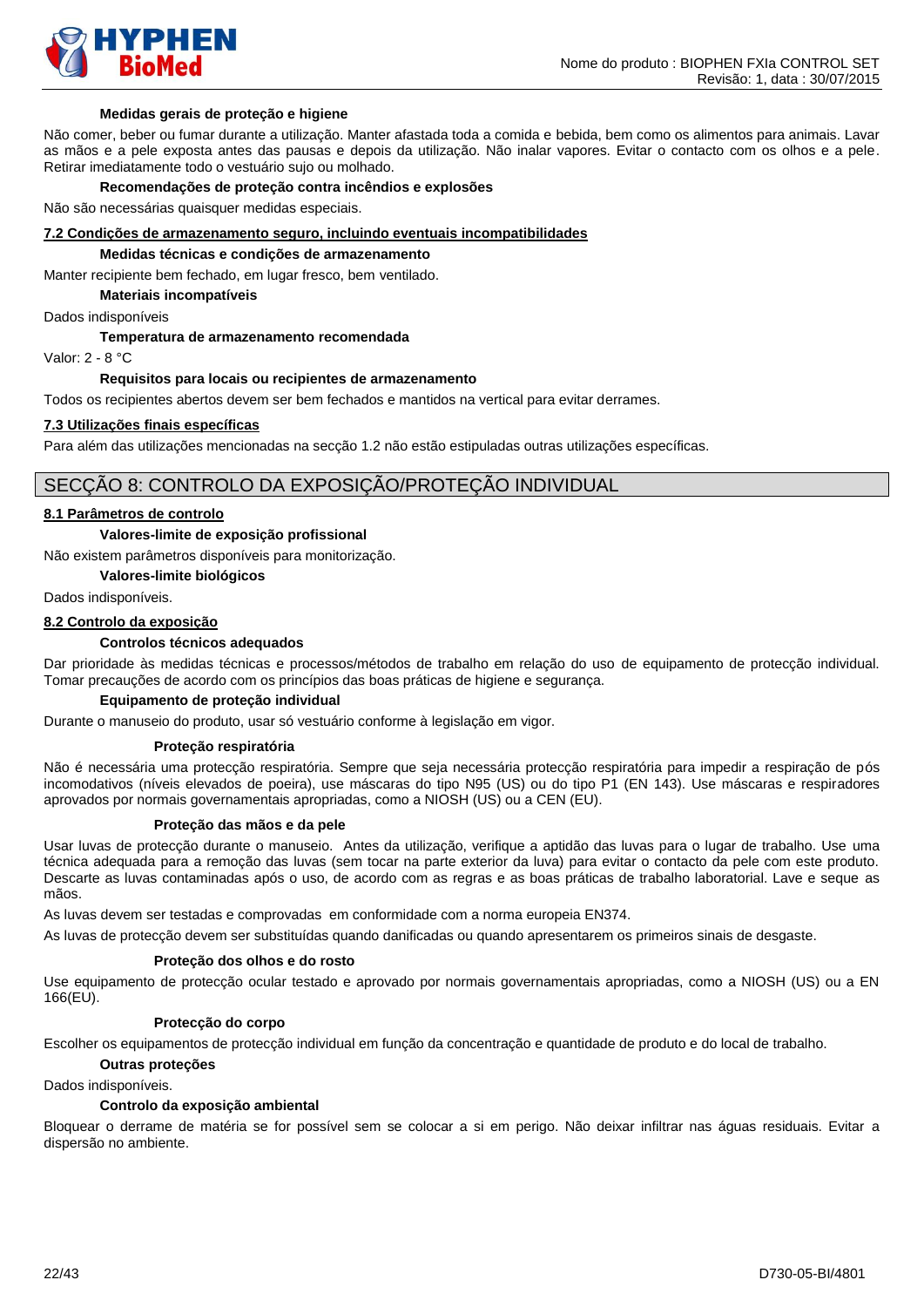

# SECÇÃO 9: PROPRIEDADES FÍSICAS E QUÍMICAS

# **9.1 Informações sobre propriedades físicas e químicas de base**

| Propriedade                                       | C <sub>1</sub>   | C <sub>2</sub>   |
|---------------------------------------------------|------------------|------------------|
| <b>Estado físico</b>                              | Pó liofilizado   | Pó liofilizado   |
| <b>Color</b>                                      | Branco / Amarelo | Branco / Amarelo |
| Odor                                              | <b>ND</b>        | <b>ND</b>        |
| pH                                                | <b>ND</b>        | ND.              |
| Ponto de ebulição                                 | <b>ND</b>        | <b>ND</b>        |
| Ponto de fusão                                    | <b>ND</b>        | <b>ND</b>        |
| Ponto de decomposição                             | <b>ND</b>        | <b>ND</b>        |
| Ponto de inflamação                               | <b>ND</b>        | <b>ND</b>        |
| Temperatura de autoinflamação                     | <b>ND</b>        | <b>ND</b>        |
| <b>Propriedades oxidantes</b>                     | <b>ND</b>        | <b>ND</b>        |
| Propriedades explosivas                           | <b>ND</b>        | <b>ND</b>        |
| <b>Inflamabilidade</b>                            | <b>ND</b>        | <b>ND</b>        |
| Limite de explosão ou inflamabilidade<br>inferior | <b>ND</b>        | <b>ND</b>        |
| Limite de explosão ou inflamabilidade<br>superior | <b>ND</b>        | <b>ND</b>        |
| Pressão de vapor                                  | <b>ND</b>        | <b>ND</b>        |
| Densidade de vapor                                | <b>ND</b>        | <b>ND</b>        |
| Taxa de evaporação                                | <b>ND</b>        | <b>ND</b>        |
| Densidade relativa                                | <b>ND</b>        | <b>ND</b>        |
| Solubilidade em água                              | <b>ND</b>        | <b>ND</b>        |
| Solubilidade                                      | <b>ND</b>        | <b>ND</b>        |
| Coeficiente de partição n-octanol/água            | <b>ND</b>        | <b>ND</b>        |
| <b>Viscosidade</b>                                | <b>ND</b>        | <b>ND</b>        |
| Outras informações                                | <b>ND</b>        | <b>ND</b>        |

ND : Dados indisponíveis.

#### **9.2 Outras informações**

Dados indisponíveis.

# SECÇÃO 10: ESTABILIDADE E REATIVIDADE

# **10.1 Reatividade**

Nenhuma reacção perigosa em condições normais de utilização.

# **10.2 Estabilidade química**

A preparação é estável se armazenado e manuseado como descrito/indicado em secção 7.

# **10.3 Possibilidade de reações perigosas**

Nenhuma se for utilizado conforme as indicações.

# **10.4 Condições a evitar**

Nenhuma se for utilizado conforme as indicações.

# **10.5 Materiais incompatíveis**

Nenhum conhecido.

# **10.6 Produtos de decomposição perigosos**

Nenhuma se for utilizado conforme as indicações.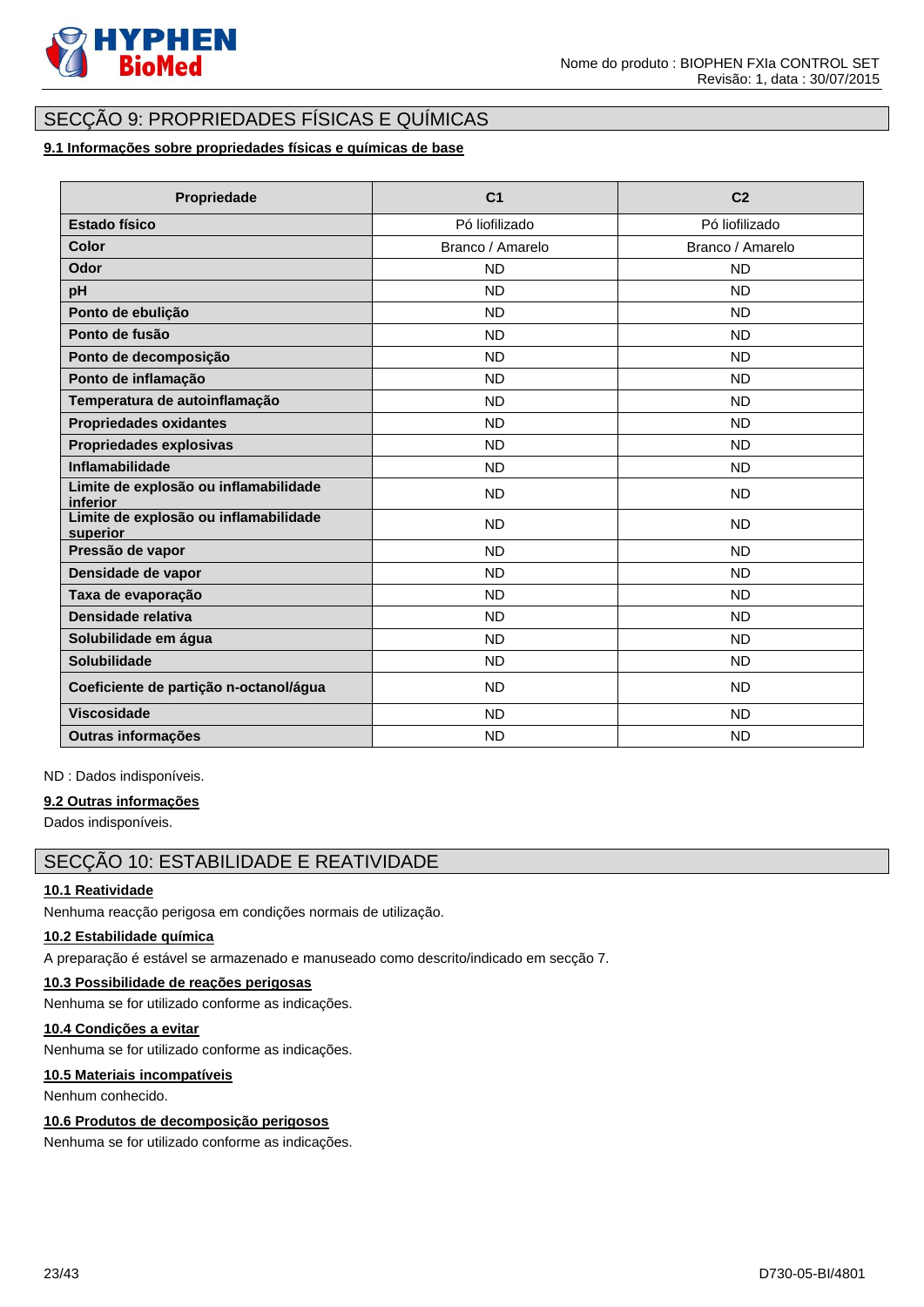

# SECÇÃO 11: INFORMAÇÃO TOXICOLÓGICA

# **11.1 Informações sobre os efeitos toxicológicos**

| <b>Efeitos</b>                                                                     | C <sub>1</sub> | C <sub>2</sub> |
|------------------------------------------------------------------------------------|----------------|----------------|
| Toxicidade aguda por via oral                                                      | <b>ND</b>      | ND.            |
| Toxicidade aguda por via cutânea                                                   | <b>ND</b>      | ND.            |
| Toxicidade aguda por via inalatória                                                | <b>ND</b>      | ND.            |
| Corrosão/irritação cutânea                                                         | <b>ND</b>      | ND.            |
| Lesões oculares graves/irratação ocular                                            | <b>ND</b>      | ND.            |
| Sensibilização cutânea, Sensibilização<br>respiratória                             | <b>ND</b>      | ND.            |
| Mutagenicidade em células germinativas                                             | <b>ND</b>      | ND.            |
| Carcinogenicidade                                                                  | <b>ND</b>      | ND.            |
| Toxicidade reprodutiva                                                             | <b>ND</b>      | ND.            |
| Toxicidade para órgãos-alvo específicos :<br>exposição única<br>exposição repetida | <b>ND</b>      | ND.            |
| Perigo de aspiração                                                                | <b>ND</b>      | ND.            |

#### ND : Dados indisponíveis.

Nenhum componente contido no produto em concentrações ≥ 0,1% é considerado como potencialmente cancerígeno o comprovado como cancerígeno no homem.

# SECÇÃO 12: INFORMAÇÃO ECOLÓGICA

### **12.1 Toxicidade**

| <b>Toxicidade</b>                 | C <sub>1</sub> | C <sub>2</sub> |
|-----------------------------------|----------------|----------------|
| Toxicidade nos peixes             |                |                |
| Aguda                             | <b>ND</b>      | <b>ND</b>      |
| Crónica                           |                |                |
| Toxicidade nas dáfnias            |                |                |
| Aguda<br>$\overline{\phantom{a}}$ | <b>ND</b>      | <b>ND</b>      |
| Crónica                           |                |                |
| <b>Toxicidade nas algas</b>       |                |                |
| Aguda                             | <b>ND</b>      | <b>ND</b>      |
| Crónica                           |                |                |
| Toxicidade nas bactérias          |                |                |
| Aguda                             | <b>ND</b>      | <b>ND</b>      |
| Crónica                           |                |                |

ND : Dados indisponíveis.

# **12.2 Persistência e degradabilidade**

Dados indisponíveis.

#### **12.3 Potencial de bioacumulação**

Dados indisponíveis.

### **12.4 Mobilidade no solo**

Dados indisponíveis.

#### **12.5 Resultados da avaliação PBT e mPmB**

| Avaliacão      |           | ~<br>v    |
|----------------|-----------|-----------|
| Avaliação PBT  | <b>ND</b> | <b>ND</b> |
| Avaliação mPmB | <b>ND</b> | <b>ND</b> |

ND : Dados indisponíveis.

#### **12.6 Outros efeitos adversos**

Dados indisponíveis.

#### **12.7 Outras informações**

Não faça descargas do produto para o ambiente, sem uma supervisão apropriada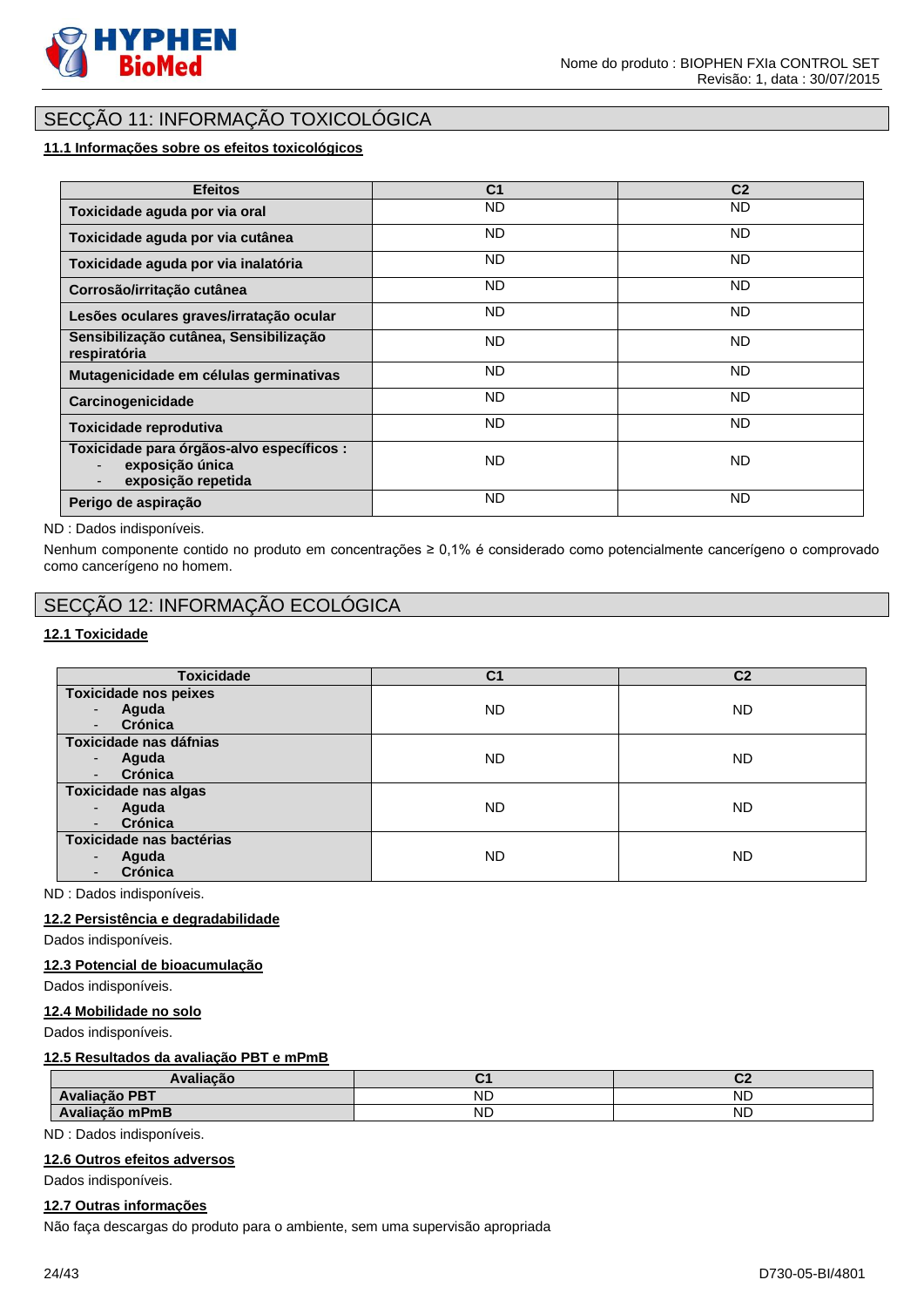

# SECÇÃO 13: CONSIDERAÇÕES RELATIVAS À ELIMINAÇÃO

### **13.1 Métodos de tratamento de resíduos**

#### **Produto**

Encaminhar os resíduos para uma eliminação adequada em consulta com os serviços de saneamento e ambientais . A atribuição de um número de código de resíduo,deverá ser providenciada em acordo com a empresa de coleta de lixo regional.

#### **Embalagem**

Esvaziar completamente a embalagem do seu conteúdo. Embalagens vazios e não completamente esvaziados dos seus conteúdos devem ser encaminhadas para uma eliminação adequada em acordo com a empresa de coleta de lixo regional.

# SECÇÃO 14: INFORMAÇÕES RELATIVAS AO TRANSPORTE

O produto não é uma mercadoria perigosa no sentido da Regulamentação do transporte de mercadorias perigosas (ADR, RID, IATA, IMDG).

# SECÇÃO 15: INFORMAÇÃO SOBRE REGULAMENTAÇÃO

**15.1 Regulamentação/legislação específica para a substância ou mistura em matéria de saúde, segurança e ambiente**

Esta ficha de dados está conforme os requisitos descritos no Regulamento (CE) N.º 1907/2006 (REACH) e 1272/2008 (CLP).

### **15.2 Avaliação da segurança química**

Dados indisponíveis.

# SECÇÃO 16: OUTREAS INFORMACOES

# **16.1 Referências bibliográficas importantes e fontes dos dados utilizados:**

Regulamento (CE) No. 1907/2006 (REACH), 1272/2008 (CLP) na última versão.

Prescrições para o transporte de acordo com ADR, RID, IMDG, IATA na versão respectiva actualmente em vigor.

As fontes de dados utilizadas para a avaliação e determinação de dados físicos, toxicológicos e ecotoxicológicos são indicadas nas secções respectivas.

As informações fornecidas baseiam-se no estado actual dos nossos conhecimentos e experiências. No entanto, nenhuma informação deve ser interpretada como uma garantia relativamente às propriedades nem fundamentam uma quaisquer relação contratual.

HYPHEN BioMed e respetivos agentes/distribuidores, bem como os contratantes OEM não devem ser responsabilizados por quaisquer danos resultantes do contacto com os produtos incluídos no kit.

### **16.2 Abreviaturas e acrónimos**

ADR: European Agreement concerning the International Carriage of Dangerous Goods by Road (Acordo Europeu relativo ao Transporte Internacional de Mercadorias Perigosas por Estrada)

CLP: Regulation on Classification, Labelling and Packaging of Substances and Mixtures (Regulamento (CE) n.º 1272/2008 relativo à Classificação, Rotulagem e Embalagem de substancias e misturas)

CMR : cancerogen mutagen reprotoxic (Carcinogénico, mutagénico ou tóxico para a reprodução)

IATA-DGR: = International Air Transport Association - Dangerous Goods Regulations ( Regulamento IATA-Carga Perigosa Aéreo)

IMDG: International Maritime Dangerous Goods code (Código Marítimo Internacional para o Transporte de Mercadorias Perigosas) NIOSH: Instituto nacional para segurança e saúde profissional dos Estados Unidos.

PBT: Substância Persistente, Bioacumulável e Tóxica

REACH: Regulamento (CE) n.º 1907/2006 relativo ao Registo, Avaliação, Autorização e Restrição de Produtos Químicos

RID: Regulamento relativo ao Transporte Internacional Ferroviário de Mercadorias Perigosas

vPvB: very Persistent and very Bioaccumulative (Muito Persistente e muito Bioacumulável)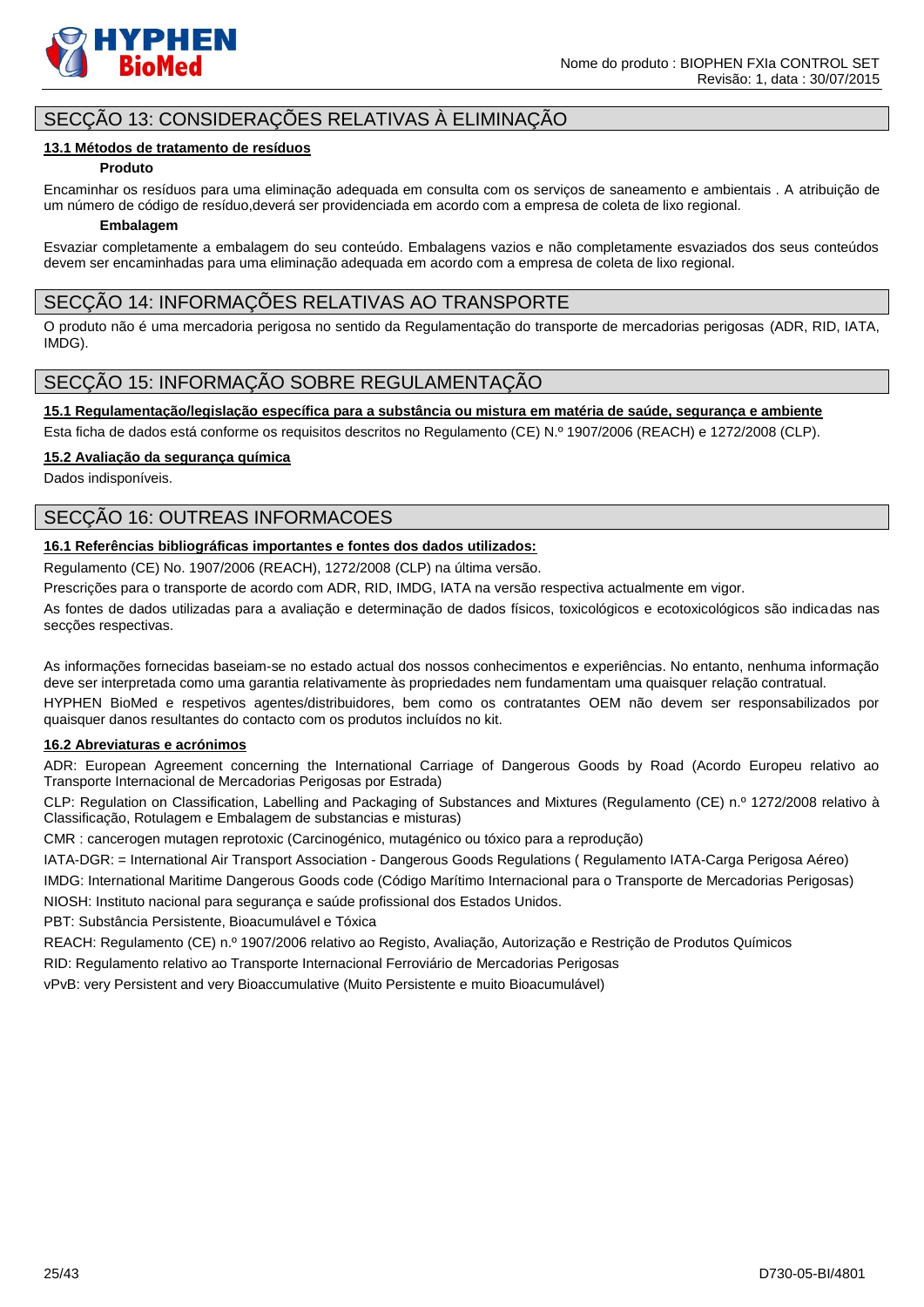

# **Scheda dati di sicurezza**

# <span id="page-25-0"></span>**ITALIANO**

# SEZIONE 1: IDENTIFICAZIONE DEL PRODOTTO E DELLA SOCIETÀ/IMPRESA

#### **1.1 Identificatore del prodotto**

| Nome commerciale                | <b>Codice prodotto:</b> |
|---------------------------------|-------------------------|
| <b>BIOPHEN FXIa CONTROL SET</b> | 224801                  |

#### **1.2 Usi pertinenti identificati della sostanza o miscela e usi sconsigliati**

Dispositivo medico per uso in vitro

#### **1.3 Informazioni sul fornitore della scheda di dati di sicurezza**

| <b>Produttore:</b> | <b>HYPHEN BioMed</b>             |
|--------------------|----------------------------------|
|                    | 155 rue d'Eragny                 |
|                    | 95000 Neuville sur Oise (France) |
| Tel∴               | 33.1.34.40.65.10                 |
| Fax:               | 33.1.34.48.72.36                 |
|                    |                                  |

E-Mail: [info@hyphen-biomed.com](mailto:info@hyphen-biomed.com)

### **1.4 Numero telefonico di emergenza**

Tel.: 33.1.34.40.65.10 (solo disponibile durante gli orari d'ufficio)

# Francia<br>Tel.:

33.1.45.42.59.59 (Centro di informazione Veleno francese)

```
Estero
```
Adire le autorità competenti

# SEZIONE 2: IDENTIFICAZIONE DEI PERICOLI

### **2.1 Classificazione della sostanza o della miscela**

#### **Informazioni relative alla classificazione**

Questo prodotto non risponde ai criteri di classificazione in alcuna classe di pericolo in conformità del regolamento (CE) n. 1272/2008 relativo alla classificazione, all'etichettatura e all'imballaggio delle sostanze e delle miscele.

#### **2.2 Elementi dell'etichetta**

Il prodotto non è soggetto ad etichettatura secondo le direttive europee / la legislativa nazionale.

#### **2.3 Altri pericoli**

Nessuno

# SEZIONE 3: COMPOSIZIONE/INFORMAZIONE SUGLI INGREDIENTI

#### **3.1 Sostanze**

Non pertinente. Il prodotto non è una sostanza.

#### **3.2 Miscele**

# **Ingredienti pericolosi**

Il prodotto non contiene delle sostanze pericolose da identificare ai sensi del Regolamento CE 1907/2006 (REACH), allegato II

### **3.3 Altre informazioni**

#### Non iniettare ne ingerire.

Questo prodotto contiene materiali di origine animale; per precauzione, va trattato come materiale potenzialmente infetto. Questo prodotto contiene materiali di origine umana testati al momento della donazione e risultato non reattivo per anticorpi anti-HIV, antigeni di superficie del virus dell'epatite B ed anticorpi anti-HCV. Questo materiale, come avviene per tutti i campioni di origine umana, deve essere trattato secondo adeguate procedure di laboratorio per minimizzare il rischio di trasmissione di malattie infettive.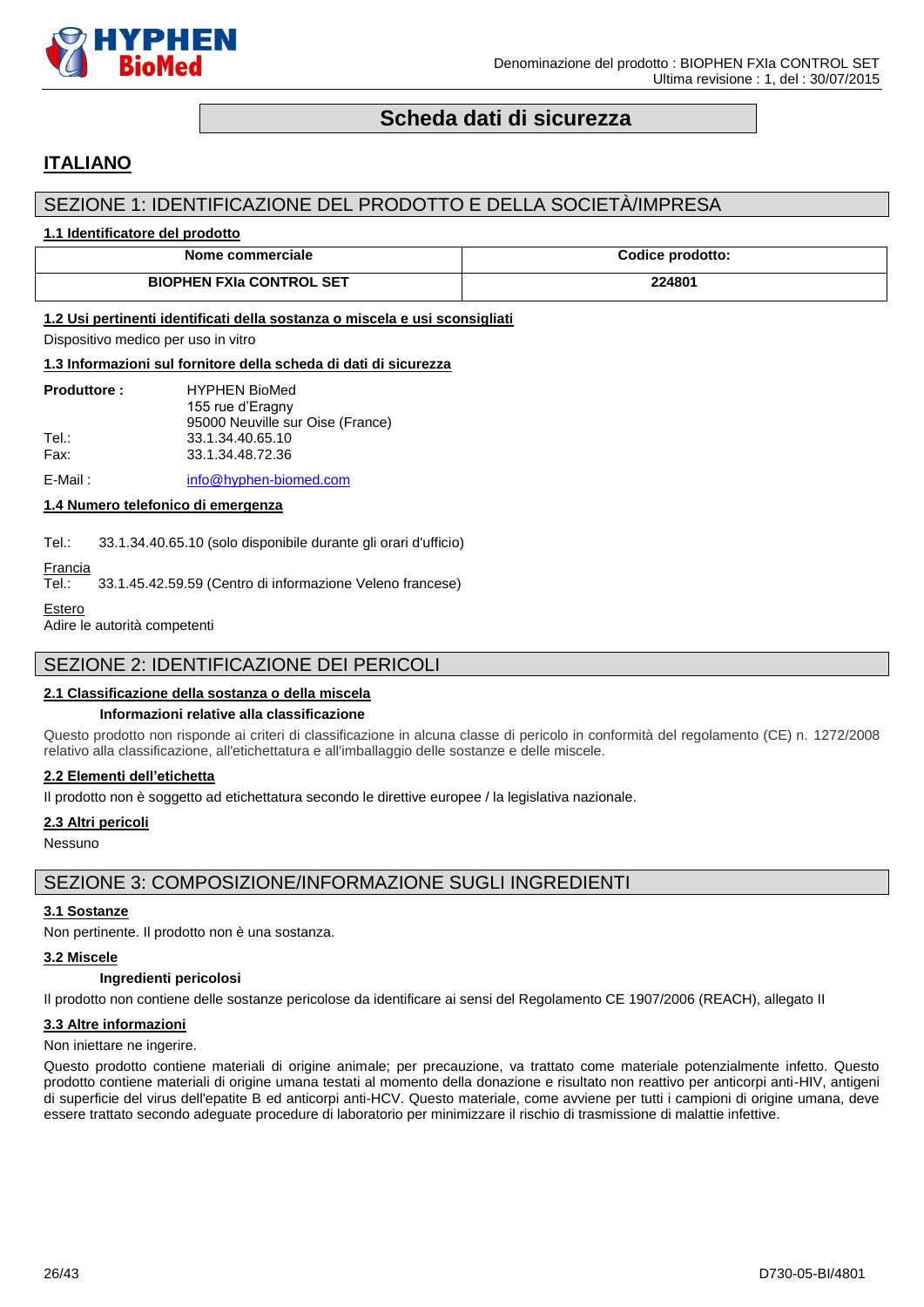

# SEZIONE 4: MISURE DI PRIMO SOCCORSO

#### **4.1 Descrizione delle misure di pronto soccorso**

#### **Informazioni generali:**

Consultare un medico in caso di presenza di sintomi o di dubbio. Non somministrare (per la bocca) alcunchè a persone svenute. Non lasciare mai da solo la vittima.

#### **Inalazione**

IN CASO DI INALAZIONE: trasportare la persona all'aria fresca. Tenerla calda e calma. In caso di irritazione delle vie respiratorie, consultare il medico.

#### **Contatto con la pelle**

IN CASO DI CONTATTO CON LA PELLE: Lavare immediatamente con acqua e sapone. Togliersi di dosso immediatamente tutti gli indumenti contaminati . Lavarli prima del loro riutilizzo. In caso di irritazioni cutanee, consultare il medico.

#### **Contatto con gli occhi**

IN CASO DI CONTATTO CON GLI OCCHI: Sciacquare immediatamente a fondo per al meno 15 minuti sotto acqua corrente tenendo le palpebre aperte. Togliere le eventuali lenti a contatto se è agevole farlo. Continuare a sciacquare. Consultare un medico oculista.

#### **Ingestione**

IN CASO DI INGESTIONE:, ricorrere immediatamente a visita medica. Non provocare il vomito. Non somministrare nulla per via orale a persona in grado di incoscienza.

#### **4.2 Principali sintomi ed effetti, sia acuti e che ritardati**

Nessun dato disponibile.

**4.3 Indicazione dell'eventuale necessità di consultare immediatamente un medico oppure di trattamenti speciali** Nessun dato disponibile.

# SEZIONE 5: MISURE ANTINCENDIO

#### **5.1 Mezzi di estinzione**

#### **Mezzi di estinzione consigliati**

Questo prodotto non è di per sé combustibile. Adattare le misure antincendio alle condizioni d'incendio circostanti.

# **Mezzi di estinzione da evitare**

Getto d'acqua pieno.

#### **5.2 Misure antincendio particolari**

Mezzi idonei di estinzione : biossido di carbonio (CO2), monossido di carbonio (CO)

# **5.3 Raccomandazioni per gli addetti all'estinzione degli incendi**

In caso d'incendio: Usare autorespiratori e indumenti di protezione.

Impedire l'entrata dell'acqua contaminata usata per lo spegnimento nelle fognature o nelle acque. Non inalare i gas risultanti da una esplosione o i gas di combustione.

# SEZIONE 6: MISURE IN CASO DI RILASCIO ACCIDENTALE

#### **6.1 Precauzioni personali, dispositivi di protezione e procedure in caso di emergenza**

Procedere come specificato nelle sezioni 7 e 8. Evitare il contatto con la pelle, gli occhi e gli indumenti. Evitare la dispersione di polveri. Non respirare i gas/la nebbia/i vapori.

#### **6.2 Precauzioni ambientali**

Bloccare le perdite / impedire la propagazione se è possibile senza pericolo. Non immettere nelle acque reflue. Non disperdere nell'ambiente.

#### **6.3 Metodi e materiali per il contenimento e per la bonifica**

Non imballare il prodotto recuperato nei contenitori originali per un eventuale riutilizzo. Recuperare il prodotto fuoriuscito con materiale assorbente. Pulire e disinfettare le superfici e gli arredi contaminati attenendosi alle norme relative alla protezione dell'ambiente pertinenti. Porlo in un contenitore idoneo, chiuso da destinare allo smaltimento.

# SEZIONE 7: MANIPOLAZIONE E IMMAGAZZINAMENTO

### **7.1 Precauzioni per la manipolazione sicura**

#### **Precauzioni per la manipolazione sicura**

Adottare misure di protezione e di prevenzione idonee al fine di evitare o ridurre al minimo il rischio inerente alla manipolazione del prodotto. Se l'attuale stato dell'arte nel campo tecnico lo consente, concepire i processi lavorativi in modo da prevenire il rilascio di sostanze pericolose / contatto con la pelle.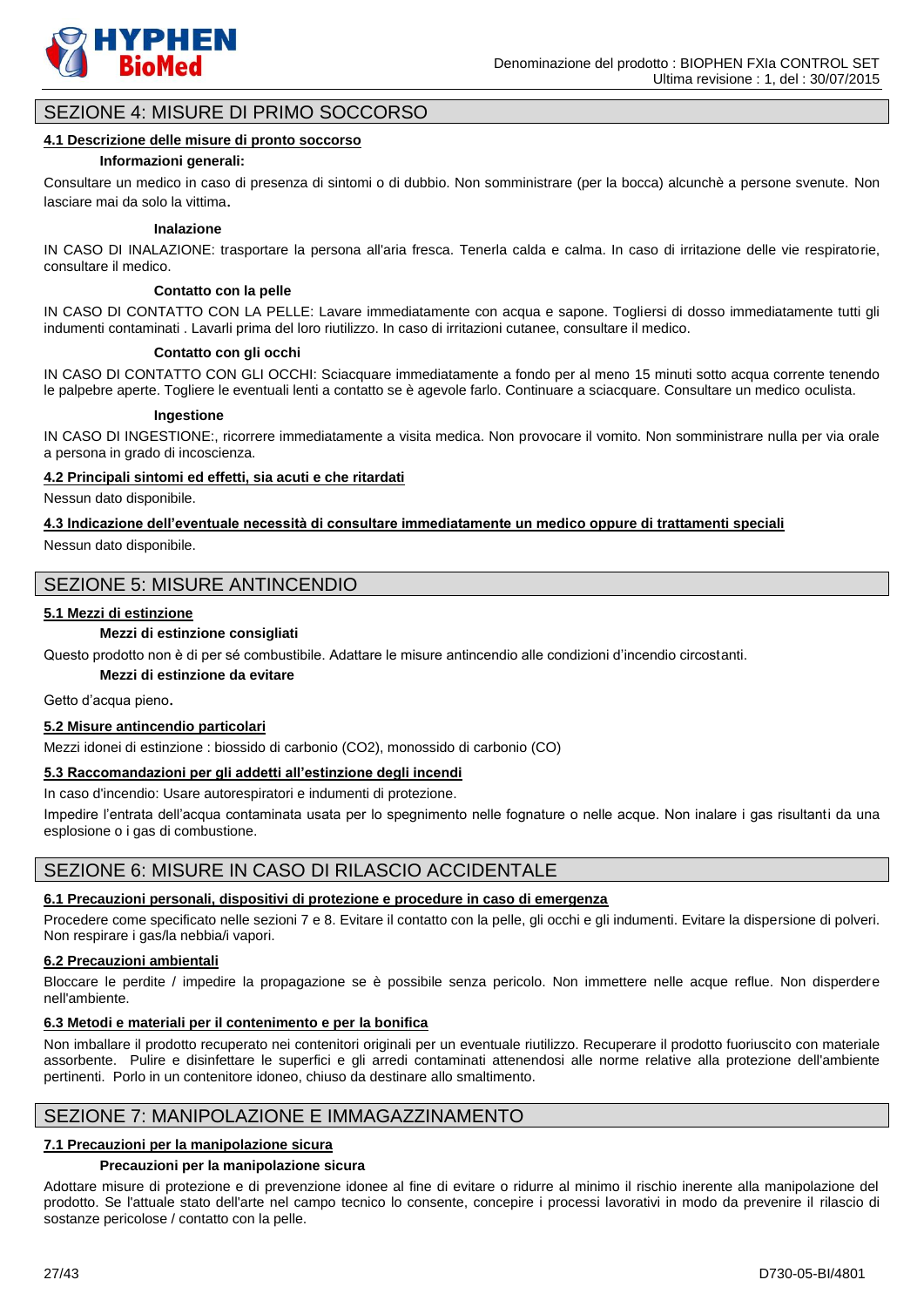

#### **Precauzioni generali e di igiene**

Non mangiare né bere, né fumare durante l'impiego. Conservare lontano da alimenti o mangimi e da bevande. Lavarsi le mani prima di mangiare e al termine della giornata lavorativa. Non respirare i vapori. Evitare il contatto con gli occhi e la pelle con piccoli pezzi. Cambiare immediatamente gli indumenti sporchi o imbevuti.

#### **Considerazioni sulla protezione antincendio e antiesplosione**

Non sono richieste delle misure particolari.

#### **7.2 Condizioni per l'immagazzinamento sicuro, comprese eventuali incompatibilità**

#### **Misure/provvedimenti tecnici e condizioni di immagazzinamento**

Conservare il recipiente ermeticamente chiuso in luogo fresco, sufficientemente aerato.

**Materiali incompatibili**

Nessun dato disponibile.

#### **Temperatura di immagazzinamento raccomandata**

Valore : 2 - 8 ° C

#### **Requisiti dei magazzini e recipienti**

Chiudere bene i recipienti dopo l'uso, conservali in posizione diritta (non capovolgere!) per impedire qualsiasi dispersione accidentale.

#### **7.3 Usi finali specifici**

A parte gli usi descritti nella sezione 1.2 non sono contemplati altri usi specifici.

# SEZIONE 8: CONTROLLO DELL'ESPOSIZIONE/PROTEZIONE INDIVIDUALE

#### **8.1 Parametri di controllo**

#### **Valori limite di esposizione professionale**

Nessun valore limite di esposizione conosciuto.

# **Biologische Grenzwerte**

Nessun dato disponibile

# **8.2 Controllo dell'esposizione ambientale**

#### **Controlli tecnici idonei**

L'utilizzo di misure tecniche e metodi di lavoro adeguati dovrebbe sempre avere la priorità rispetto ai dispositivi di protezione individuale. Adottare misure di prevenzione ai sensi della buona prassi igienica.

### **Misure di protezione individuale**

Usare solo indumenti di protezione individuale a norma delle disposizioni in vigore.

#### **Protezione respiratoria**

Non è necessario portare dispositivi di protezione delle vie respiratorie. Usare filtri antipolvere e respiratori con filtro antipolvere di classe N95 (stati uniti) / del tipo P1 (EN143) per proteggere dalla particelle solide in caso di formazione di polvere. Utilizzare respiratori e componenti testati e approvati dai competenti organismi di normazione, quali il NIOSH (USA) il CEN (UE).

#### **Protezione delle mani/della pelle**

Indossare guanti protettivi idonei durante la manipolazione. Prima di usare i guanti, verificare la loro idoneità al lavoro specifico. Usare una tecnica adeguata per la rimozione dei guanti (senza toccare la superficie esterna del guanto) per evitare il contatto della pelle con questo prodotto. Smaltire i guanti contaminati dopo l'uso in accordo con lanormativa vigente e le buone pratiche di laboratorio. Lavare e asciugare le mani.

I guanti di protezione selezionati devono essere testate e approvate a norma EN374.

Sostituire e eliminare subito guanti deteriorati o lesionati.

#### **Protezione per gli occhi/facciale**

Utilizzare dispositivi per la protezione degli occhi testati eapprovati secondo i requisiti di adeguate norme tecnichecome NIOSH (USA) o EN 166 (UE).

#### **Protezione fisica**

Il tipo di attrezzatura di protezione deve essere selezionato infunzione della concentrazione e la quantità di prodottoal posto di lavoro.

### **Altre misure di protezione**

#### Nessun dato disponibile.

#### **Controllo dell'esposizione ambientale**

Bloccare le perdite / impedire la propagazione se è possibile senza pericolo. Non immettere nelle acque reflue. Non disperdere nell'ambiente.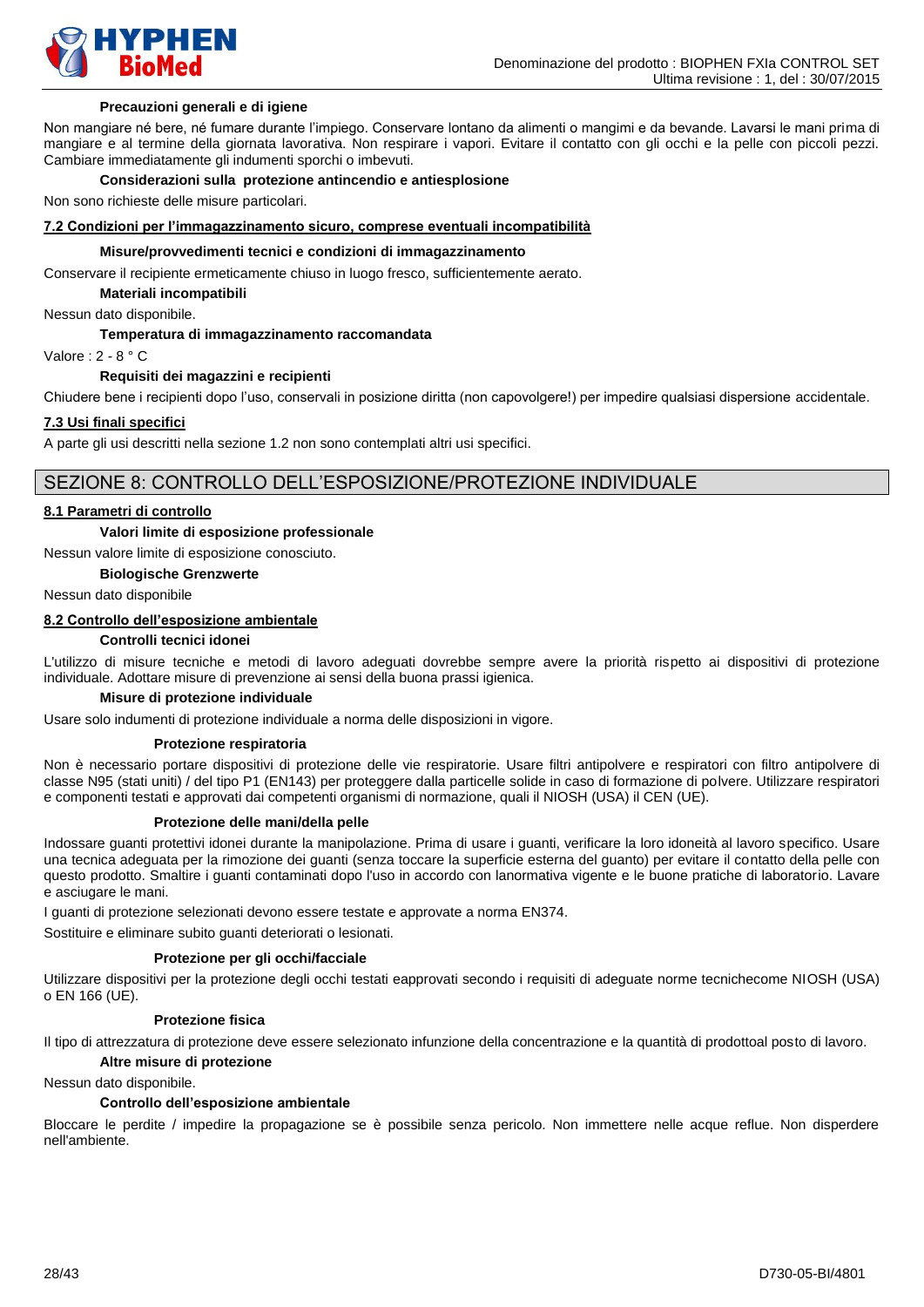

# SEZIONE 9: PROPRIETÀ FISICHE E CHIMICHE

# **9.1 Informazioni sulle proprietà fisiche e chimiche fondamentali**

| Proprietà                                              | $\overline{C}$       | $\overline{C2}$      |
|--------------------------------------------------------|----------------------|----------------------|
| <b>Stato fisico</b>                                    | Polvere liofilizzata | Polvere liofilizzata |
| <b>Colore</b>                                          | Bianco / Giallo      | Bianco / Giallo      |
| <b>Odore</b>                                           | <b>ND</b>            | <b>ND</b>            |
| Valore pH                                              | <b>ND</b>            | <b>ND</b>            |
| Punto di ebollizione                                   | <b>ND</b>            | $\overline{ND}$      |
| <b>Punto di fusione</b>                                | $\overline{ND}$      | <b>ND</b>            |
| Punto di decomposizione                                | <b>ND</b>            | <b>ND</b>            |
| Punto di infiammabilità                                | $\overline{ND}$      | <b>ND</b>            |
| Temperatura di autoaccensione                          | <b>ND</b>            | <b>ND</b>            |
| Proprietà ossidanti                                    | <b>ND</b>            | <b>ND</b>            |
| Proprietà esplosive                                    | $\overline{ND}$      | <b>ND</b>            |
| Infiammabilità (solidi, gas)                           | <b>ND</b>            | <b>ND</b>            |
| Limiti inferiore di infiammabilità o di<br>esplosività | <b>ND</b>            | <b>ND</b>            |
| Limiti superiore di infiammabilità o di<br>esplosività | <b>ND</b>            | <b>ND</b>            |
| Pressione di vapore                                    | $\overline{ND}$      | <b>ND</b>            |
| Densità relativa di vapore                             | <b>ND</b>            | <b>ND</b>            |
| Tasso di evaporazione                                  | <b>ND</b>            | <b>ND</b>            |
| Densità relativa                                       | $\overline{ND}$      | $\overline{ND}$      |
| Idrosolubilità                                         | $\overline{ND}$      | $\overline{ND}$      |
| Altre proprietà solubili                               | <b>ND</b>            | <b>ND</b>            |
| Coeff. di ripartizione n-ottanolo/acqua                | <b>ND</b>            | <b>ND</b>            |
| <b>Viscosità</b>                                       | $\overline{ND}$      | $\overline{ND}$      |
| Altre informazioni                                     | <b>ND</b>            | <b>ND</b>            |

ND : Nessun dato disponibile.

### **9.2 Altre informazioni**

Nessun dato disponibile

# SEZIONE 10: STABILITÀ E REATTIVITÀ

#### **10.1 Reattività**

Nessuna reazione pericolosa se manipolato e immagazzinato secondo le disposizioni.

# **10.2 Stabilità chimica**

Il preparato è stabile se manipolato e stoccato nelle condizioni raccomandate (vedi sez.7).

#### **10.3 Possibilità di reazioni pericolose**

Nessuna se usato secondo le norme.

### **10.4 Condizioni da evitare**

Nessuna se usato secondo le norme.

#### **10.5 Materiali incompatibili**

Nessun dato disponibile.

#### **10.6 Prodotti di decomposizione pericolosi**

Nessuna se usato secondo le norme.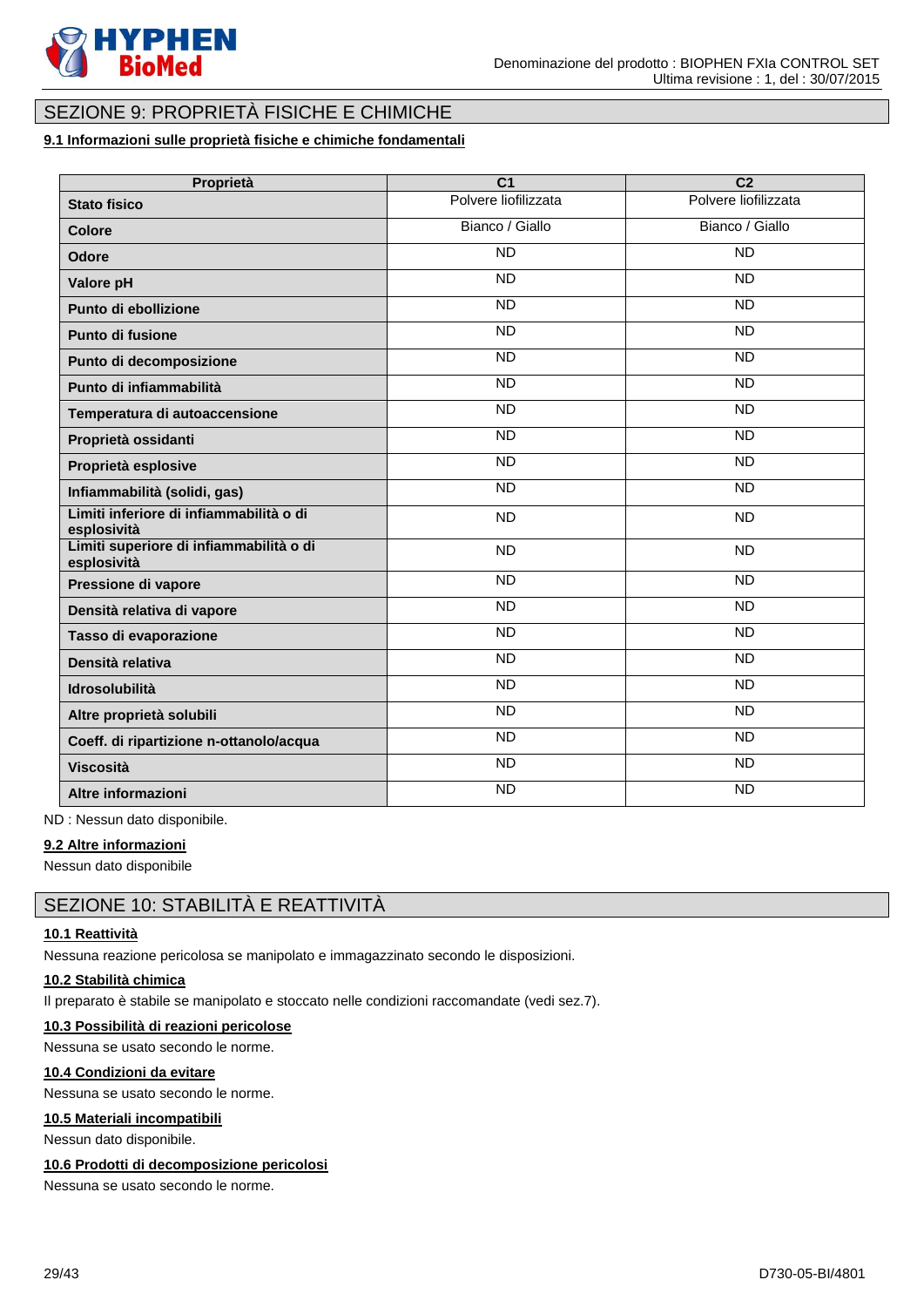

# SEZIONE 11: INFORMAZIONI TOSSICOLOGICHE

# **11.1 INFORMAZIONI sugli effetti tossicologici**

| Effetti                                                                                 | C <sub>1</sub> | C <sub>2</sub> |
|-----------------------------------------------------------------------------------------|----------------|----------------|
| Tossicità acuta per via orale                                                           | ND.            | <b>ND</b>      |
| Tossicità acuta per via cutanea                                                         | <b>ND</b>      | <b>ND</b>      |
| Tossicità acuta per inalazione                                                          | ND.            | <b>ND</b>      |
| Corrosione/irritazione della pelle                                                      | ND             | <b>ND</b>      |
| Gravi danni oculari/irritazione oculare                                                 | ND.            | ND.            |
| Sensibilizzazione della pelle, delle vie<br>respiratorie                                | ND.            | ND             |
| Mutagenicità sulle cellule germinali                                                    | ND.            | <b>ND</b>      |
| Cancerogenicità                                                                         | ND.            | <b>ND</b>      |
| Tossicità per la riproduzione                                                           | ND.            | <b>ND</b>      |
| Tossicità specifica per organi bersaglio<br>esposizione singola<br>esposizione ripetuta | <b>ND</b>      | <b>ND</b>      |
| Pericolo in caso di aspirazione                                                         | ND.            | <b>ND</b>      |

#### ND : Nessun dato disponibile.

Nessun componente presente nel prodotto in concentrazione ≥ 0,1 % è riconosciuto come potenzialmente cancerogeno o accertato come cancerogeno per l'uomo.

# SEZIONE 12: INFORMAZIONI ECOLOGICHE

# **12.1 Tossicità**

| <b>Tossicità</b>                    | C <sub>1</sub> | C <sub>2</sub> |
|-------------------------------------|----------------|----------------|
| Tossicità su pesci                  |                |                |
| Acuta<br>$\sim$                     | ND.            | ND.            |
| Cronica<br>$\sim$                   |                |                |
| Tossicità su dafnie                 |                |                |
| Acuta<br>$\sim$                     | ND.            | ND.            |
| Cronica<br>$\overline{\phantom{a}}$ |                |                |
| Tossicità su alghe                  |                |                |
| Acuta<br>$\sim$                     | ND.            | <b>ND</b>      |
| Cronica<br>$\overline{\phantom{a}}$ |                |                |
| Tossicità sui batteri               |                |                |
| Acuta<br>$\overline{\phantom{a}}$   | ND.            | <b>ND</b>      |
| Cronica                             |                |                |

ND : Nessun dato disponibile.

#### **12.2 Persistenza e degradabilità**

Nessun dato disponibile.

#### **12.3 Potenziale bioaccumulativo**

Nessun dato disponibile.

#### **12.4 Mobilità nel suolo**

Nessun dato disponibile.

# **12.5 Risultati della valutazione PBT e vPvB**

| /alutazione             |           | ^'<br>$\tilde{}$ |
|-------------------------|-----------|------------------|
| <b>Valutazione PBT</b>  | <b>ND</b> | <b>ND</b>        |
| <b>Valutazione vPvB</b> | <b>ND</b> | <b>ND</b>        |

ND : Nessun dato disponibile.

# **12.6 Altri effetti avversi**

Nessun dato disponibile.

### **12.7 Altre informazioni**

Non far pervenire il prodotto NELL'AMBIENTE in modo incontrollato.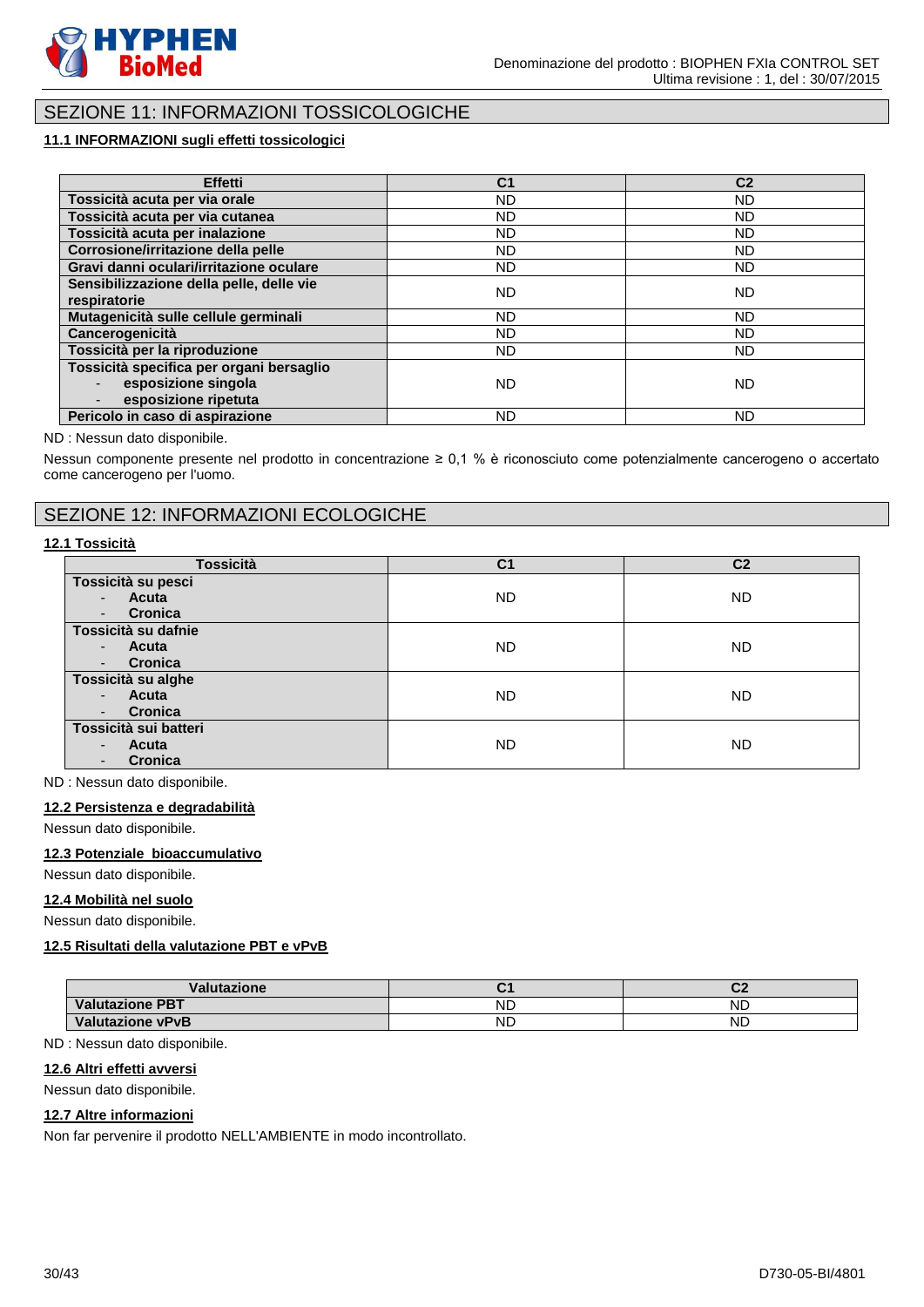

# SEZIONE 13: CONSIDERAZIONI SULLO SMALTIMENTO

### **13.1 Metodi di trattamento dei rifiuti**

# **Prodotto**

Conferire rifiuti (non riciclabili / eccedenze) allo smaltimento conformemente alle specifiche nazionali e sopo consultazione dei servizi per la gestione ambientale. Assegnare il codice di rifiuto appropriato rivolgendosi alle autorità competenti / allo smaltitore regionale.

#### **Imballaggio**

Svuotare completamente l'imballo Conferire imballaggi vuoti e imballaggi con residui del contenuto ad un adeguato smaltimento rivolgendosi alle autorità competenti / allo smaltitore regionale.

# SEZIONE 14: INFORMAZIONI SUL TRASPORTO

Il prodotto non è una merce pericolosa ai sensi dei Regolamenti in materia di trasporto di merci pericolose (ADR, RID, IATA, IMDG).

# SEZIONE 15: INFORMAZIONI SULLA REGOLAMENTAZIONE

### **15.1 Norme e legislazione relativa alla salute, sicurezza e l'ambiente specifiche per la sostanza o la miscela**

La presente scheda dati di sicurezza soddisfa i requisiti stabiliti nel Regolamento (CE) n. 1907/2006 (REACH) e 1272/2008 (CLP).

### **15.2 Valutazione della sicurezza chimica**

Nessun dato disponibile.

# SEZIONE 16: ALTRE INFORMAZIONI

### **16.1 Principali riferimenti bibliografici e fonti di dati**

Regolamento (CE) 1907/2006 (REACH), Regolamento 1272/2008 (CLP) nella rispettiva versione modificata e aggiornata attualmente in vigore.

Norme sul trasporto secondo ADR, RID, IMDG, IATA nella versione rispettiva attualmente in vigore.

Le fonti di dati utilizzate per la determinazione dei dati fisici, tossicologici ed ecotossicologici sono indicate nei capitoli rispettivi.

Le informazioni qui contenute si basano sul livello attuale delle nostre conoscenze ed esperienze. I dati riportati in alto non rappresentano tuttavia alcuna garanzia delle caratteristiche del prodotto e non costituiscono alcun rapporto giuridico contrattuale.

HYPHEN BioMed e i suoi rappresentanti/distributori o partner OEM declinano ogni responsabilità per qualsiasi danno consecutivo al contatto con un reagente contenuto nel kit.

### **16.2 Abbreviazioni e acronimi**

ADR: European Agreement concerning the International Carriage of Dangerous Goods by Road (Accordo europeo sul trasporto internazionale di merci pericolose su strada)

CLP: Regulation on Classification, Labelling and Packaging of Substances and Mixtures (Regolamento relativo alla classificazione, all'etichettatura e all'imballaggio delle sostanze e delle miscele; regolamento (CE) n. 1272/2008)

CMR : cancerogen mutagen reprotoxic (Cancerogene, mutagene e tossiche per la riproduzione)

IATA-DGR: International Air Transport Association - Dangerous Goods Regulations (Regolamento sul trasporto di merci pericolose della IATA (Associazione per il trasporto aereo internazionale))

IMDG: International Maritime Dangerous Goods (Code) (Codice marittimo internazionale per le merci pericolose)

NIOSH: Istituto federale statunitense responsabile per la ricerca nel settore degli infortuni e delle malattie nei luoghi di lavoro

PBT: Sostanza persistente (P), bioaccumulabile (B) e tossica (T)

REACH: Registrazione, valutazione, autorizzazione e restrizione delle sostanze chimiche Regolamento (CE) n. 1907/2006

RID: Regolamenti sul trasporto internazionale di merci pericolose su ferrovia

vPvB: very Persistent and very Bioaccumulative (molto persistente e molto bioaccumulabile)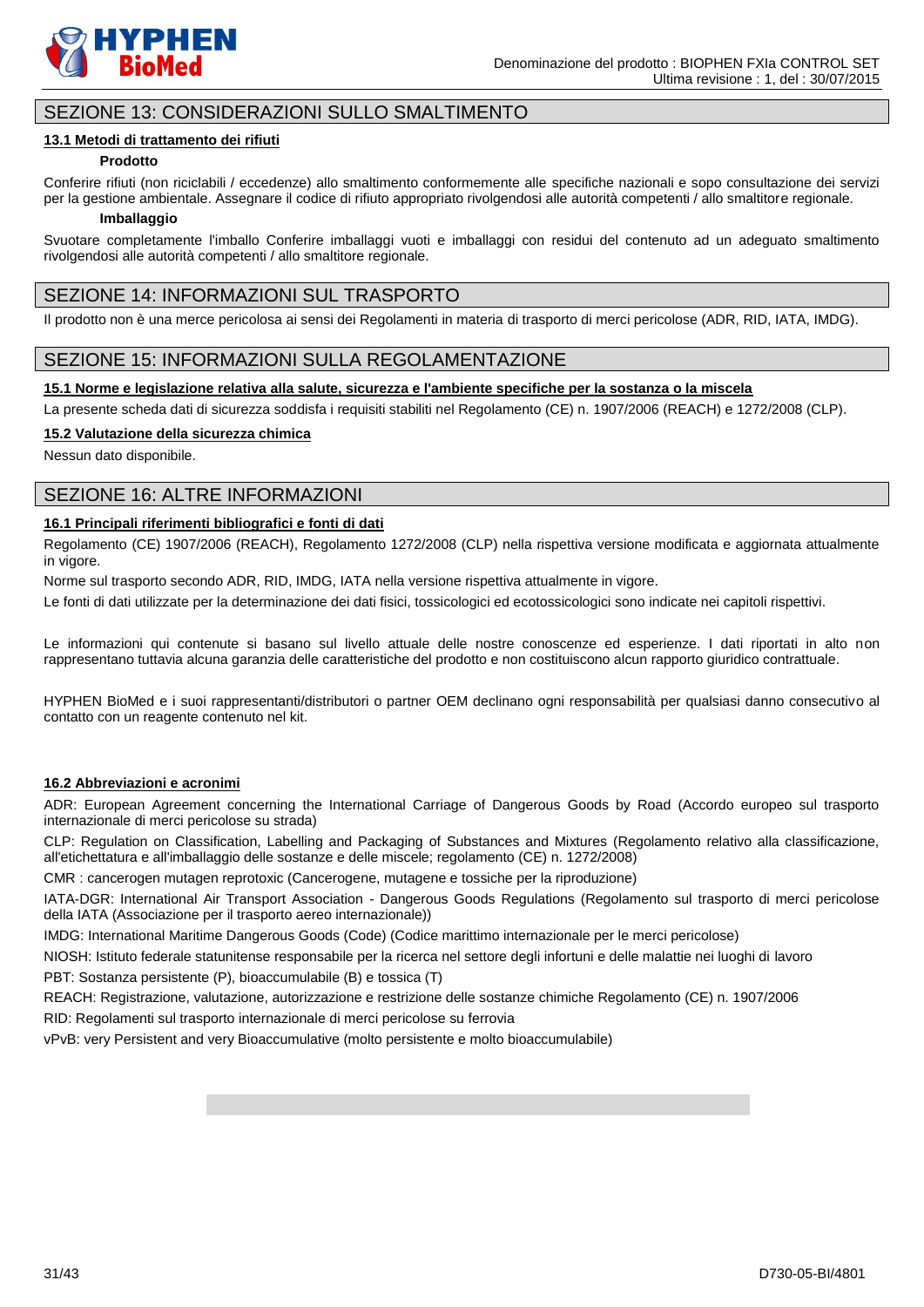

# **SICHERHEITSDATENBLATT**

# <span id="page-31-0"></span>**DEUTSCH**

# ABSCHNITT 1: BEZEICHNUNG DES PRODUKTS UND DES UNTERNEHMENS

### **1.1 Produktidentifikator:**

| albezeichnung                   | ıummer |
|---------------------------------|--------|
| <b>BIOPHEN FXIa CONTROL SET</b> | 224801 |

# **1.2 Relevante identifizierte Verwendungen des Stoffs und Verwendungen, von denen abgeraten wird**

# Medizinprodukt zur In-vitro-Verwendung

**1.3 Einzelheiten zum Hersteller und Lieferant, der das Sicherheitsdatenblatt bereitstellt**

| Hersteller : | <b>HYPHEN BioMed</b>             |
|--------------|----------------------------------|
|              | 155 rue d'Eragny                 |
|              | 95000 Neuville sur Oise (France) |
| Tel:         | 33.1.34.40.65.10                 |
| Fax:         | 33.1.34.48.72.36                 |
|              |                                  |

E-Mail: [info@hyphen-biomed.com](mailto:info@hyphen-biomed.com)

#### **1.4 Notrufnummer**

Tel: 33.1.34.40.65.10 (Diese Nummer ist nur zu Bürozeiten besetzt)

Frankreich

Tel.: 33.1.45.42.59.59 (Giftinformationszentrale in Frankreich)

Ausland

Sich an die zuständige(n) Behörde(n) wenden

# ABSCHNITT 2: MÖGLICHE GEFAHREN

### **2.1 Einstufung des Stoffs oder Gemischs**

#### **Hinweise zur Einstufung**

Dieses Produkt erfüllt nicht die in der Verordnung (EG) 1272/2008 - auch CLP-Verordnung genannt - definierten Kriterien zur Einstufung und Kennzeichnung.

### **2.2 Kennzeichnungselemente**

Gemäß EG-Richtlinien bzw. geltender nationaler Gesetzgebung ist für dieses Produkt keine Kennzeichnung erforderlich.

#### **2.3 Sonstige Gefahren**

Keine

# ABSCHNITT 3: ZUSAMMENSETZUNG / ANGABEN ZU BESTANDTEILEN

### **3.1 Stoffe**

Nicht zutreffend. Das Produkt ist kein Stoff.

#### **3.2 Gemische**

### **Gefährliche Inhaltsstoffe**

Das Produkt enthält keine gefährlichen Stoffe, die gemäß der Verordnung (EG) 1907/2006, Anhang II.

# **3.3 Sonstige Angaben**

Nicht injizieren oder einnehmen.

Das Produkt enthält Material tierischer Herkunft und muss als potentiell krankheitserregend behandelt werden. Das Produkt enthält Material menschlicher Herkunft welches zum Zeitpunkt der Spende untersucht wurde und für nicht reaktiv befunden wurde gegenüber Antikörper gegen HIV, Hepatitis-B-Oberflächenantigenen und Hepatitis-C-Virus (HCV). Wie bei allen Proben menschlicher Herkunft, ist dieses Produkt zur Minimierung einer Übertragungsgefahr möglicher Infektionen unter Verwendung geeigneter Laborverfahren zu handhaben.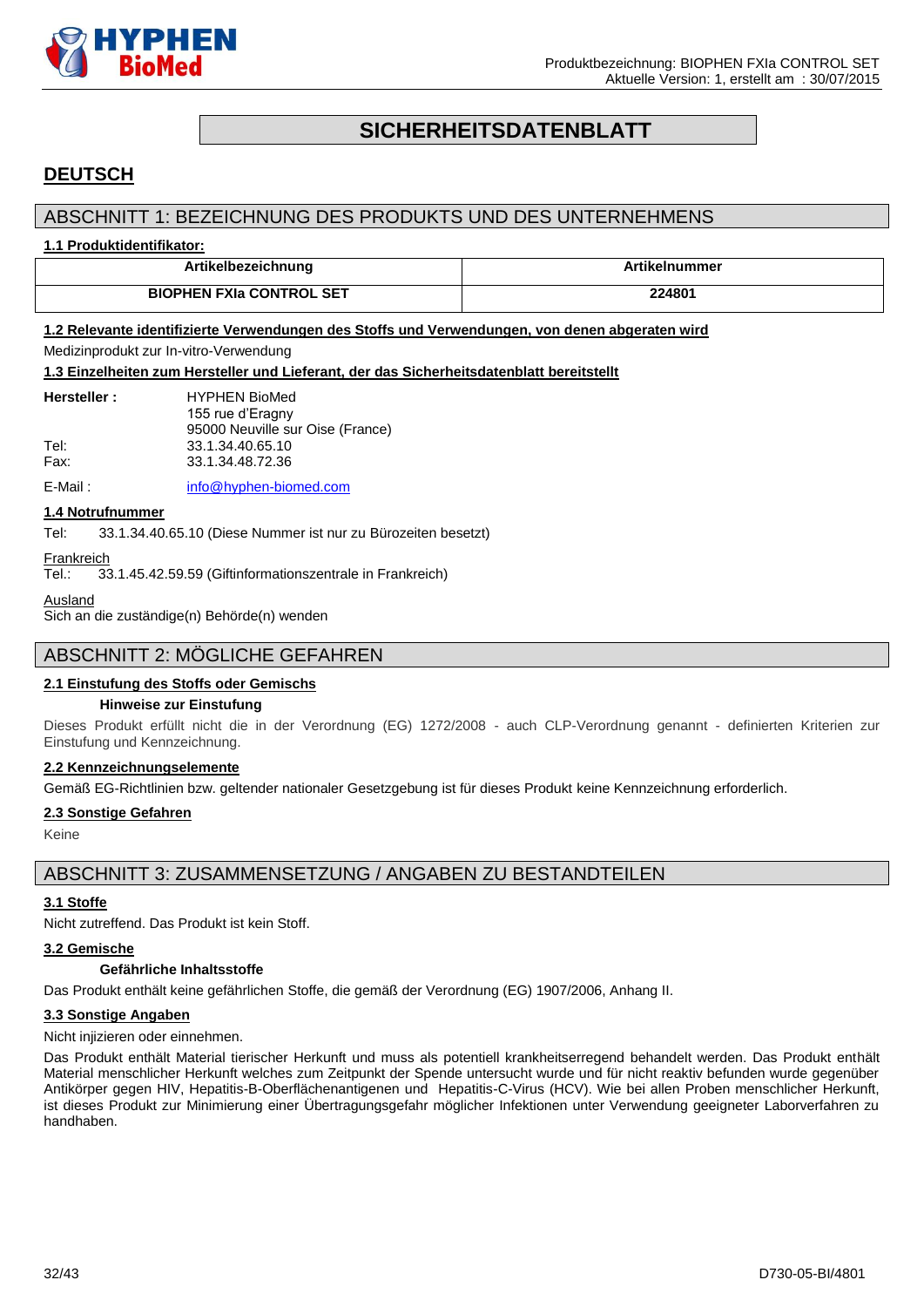

# ABSCHNITT 4: ERSTE-HILFE-MAßNAHMEN

#### **4.1 Beschreibung der Erste-Hilfe-Maßnahmen**

#### **Allgemeine Hinweise:**

Bei Auftreten von Symptomen oder in Zweifelsfällen Arzt hinzuziehen. Niemals einer bewusstlosen Person etwas durch den Mund verabreichen. Betroffene Person betreuen bzw. nicht unbeobachtet lassen.

#### **Nach Einatmen**

BEI EINTAMEN: Die Person an die frische Luft bringen. Betroffenen in Ruhelage bringen und warm halten. Bei Reizung der Atemwege Arzt hinzuziehen.

#### **Nach Hautkontakt**

BEI KONTAKT MIT DER HAUT: Sofort mit viel Wasser und Seife waschen. Alle beschmutzten, getränkten Kleidungsstücke sofort ausziehen. Vor erneutem Tragen gründlich waschen. Bei Hautreaktionen Arzt hinzuziehen.

#### **Nach Augenkontakt**

BEI KONTAKT MIT DEN AUGEN: Sofort unter fließendem Wasser bei gespreiztem Lid unter Schutz des unverletzten Auges mind. 15 min spülen. Eventuell Vorhandene Kontaktlinsen nach Möglichkeit entfernen. Weiter ausspülen. Augenarzt aufsuchen.

#### **Nach Verschlucken**

BEI VERSCHLUCKEN, sofort Arzt hinzuziehen. Kein Erbrechen einleiten. Nichts über den Mund verabreichen, wenn die Person bewusstlos ist.

#### **4.2 Wichtige akute und verzögert auftretende Symptome und Wirkungen**

Keine Angaben verfügbar.

### **4.3 Hinweise auf ärztliche Soforthilfe oder Spezialbehandlung**

Keine Angaben verfügbar.

# ABSCHNITT 5: MAßNAHMEN ZUR BRANDBEKÄMPFUNG BRAND

### **5.1 Löschmittel**

#### **Geeignete Löschmittel**

Das Produkt selbst ist nicht brennbar. Löschmaßnahmen auf Umgebungsbrand abstimmen.

#### **Ungeeignete Löschmittel**

Wasservollstrahl

### **5.2 Besondere Maßnahmen zur Brandbekämpfung**

Zum Löschen geeignete Mittel: Kohlendioxid (CO2), Kohlenmonoxid (CO)

# **5.3 Hinweise für die Brandbekämpfung**

Bei Brand: Umluftunabhängigen Atemschutz und Schutzkleidung tragen.

Löschwasser darf nicht in die Kanalisation oder Gewässer gelangen. Explosions- und Brandgase nicht einatmen.

# ABSCHNITT 6: MAßNAHMEN BEI UNBEABSICHTIGTER FREISETZUNG

### **6.1 Personenbezogene Vorsichtsmaßnahmen, Schutzausrüstung und in Notfällen anzuwendende Verfahren**

Vorgehen wie in Abschnitt 7 und 8 beschrieben. Berührung mit Haut, Augen und Kleidung vermeiden. Staubbildung vermeiden. Dampf/Nebel/Gas nicht einatmen.

### **6.2 Umweltschutzmaßnahmen**

Verbreitung und Abfließen von freigesetzten Material verhindern, wenn gefahrlos möglich. Nicht ins Abwasser gelangen lassen. Freisetzung in die Umgebung verhindern.

### **6.3 Methoden und Material für Rückhaltung und Reinigung**

Verschüttetes Produkt nicht in seinen Originalbehälter zum Zweck einer Wiederverwendung zurück gießen. Verschüttetes Produkt mit saugfähigem Material aufnehmen. Verschmutzte Oberflächen und Gegenstände unter Einhaltung aller Umwelt relevanter Rechtsvorschriften besonders gründlich reinigen. In geeigneten, geschlossenen Behältern aufbewahren und der Entsorgung zuführen.

# ABSCHNITT 7: HANDHABUNG UND LAGERUNG

# **7.1 Schutzmaßnahmen zur sicheren Handhabung**

# **Hinweise zur sicheren Handhabung**

Das Risiko beim Umgang mit dem Produkt ist durch Anwendung von Schutz- und.Vorbeugungsmaßnahmen auf ein Mindestmaß zu verringern. Arbeitsverfahren, sofern nach dem Stand der Technik möglich, so gestalten, dass gefährliche Stoffe nicht frei werden können bzw. ein Hautkontakt ausgeschlossen werden kann.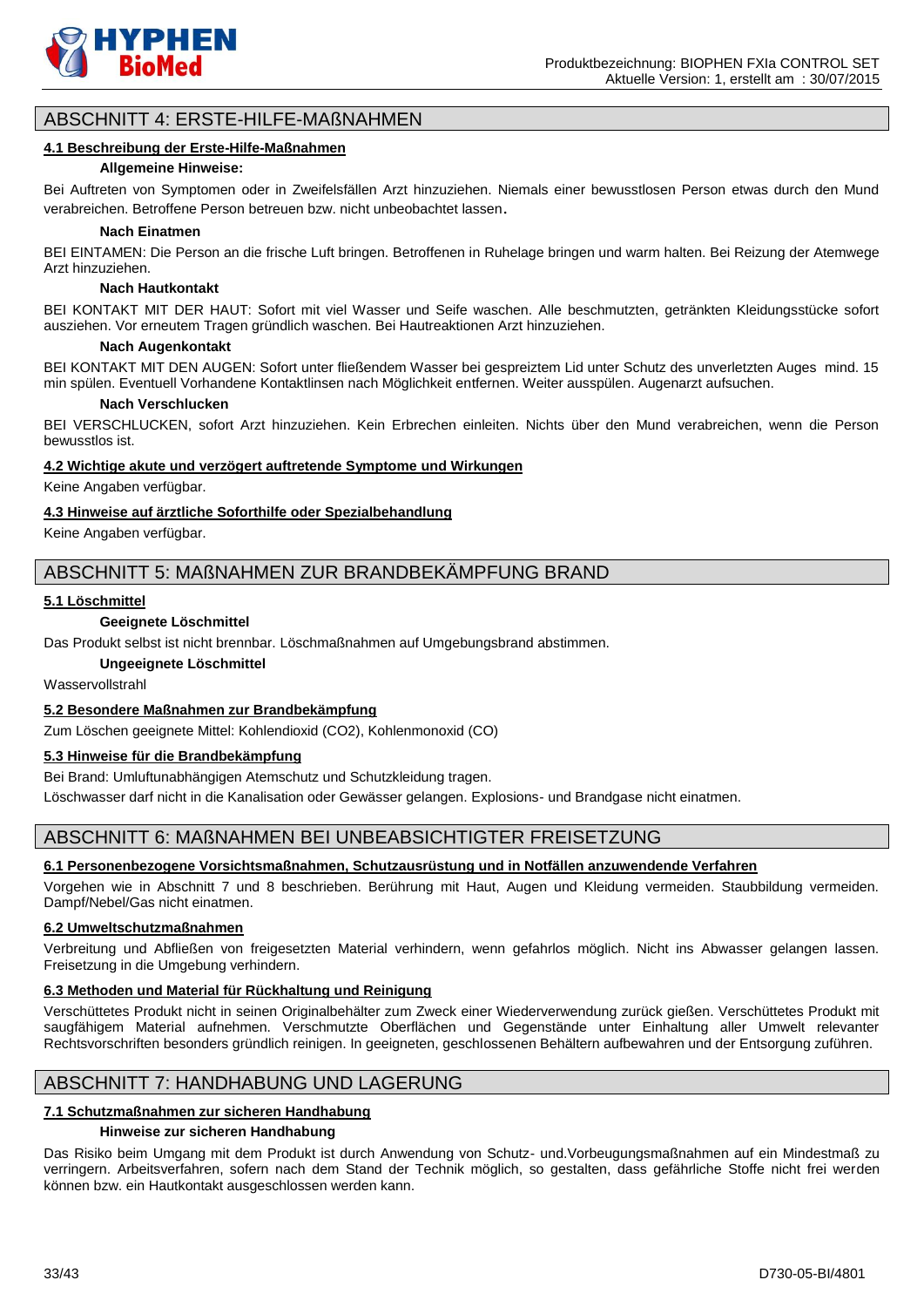

#### **Allgemeine Schutz- und Hygienemaßnahmen**

Bei der Arbeit nicht essen, trinken oder rauchen. Nahrungsmittel, Getränke und Futtermittel fernhalten. Vor den Pausen und bei Arbeitsende Hände und Haut waschen. Dämpfe nicht Einatmen. Augen- und Hautkontakt mit Scherben vermeiden. Beschmutzte, getränkte Kleidung sofort ausziehen

#### **Hinweise zum Brandschutz/Explosionsschutz**

Keine besondere Maßnahmen erforderlich.

#### **7.2 Bedingungen zur sicheren Lagerung unter Berücksichtigung von Unverträglichkeiten**

#### **Technische Maßnahmen und Lagerbedingungen**

Behälter dicht geschlossen halten und an einem kühlen, gut gelüfteten Ort aufbewahren.

**Unverträgliche Materialien**

Es sind keine Angaben vorhanden.

#### **Empfohlene Lagertemperatur**

Wert : 2 - 8 ° C

#### **Anforderungen an Lagerräume und Behälter**

Einmal geöffnete Behälter sind sorgfältig wieder zu verschließen und müssen aufrecht stehen um Leckagen zu vermeiden.

### **7.3 Spezifische Endanwendungen**

Außer den in Abschnitt 1.2 genannten Verwendungen sind keine weiteren spezifischen Verwendungen vorgesehen.

# ABSCHNITT 8: BEGRENZUNG UND ÜBERWACHUNG DER EXPOSITION / PERSÖNLICHE **SCHUTZAUSRÜSTUNGEN**

#### **8.1 Zu überwachende Parameter**

#### **Grenzwerte für die Exposition am Arbeitsplatz**

Keine zu überwachende Grenzwerte bekannt.

#### **Biologische Grenzwerte**

Keine Angaben verfügbar

### **8.2 Begrenzung und Überwachung der Exposition**

### **Geeignete technische Steuerungseinrichtungen**

Technische Maßnahmen und die Anwendung geeigneter Arbeitsverfahren haben Vorrang vor dem Einsatz persönlicher Schutzausrüstung. Vorkehrungen im Sinne der guten Industriehygiene Praxis treffen.

#### **Persönliche Schutzausrüstung**

Bei der Handhabung der Produkte ausschließlich den geltenden Vorschriften entsprechende Schutzkleidung tragen.

#### **Atemschutz**

Atemschutz nicht erforderlich. Zum Schutz Staubbildung, Staubmaske Typ N95 (US) oder eine Atemschutzmaske mit Filtertyp P1(EN 143) verwenden. Verwendete Atemschutzgeräte müssen nach entsprechenden staatlichen Standards wie NIOHS (US) oder CEN (EU) geprüft und zugelassen sein.

#### **Hand-/Hautschutz**

Bei der Handhabung Schutzhandschuhe verwenden. Handschuhe vor dem Tragen auf ihre arbeitsplatzspezifische Eignung prüfen. Geeignete Methode zum Ausziehen der Schutzhandschuhe anwenden, um einen Hautkontakt mit dem Produkt zu vermeiden (z.B. Ausziehen, ohne die kontaminierte Außenfläche mit bloßer Hand zu berühren). Kontaminierten Handschuhe sind nachdem Tragen unter Beachtung der gesetzlichen Bestimmungen und im Sinne der guten Laborpraxis ordnungsgemäß zu entsorgen. Hände waschen und trocken.

Die einzusetzenden Schutzhandschuhe müssen nach EN374 geprüft und zugelassen sein.

Schutzhandschuhe müssen bei Beschädigung oder ersten Abnutzungserscheinungen sofort ersetzt werden.

#### **Augen-/Gesichtsschutz**

Zum Augenschutz ausschließlich Ausrüstungen tragen, welche gemäß geltender Normen, wie NIOSH (US) oder EN 166 (EU), geprüft und zugelassen sind.

#### **Körperschutz**

Die Art der Schutzausrüstung muss je nach Konzentration und Menge des Produktes am Arbeitsplatz ausgewählt werden.

#### **Sonstige Schutzmaßnahmen**

Keine Angaben verfügbar

#### **Begrenzung und Überwachung der Umweltexposition**

Verbreitung und Abfließen von freigesetzten Material verhindern, wenn gefahrlos möglich. Nicht ins Abwasser gelangen lassen. Freisetzung in die Umgebung verhindern.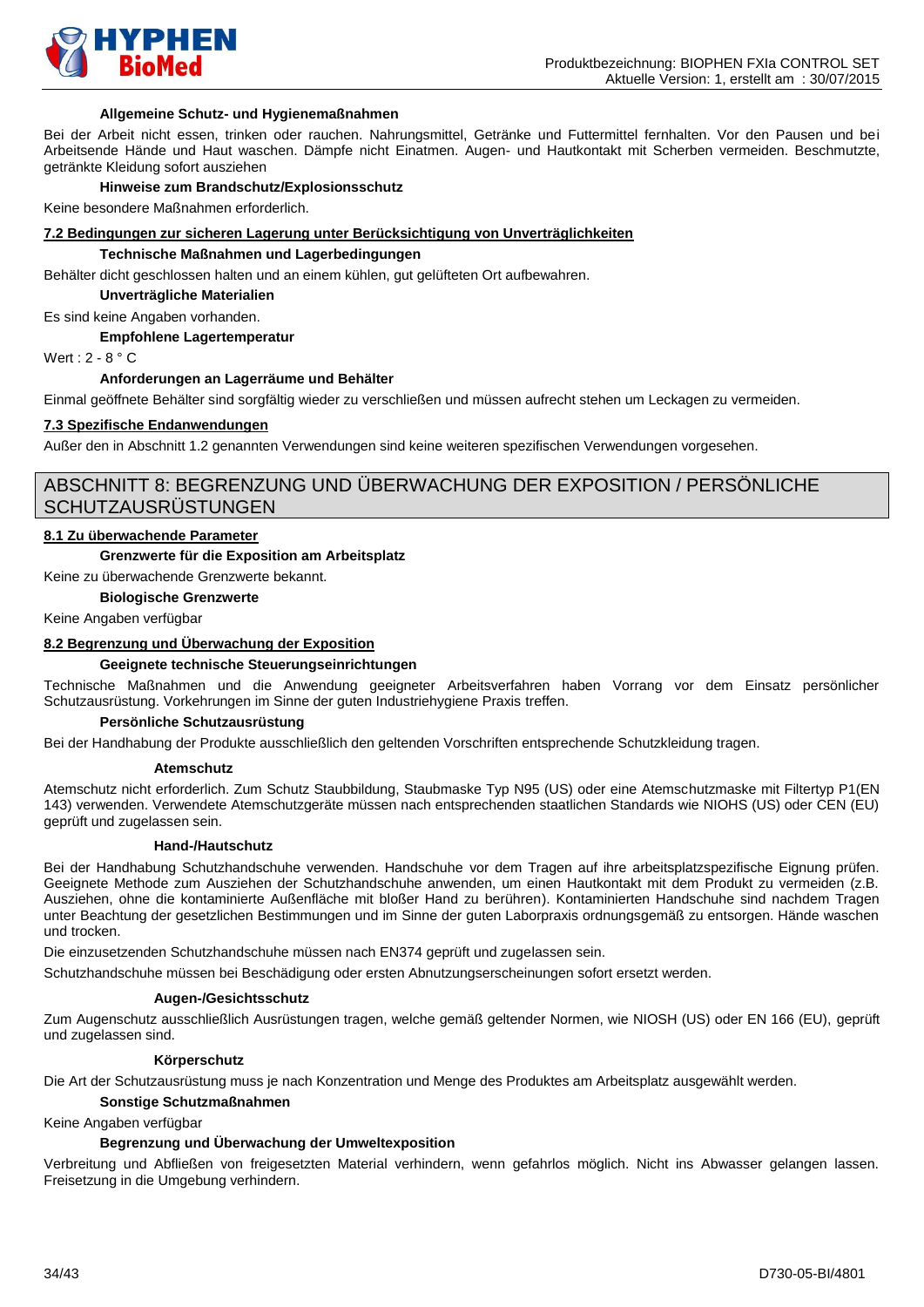

# ABSCHNITT 9: PHYSIKALISCHE UND CHEMISCHE EIGENSCHAFTEN

# **9.1 Angaben zu den grundlegenden physikalischen und chemischen Eigenschaften**

| Eigenschaft                              | $\overline{C}$ 1       | $\overline{C2}$        |
|------------------------------------------|------------------------|------------------------|
| <b>Form</b>                              | Lyophilisiertes Pulver | Lyophilisiertes Pulver |
| Farbe                                    | Weiß / Gelb            | Weiß / Gelb            |
| Geruch                                   | <b>ND</b>              | <b>ND</b>              |
| pH-Wert                                  | $\overline{ND}$        | $\overline{ND}$        |
| <b>Siedepunkt</b>                        | <b>ND</b>              | <b>ND</b>              |
| <b>Schmelzpunkt</b>                      | <b>ND</b>              | <b>ND</b>              |
| Zersetzungspunkt                         | <b>ND</b>              | <b>ND</b>              |
| <b>Flammpunkt</b>                        | <b>ND</b>              | <b>ND</b>              |
| Selbstentzündungstemperatur              | <b>ND</b>              | <b>ND</b>              |
| <b>Oxidierende Eigenschaften</b>         | <b>ND</b>              | $\overline{ND}$        |
| <b>Explosive Eigenschaften</b>           | $\overline{ND}$        | $\overline{ND}$        |
| Entzündbarkeit (fest, gasförmig)         | <b>ND</b>              | <b>ND</b>              |
| Untere Entzündbarkeit / Explosionsgrenze | <b>ND</b>              | <b>ND</b>              |
| Obere Entzündbarkeit / Explosionsgrenze  | <b>ND</b>              | <b>ND</b>              |
| <b>Dampfdruck</b>                        | $\overline{ND}$        | $\overline{ND}$        |
| <b>Relative Dampfdichte</b>              | <b>ND</b>              | <b>ND</b>              |
| Verdampfungsgeschwindigkeit              | $\overline{ND}$        | $\overline{ND}$        |
| <b>Relative Dichte</b>                   | <b>ND</b>              | <b>ND</b>              |
| Wasserlöslichkeit                        | <b>ND</b>              | <b>ND</b>              |
| Weitere Löslichkeitseigenschaften        | $\overline{ND}$        | $\overline{ND}$        |
| Verteilungskoeffizient n-Oktanol/Wasser  | <b>ND</b>              | <b>ND</b>              |
| <b>Viskosität</b>                        | $\overline{ND}$        | $\overline{ND}$        |
| <b>Sonstige Angaben</b>                  | <b>ND</b>              | <b>ND</b>              |

ND : Keine Angaben verfügbar.

### **9.2 Sonstige Angaben**

Keine Angaben verfügbar

# ABSCHNITT 10: STABILITÄT /-REAKTIVITÄT

### **10.1 Reaktivität**

Keine gefährlichen Reaktionen, wenn die Vorschriften/Hinweise für den Umgang beachtet werden.

#### **10.2 Chemische Stabilität**

Das Präparat ist stabil, wenn es, wie im Abschnitt 7 empfohlen, gehandhabt und gelagert wird.

#### **10.3 Möglichkeit gefährlicher Reaktionen**

Keine bei bestimmungsgemäßer Verwendung.

# **10.4 Zu vermeidende Bedingungen**

Keine bei bestimmungsgemäßer Verwendung.

### **10.5 Unverträgliche Materialien**

Keine Daten verfügbar

## **10.6 Gefährliche Zersetzungsprodukte**

Keine bei bestimmungsgemäßer Verwendung.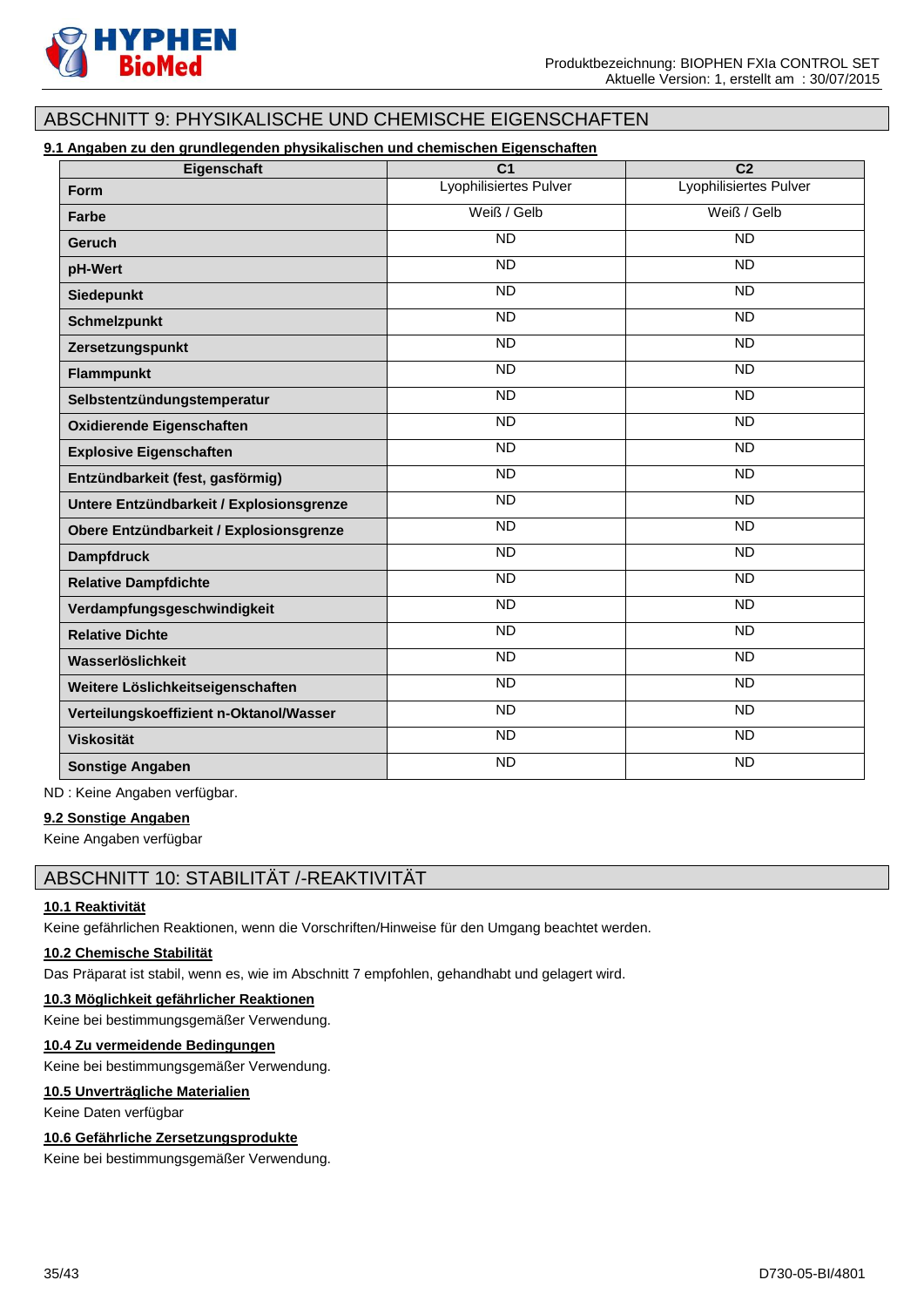

# ABSCHNITT 11: TOXIKOLOGISCHE ANGABEN

# **11.1 ANGABENzu toxikologischen Wirkungen**

| Wirkungen                               | C <sub>1</sub> | C <sub>2</sub> |
|-----------------------------------------|----------------|----------------|
| akuter oraler Toxizität                 | <b>ND</b>      | <b>ND</b>      |
| akuter dermaler Toxizität               | ND.            | <b>ND</b>      |
| akuter inhalativer Toxizität            | ND.            | <b>ND</b>      |
| Ätz-/Reizwirkung auf die Haut           | ND.            | <b>ND</b>      |
| Augenschädigung/Augenreizung            | ND.            | <b>ND</b>      |
| Sensibilisierung der Haut, der Atemwege | ND.            | <b>ND</b>      |
| Keimzellmutagenität                     | <b>ND</b>      | <b>ND</b>      |
| Karzinogenität                          | ND.            | <b>ND</b>      |
| Reproduktionstoxizität                  | ND.            | ND.            |
| spezifische Zielorgan-Toxizität:        |                |                |
| einmalige Exposition                    | <b>ND</b>      | <b>ND</b>      |
| wiederholte Exposition                  |                |                |
| Aspirationsgefahr                       | ND             | <b>ND</b>      |

### ND : Keine Angaben verfügbar.

Kein Bestandteil, der in diesem Produkt in einer Konzentration ≥ 0,1% enthalten ist, gilt als möglicherweise oder nachgewiesen krebserregend beim Menschen.

# ABSCHNITT 12: UMWELTBEZOGENE ANGABEN

## **12.1 Toxizität**

| <b>Toxizität</b>                         | C <sub>1</sub> | C <sub>2</sub> |
|------------------------------------------|----------------|----------------|
| <b>Fischtoxizität</b>                    |                |                |
| <b>Akute</b><br>٠                        | <b>ND</b>      | <b>ND</b>      |
| <b>Chronische</b>                        |                |                |
| Daphnientoxizität                        |                |                |
| <b>Akute</b><br>$\overline{\phantom{0}}$ | ND             | <b>ND</b>      |
| <b>Chronische</b>                        |                |                |
| Algentoxizität                           |                |                |
| <b>Akute</b>                             | <b>ND</b>      | <b>ND</b>      |
| <b>Chronische</b>                        |                |                |
| <b>Bakterientoxizität</b>                |                |                |
| <b>Akute</b><br>٠                        | <b>ND</b>      | <b>ND</b>      |
| <b>Chronische</b>                        |                |                |

ND : Keine Angaben verfügbar.

#### **12.2 Persistenz und Abbaubarkeit**

Keine Angaben verfügbar.

#### **12.3 Bioakkumulationspotenzial**

Keine Angaben verfügbar.

#### **12.4 Mobilität im Boden**

Keine Angaben verfügbar.

#### **12.5 Ergebnisse der PBT- und vPvB-Beurteilung**

| <b>Beurteilung</b>     |           | ◡▵        |
|------------------------|-----------|-----------|
| <b>PBT-Beurteilung</b> | <b>ND</b> | <b>ND</b> |
| vPvB-Beurteilung       | <b>ND</b> | <b>ND</b> |

ND : Keine Angaben verfügbar.

### **12.6 Andere schädliche Wirkungen**

#### Keine Angaben verfügbar.

#### **12.7 Sonstige Angaben**

Produkt nicht unkontrolliert in dieUMWELTgelangen lassen.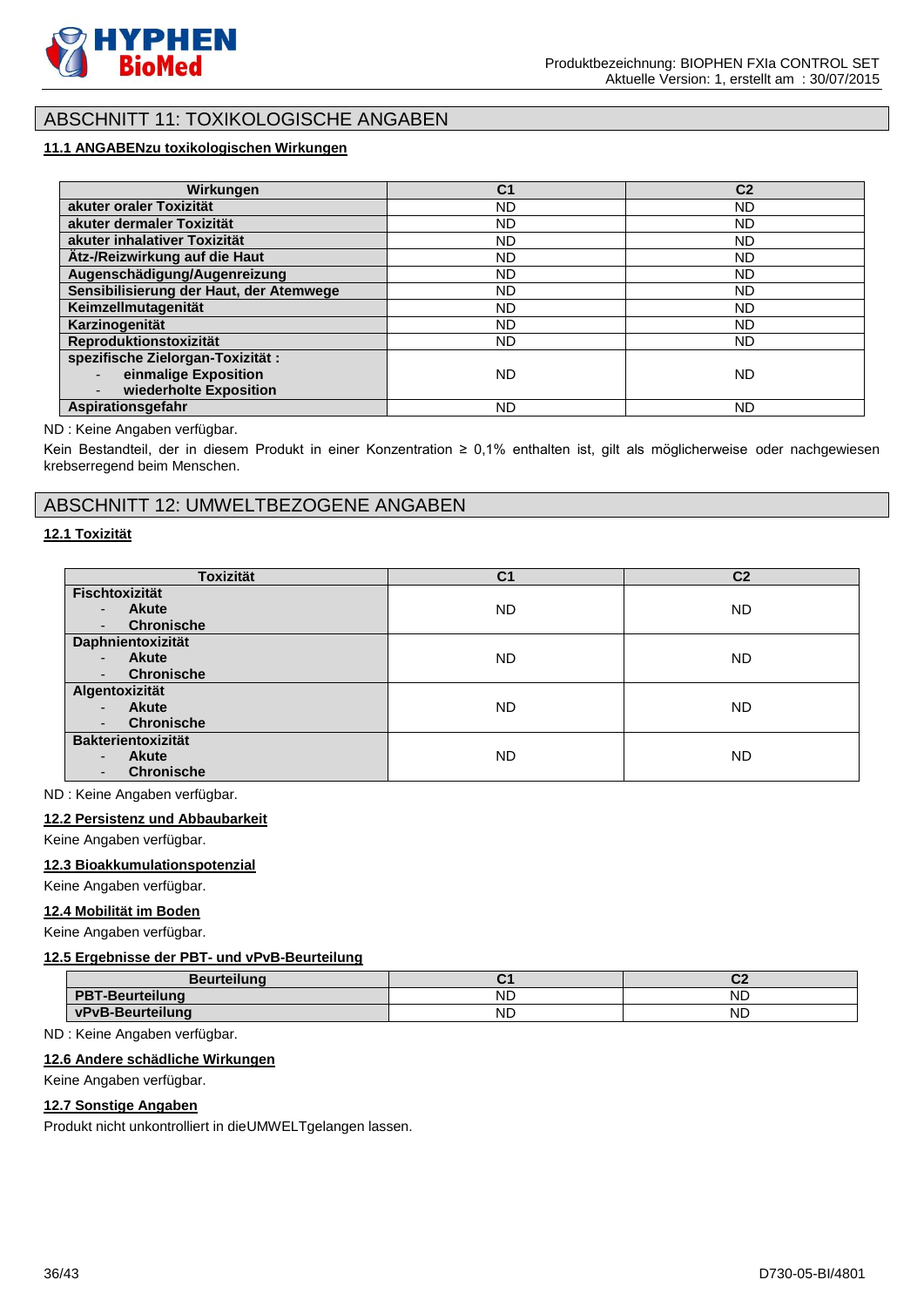

# ABSCHNITT 13: HINWEISE ZUR ENTSORGUNG

### **13.1 Verfahren der Abfallbehandlung**

### **Produkt**

Abfälle gemäß nationalen Vorschriften und in Absprache mit den Umweltschutzdiensten einer Entsorgung zuführen. Die Zuordnung einer Abfallnummer ist in Absprache mit dem regionalen Entsorger vorzunehmen.

#### **Verpackung**

Verpackungen restentleeren. Leere und nicht restentleerte Verpackungen, die noch Produktreste enthalten, sind in Absprache mit dem regionalen Entsorger einer ordnungsgemäßen Entsorgung zuführen.

# ABSCHNITT 14: ANGABEN ZUR TRANSPORT

Das Produkt ist kein Gefahrgut im Sinne der Transportvorschriften (ADR, RID, IATA, IMDG).

# ABSCHNITT 15: RECHTSVORSCHRIFTEN

### **15.1 Vorschriften zu Sicherheit, Gesundheits- und Umweltschutz / spezifische Rechtsvorschriften für den Stoff oder das Gemisch**

Dieses Sicherheitsdatenblatt entspricht den Anforderungen der Verordnung (EG) Nr. 1907/2006 (REACH) und 1272/2008 (CLP).

#### **15.2 Stoffsicherheitsbeurteilung**

Keine Informationen verfügbar.

# ABSCHNITT 16: SONSTIGE ANGABEN

# **16.1 Datenquellen, die zur Erstellung des Datenblattes verwendet wurden**

Verordnung (EG) Nr. 1907/2006 (REACH), 1272/2008 (CLP) in der jeweils gültigen Fassung.

Transportvorschriften gemäß ADR, RID, IMDG, IATA in der jeweils gültigen Fassung.

Datenquellen, die zur Ermittlung von physikalischen, toxikologischen und ökotoxikologischen Daten benutzt wurden, sind direkt in den jeweiligen Abschnitten angegeben.

Die Angaben stützen sich auf den heutigen Stand unserer Kenntnisse und Erfahrungen. Die Angaben haben nicht die Bedeutung von Eigenschaftszusicherungen und begründen kein vertragliches Rechtsverhältnis.

HYPHEN BioMed, deren Vertreter/Vertriebspartner bzw. OEM-Partner haften nicht für Schäden, die unmittelbar bzw. mittelbar auf den Kontakt mit einer Reagenz aus der Packung/Set zurück zu führen sind.

### **16.2 Abkürzungen und Akronyme**

ADR: European Agreement concerning the International Carriage of Dangerous Goods by Road (EuropäischesÜbereinkommen über die internationale Beförderung gefährlicher Güter auf der Straße)

CLP: Regulation on Classification, Labelling and Packaging of Substances and Mixtures (EG Verordnung über die Einstufung, Kennzeichnung und Verpackung von Stoffen und Gemischen)

CMR : cancerogen mutagen reprotoxic (krebserregende, erbgutverändernde und fruchtbarkeitsgefährdende Stoffe)

IATA-DGR: = International Air Transport Association - Dangerous Goods Regulations ( IATA-Gefahrgutvorschriften im Luftverkehr)

IMDG: International Maritime Dangerous Goods code (Regelung für den Gefahrguttransport in der internationalen Seeschifffahrt)

NIOSH: Nationales Institut für Arbeitssicherheit und Gesundheit (USA)

PBT: persistent (P), bioakkumulierend (B) und toxisch (T)

REACH: EU-Verordnung zur Registrierung, Bewertung, Zulassung und Beschränkung chemischer Stoffe

RID: Regelung zur internationalen Beförderung gefährlicher Güter im Schienenverkehr im Schienenverkehr

vPvB: 0 very Persistent and very Bioaccumulative (sehr persistent und sehr bioakkumulierbar)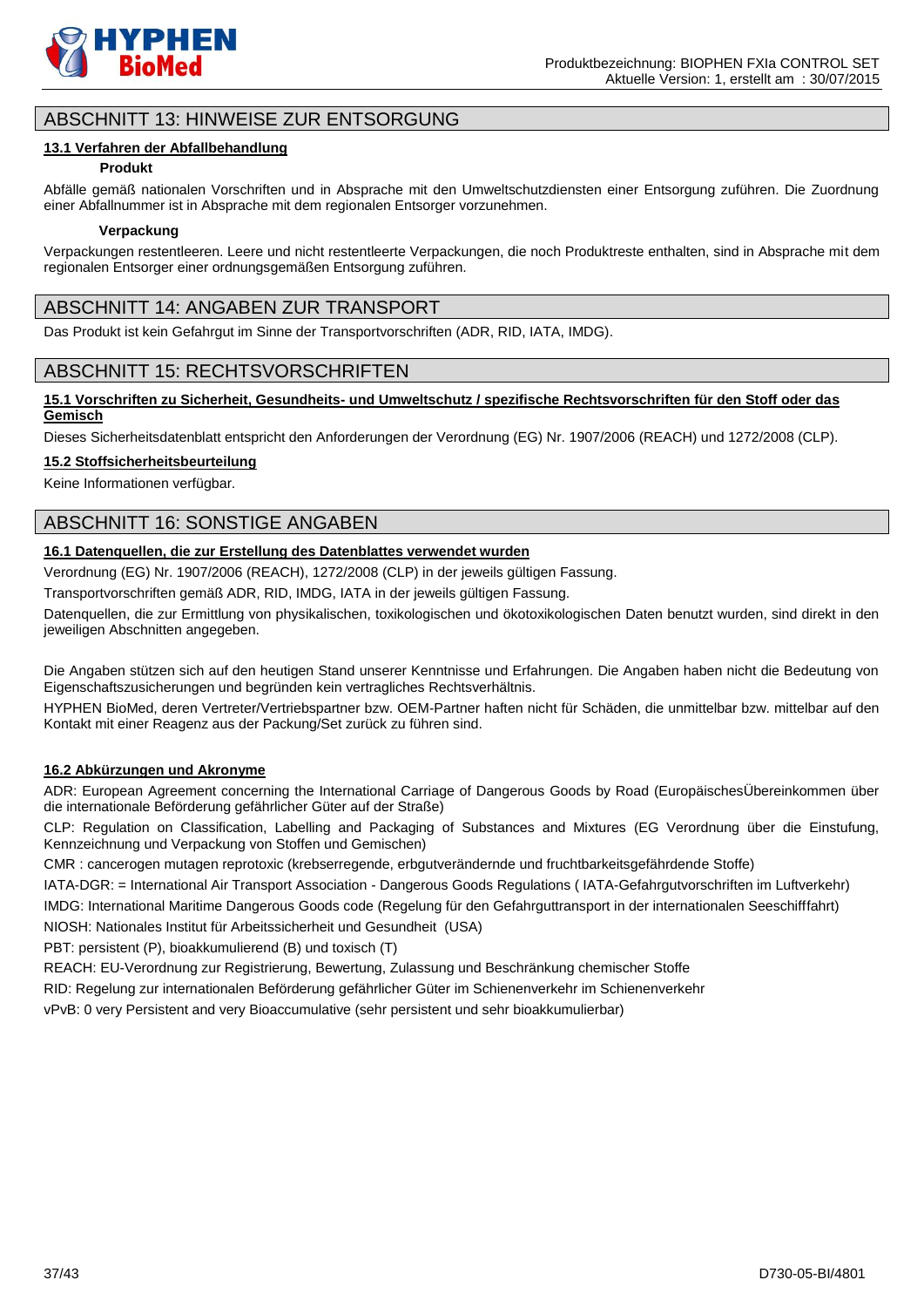

# **ПАСПОРТ БЕЗОПАСНОСТИ МАТЕРИАЛА**

# <span id="page-37-0"></span>**РУССКИЙ**

# РАЗДЕЛ 1: ИДЕНТИФИКАЦИЯ ПРОДУКЦИИ И СВЕДЕНИЯ О ПРОИЗВОДИТЕЛЕ

### **1.1 Идентификатор продукта**

| Название                        | Номер продукта |
|---------------------------------|----------------|
| <b>BIOPHEN FXIa CONTROL SET</b> | 224801         |

#### **1.2 Соответствующие установленные области применения вещества или смеси и рекомендуемые ограничения**

Медицинское изделие для лабораторных целей

#### **1.3 Подробные сведения об изготовителе и о поставщике паспорта безопасности**

#### HYPHEN BioMed

|       | 155 rue d'Eragny                  |
|-------|-----------------------------------|
|       | 95000 Neuville sur Oise (Франция) |
| Тел.: | 33.1.34.40.65.10                  |
| Факс: | 33.1.34.48.72.36                  |
|       |                                   |

Адрес E-mail: [info@hyphen-biomed.com](mailto:info@hyphen-biomed.com)

### **1.4 Номер телефона экстренной службы**

Тел.: 33.1.34.40.65.10 (этот номер отвечает только в рабочее время)

Франция

Тел.: 33.1.45.42.59.59 (информационный центр по ядовитым веществам во Франции)

За рубежом

Обратиться в компетентный(е) орган(ы).

# РАЗДЕЛ 2: ИДЕНТИФИКАЦИЯ ОПАСНОСТЕЙ

### **2.1 Классификация вещества или смеси**

#### **Информация о классификации**

Этот продукт не выполняет определенные в Постановлении (EС) 1272/2008, – которое называют также Регламентом CLP, критерии по классификации и маркировке.

#### **2.2 Элементы маркировки**

Согласно директивам ЕС или, соотв., действующему национальному законодательству данный продукт не нуждается в маркировке.

#### **2.3 Другие опасности**

нет

# РАЗДЕЛ 3: СОСТАВ / ИНФОРМАЦИЯ О КОМПОНЕНТАХ

#### **3.1 Вещества**

Не применимо, так как продукт не является веществом.

#### **3.2 Смеси**

#### **Опасные ингредиенты**

Данный продукт не содержит веществ, подлежащих упоминанию согласно Регламенту ЕС 1907/2006 (REACH), Приложение II.

#### **3.3 Дополнительная информация**

Не использовать для инъекций или приема внутрь.

Продукт содержит материал животного происхождения, и ним необходимо обращаться как с потенциально болезнетворным. Продукт содержит материал человеческого происхождения, который был исследован на момент донорства и который был установлен как не реакционноспособный по отношению к антителам против ВИЧ, поверхностным антигенам гепатита B и вирусу гепатита C (HCV). Как и в отношении всех проб человеческого происхождения, необходимо обращаться с данным продуктом, применяя подходящие лабораторные методы для сведения до минимума опасности передачи возможных инфекций.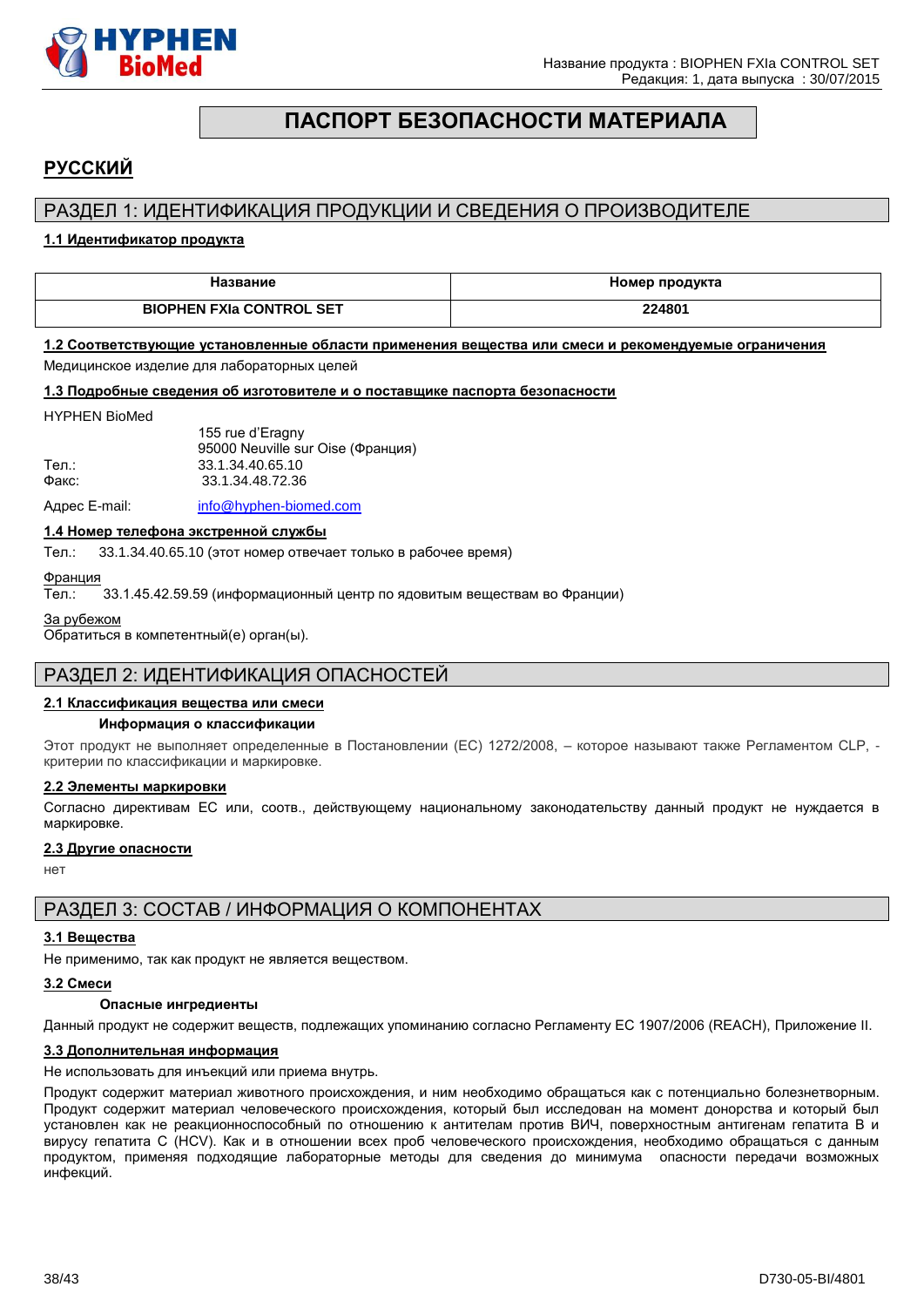

# РАЗДЕЛ 4: МЕРЫ ПЕРВОЙ ПОМОЩИ

#### **4.1 Описание мер первой помощи**

#### **Общая информация**

При возникновении cимпотомов или в случае сомнений обратиться к врачу. Строго запрещается вводить что-либо через рот человеку, находящемуся без сознания. Обеспечить уход за пострадавшим человеком или, соотв., не оставлять его без присмотра.

#### **После вдыхания**

ПРИ ВДЫХАНИИ: поместить человека на свежий воздух. Привести пострадавшего человека в положение покоя и держать его в тепле. При раздражении дыхательных путей вызвать врача.

#### **После контакта с кожей**

ПРИ КОНТАКТЕ С КОЖЕЙ: немедленно смыть обильным количеством воды с мылом. Немедленно снять все загрязненные, пропитанные предметы одежды. Тщательно постирать, прежде чем одевать их опять. При появлении кожных реакций обратиться к врачу.

#### **После контакта с глазами**

ПРИ КОНТАКТЕ С ГЛАЗАМИ: немедленно промывать проточной водой в течение как минимум 15 минут, отведя веко и защитив неповрежденный глаз. По возможности удалить возможно имеющиеся контактные линзы. Продолжить промывание. Обратиться к глазному врачу.

#### **После проглатывания**

ПРИ ПРОГЛАТЫВАНИИ, hемедленно вызвать врача. Не вызывать рвоту. Строго запрещается вводить что-либо через рот человеку, находящемуся без сознания.

#### **4.2 Наиболее важные симптомы и воздействия, как острые, так и замедленные**

Данные отсутствуют.

#### **4.3 Указание на необходимость немедленной медицинской помощи и специального лечения**

Данные отсутствуют.

# РАЗДЕЛ 5: МЕРЫ ПРОТИВОПОЖАРНОЙ ЗАЩИТЫ

#### **5.1 Огнетушащие средства**

### **Приемлемые огнетушащие средства**

Сам продукт является негорючим; выбирать огнетушащие меры с учетом прилегающей зоны.

#### **Неприемлемые огнетушащие средства**

Сплошная водная струя

#### **5.2 Особые факторы риска, источником которых является вещество или смесь**

В случае возникновения пожара может иметь место выброс следующих веществ: диоксид углерода (CO2); моноксид углерода (CO)

#### **5.3 Рекомендации для пожарных**

При пожаре: носить изолирующий противогаз / респиратор и защитную одежду.

Не допускать проникновение воды для тушения пожара в канализацию или в водоемы. Не вдыхать газы, образовавшиеся в результате взрыва или пожара.

# РАЗДЕЛ 6: МЕРЫ ПРИ САМОПРОИЗВОЛЬНОМ ВЫБРОСЕ

#### **6.1 Меры предосторожности для персонала, защитное снаряжение и чрезвычайные меры**

Ознакомиться с мерами защиты, перечисленными в разделах 7 и 8. Избегать контакта с кожей, глазами и одеждой. Избегать образование пыли. Не вдыхать пар/туман/газ.

#### **6.2 Меры по обеспечению защиты окружающей среды**

Предупреждать распространение и сток вышедшего наружу материала, если это возможно без возникновения опасности. Не допускать попадания в сточные воды. Предупредить выброс в окружающую среду.

#### **6.3 Методы и материалы для локализации и очистки**

Не вливать пролитый продукт обратно в его оригинальную тару в целях повторного использования. Подобрать пролитый продукт гигроскопичным материалом. Особенно тщательно очистить загрязненные поверхности и предметы с соблюдением всех правовых предписаний, касающихся защиты окружающей среды. Хранить продукт в подходящих, закрытых емкостях и направлять в них на удаление в качестве отходов.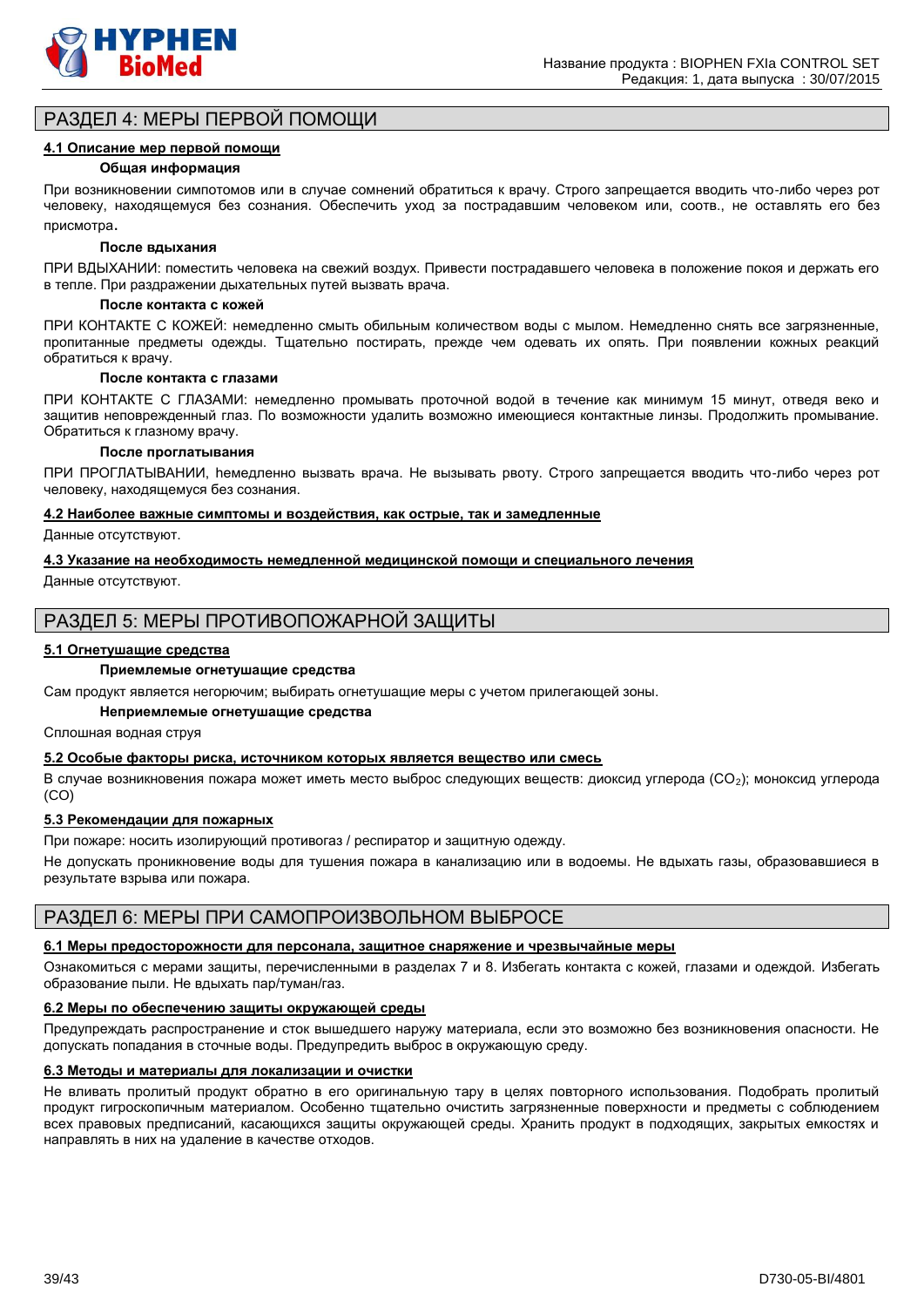

# РАЗДЕЛ 7: МЕРЫ ПРЕДОСТОРОЖНОСТИ, ПРИНИМАЕМЫЕ ПРИ ОБРАЩЕНИИ И ХРАНЕНИИ

#### **7.1 Меры предосторожности для обеспечения безопасного обращения**

#### **Рекомендации по обеспечению безопасного обращения**

Снизить до минимума риск при обращении с продуктом за счет принятия мер по обеспечению защиты и профилактики. Если это допускает уровень техники, спланировать методы работы так, чтобы не могли высвобождаться опасные вещества или, соотв., чтобы был исключен контакт с кожей.

#### **Общие меры по обеспечению защиты и гигиены**

Во время работы не принимать пищу, не пить и не курить. Держать продукт вдали от продовольствия, напитков и корма для животных. Мыть руки и кожу перед перерывами и после окончания работы. Не вдыхать пары. Избегать контакта с глазами и кожей. Немедленно снимать загрязненную или пропитавшуюся одежду.

#### **Рекомендации по защите от возгорания и взрыва**

Специальные меры не требуются.

#### **7.2 Условия для безопасного хранения с учетом любых несовместимостей**

#### **Технические меры и условия хранения**

Держать емкости плотно закрытыми и хранить их в прохладном, хорошо проветриваемом месте.

**Несовместимые материалы**

Данные отсутствуют.

#### **Рекомендованная температура хранения**

 $3$ начение:  $\overline{2}$  - 8°C

**Требования в отношении складских помещений и тары**

Вскрытые емкости необходимо тщательно закупоривать и хранить в вертикальном виде во избежание утечки.

#### **7.3 Специфические случаи конечного применения**

За исключением указанных в пункте 1.2 случаев применения не предусмотрены другие специфические случаи применения.

# РАЗДЕЛ 8: СРЕДСТВА КОНТРОЛЯ ЗА ОПАСНЫМ ВОЗДЕЙСТВИЕМ И СРЕДСТВА ИНДИВИДУАЛЬНОЙ ЗАЩИТЫ

#### **8.1 Параметры контроля**

#### **Предельные значения для воздействия на рабочем месте**

Отсутствуют параметры для мониторинга.

**Биологические предельные значения**

#### Данные отсутствуют

#### **8.2 Контроль за воздействием**

#### **Надлежащие инженерно-технические средства контроля**

Технические меры и применение подходящих методов работы имеют приоритет по отношению к использованию средств индивидуальной защиты. Принять меры в соответствии с передовыми способами обеспечения промышленной гигиены на практике.

#### **Средства индивидуальной защиты**

При обращении с продуктами носить исключительно защитную одежду, соответствующую действующим предписаниям.

#### **Защита органов дыхания**

Не требуется защищать органы дыхания. Для защиты от образующейся пыли носить пылезащитную маску типа N95 (США) или респиратор с фильтром типа P1 (EN 143). Используемые дыхательные маски должны быть проверены и допущены согласно соответствующим государственным стандартам , например, NIOHS (США) или CEN (EС).

#### **Защита рук**

В процессе обращения использовать защитные перчатки. Перед тем как носить перчатки, поверить их на их пригодность с учетом специфики рабочего места. Применять подходящий способ для того, чтобы снимать защитные перчатки в целях предупреждения контакта продукта с кожей (напр., снимать без соприкосновения голой руки с загрязненной наружной поверхностью перчаток). После использования надлежащим образом удалять загрязненные перчатки с соблюдением предписаний закона и в соответствии с передовыми методами работы в лабораториях. Помыть и просущить руки.

Используемые защитные перчатки должны быть проверены и допущены согласно стандарту EN374.

При повреждении или появлении первых признаков износа необходимо немедленно заменить защитные перчатки.

#### **Защита глаз / лица**

Для защиты глаз носить исключительно средства, которые проверены и допущены согласно действующим стандартам, напр., NIOSH (США) или EN 166 (EС).

#### **Защита тела**

Тип защитного снаряжения необходимо подбирать в зависимости от концентрации и объема продукта на рабочем месте.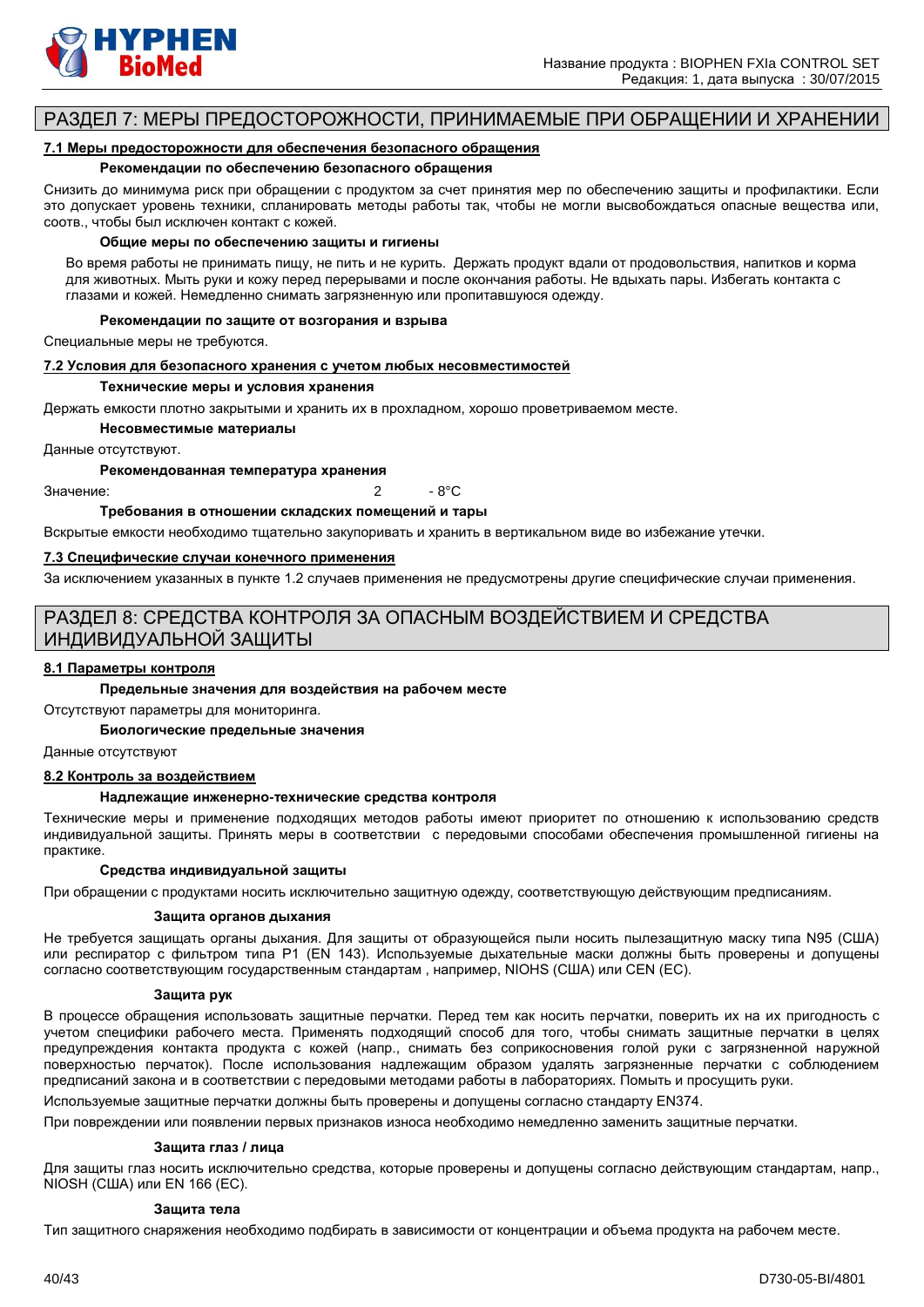

#### **Дополнительная информация**

Данные отсутствуют

#### **Контроль за экологическим воздействием**

Предупреждать распространение и сток вышедшего наружу материала, если это возможно без возникновения опасности. Не допускать попадания в сточные воды. Предупредить выброс в окружающую среду.

# РАЗДЕЛ 9: ФИЗИКО-ХИМИЧЕСКИЕ СВОЙСТВА

#### **9.1 Информация об основных физико-химических свойствах**

| Свойство                                         | C <sub>1</sub>               | C <sub>2</sub>               |
|--------------------------------------------------|------------------------------|------------------------------|
| Внешний вид                                      | Лиофилизированный<br>порошок | Лиофилизированный<br>порошок |
| цвет                                             | Белый / Желтый               | Белый / Желтый               |
| Запах                                            | <b>ND</b>                    | <b>ND</b>                    |
| Значение рН                                      | <b>ND</b>                    | <b>ND</b>                    |
| Точка кипения                                    | <b>ND</b>                    | <b>ND</b>                    |
| Точка плавления                                  | <b>ND</b>                    | <b>ND</b>                    |
| Точка разложения                                 | <b>ND</b>                    | <b>ND</b>                    |
| Температура вспышки                              | <b>ND</b>                    | <b>ND</b>                    |
| Температура самовоспламенения                    | <b>ND</b>                    | <b>ND</b>                    |
| Окислительные свойства                           | <b>ND</b>                    | <b>ND</b>                    |
| Взрывчатые свойства                              | <b>ND</b>                    | <b>ND</b>                    |
| Воспламеняемость                                 | <b>ND</b>                    | <b>ND</b>                    |
| Нижний предел воспламеняемости или взрываемости  | <b>ND</b>                    | <b>ND</b>                    |
| Верхний предел воспламеняемости или взрываемости | <b>ND</b>                    | <b>ND</b>                    |
| Давление пара                                    | <b>ND</b>                    | <b>ND</b>                    |
| Плотность пара                                   | <b>ND</b>                    | <b>ND</b>                    |
| Скорость испарения                               | <b>ND</b>                    | <b>ND</b>                    |
| Относительная плотность                          | <b>ND</b>                    | <b>ND</b>                    |
| Растворимость в воде                             | <b>ND</b>                    | <b>ND</b>                    |
| Растворимость                                    | <b>ND</b>                    | <b>ND</b>                    |
| Коэффициент распределения: n-октанол/вода        | <b>ND</b>                    | <b>ND</b>                    |
| Вязкость                                         | <b>ND</b>                    | <b>ND</b>                    |
| Дополнительная информация                        | <b>ND</b>                    | <b>ND</b>                    |

# ND : Данные отсутствуют.

**9.2 Прочие сведения**

Данные отсутствуют

# РАЗДЕЛ 10: СТАБИЛЬНОСТЬ И РЕАКЦИОННАЯ СПОСОБНОСТЬ

### **10.1 Реакционная способность**

Без опасных реакций, если соблюдаются предписания/указания по обращению.

# **10.2 Химическая устойчивость**

Препарат стабильный, если с ним обращаются и хранят его так. как рекомендовано в разделе 7.

#### **10.3 Возможность опасных реакций**

Отсутствует при условии применения в соответствии с назначением.

# **10.4 Условия, которых следует избегать**

Отсутствует при условии применения в соответствии с назначением.

# **10.5 Несовместимые материалы**

Неизвестны.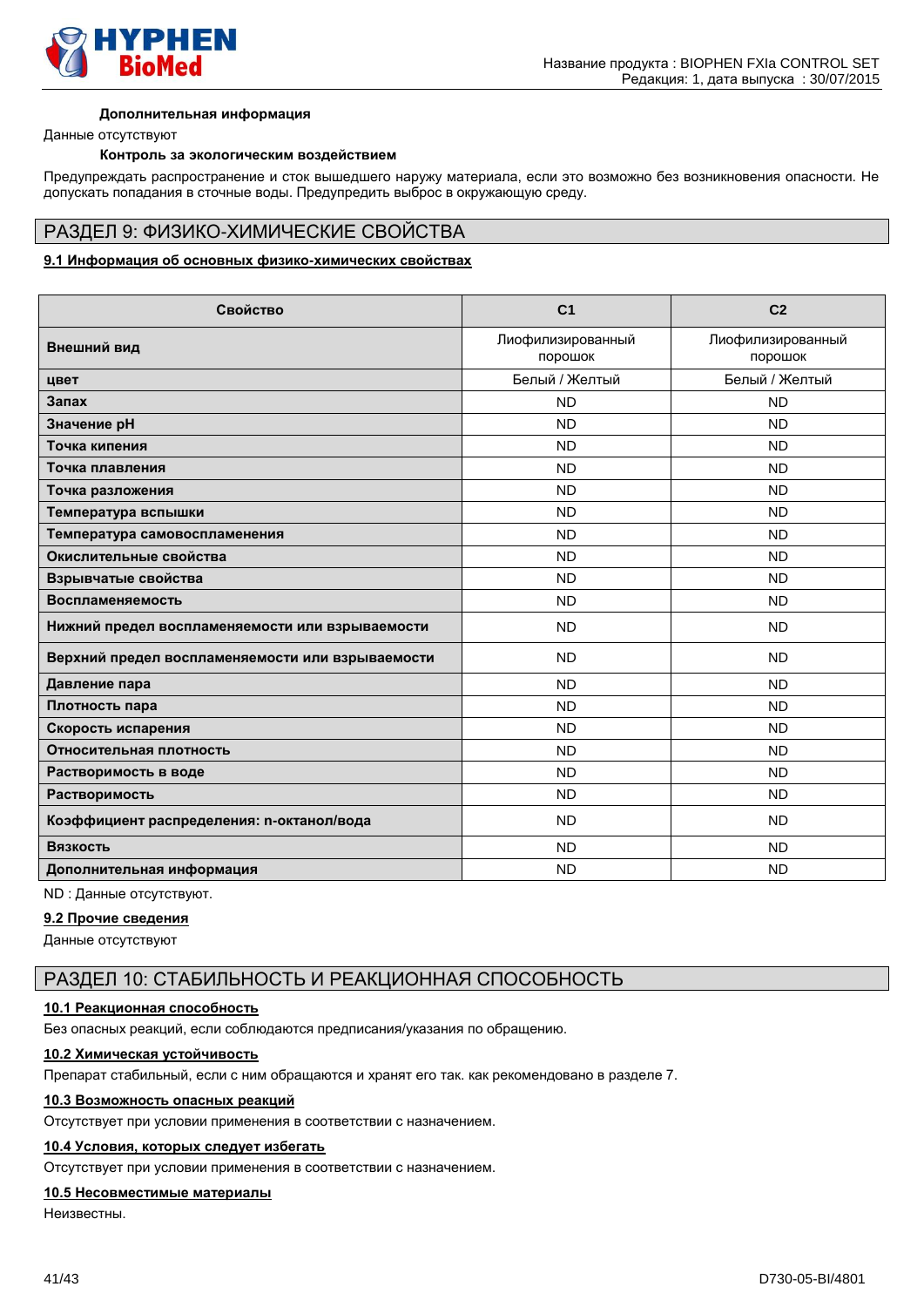

# **10.6 Опасные продукты разложения**

Отсутствует при условии применения в соответствии с назначением.

# РАЗДЕЛ 11: ИНФОРМАЦИЯ О ТОКСИЧНОСТИ

#### **11.1 Информация о токсикологическом воздействии**

| Воздействие                                                                         | C <sub>1</sub> | C <sub>2</sub> |
|-------------------------------------------------------------------------------------|----------------|----------------|
| Острая оральная токсичность                                                         | <b>ND</b>      | <b>ND</b>      |
| Острая кожная токсичность                                                           | <b>ND</b>      | ND             |
| Острая ингаляционная токсичность                                                    | <b>ND</b>      | <b>ND</b>      |
| Разъедание/раздражение кожи                                                         | ND             | ND             |
| Серьезное повреждение/раздражение глаз                                              | ND             | ND             |
| Респираторная или кожная сенсибилизация                                             | <b>ND</b>      | <b>ND</b>      |
| Мутагенность половых клеток                                                         | <b>ND</b>      | <b>ND</b>      |
| Репродуктивная токсичность                                                          | <b>ND</b>      | <b>ND</b>      |
| Канцерогенность                                                                     | <b>ND</b>      | <b>ND</b>      |
| Специфическая токсичность для отдельного органа мишени<br>при однократном действии  | ND             | ND             |
| Специфическая токсичность для отдельного органа мишени<br>при многократном действии | <b>ND</b>      | <b>ND</b>      |
| Опасность развития аспирационных состояний                                          | <b>ND</b>      | ND             |

#### ND : Данные отсутствуют.

Ни один из компонентов, содержащихся в данном продукте с концентрацией ≥ 0,1%, считается обладающим потенциальным или доказанным канцерогенным воздействием на человека.

# РАЗДЕЛ 12: ИНФОРМАЦИЯ О ВОЗДЕЙСТВИИ НА ОКРУЖАЮЩУЮ СРЕДУ

# **12.1 Токсичность**

| Токсичность                | U.        |    |
|----------------------------|-----------|----|
| Токсичность для рыб        | <b>ND</b> | ND |
| Токсичность для дафний     | <b>ND</b> | ND |
| Токсичность для водорослей | ND        | ND |
| Токсичность для бактерий   | <b>ND</b> | ND |

ND : Данные отсутствуют.

#### **12.2 Стойкость и разлагаемость**

Данные отсутствуют.

# **12.3 Потенциал биоаккумуляции**

Данные отсутствуют.

#### **12.4 Мобильность в почве**

Данные отсутствуют.

#### **12.5 Результаты оценки стойкости, способности к биоаккумуляции и токсичности, а также высокой устойчивости биоаккумулятивного вещества**

| Оценка                                                          |    | ~~        |
|-----------------------------------------------------------------|----|-----------|
| Оценка стойкости, способности к<br>биоаккумуляции и токсичности | ND | ND.       |
| Оценка высокой устойчивости<br>биоаккумулятивного вещества      | ND | <b>ND</b> |

ND : Данные отсутствуют.

#### **12.6 Другие вредные воздействия**

Данные отсутствуют.

#### **12.7 Дополнительная информация**

Не сбрасывать продукт в окружающую среду неконтролируемым образом.